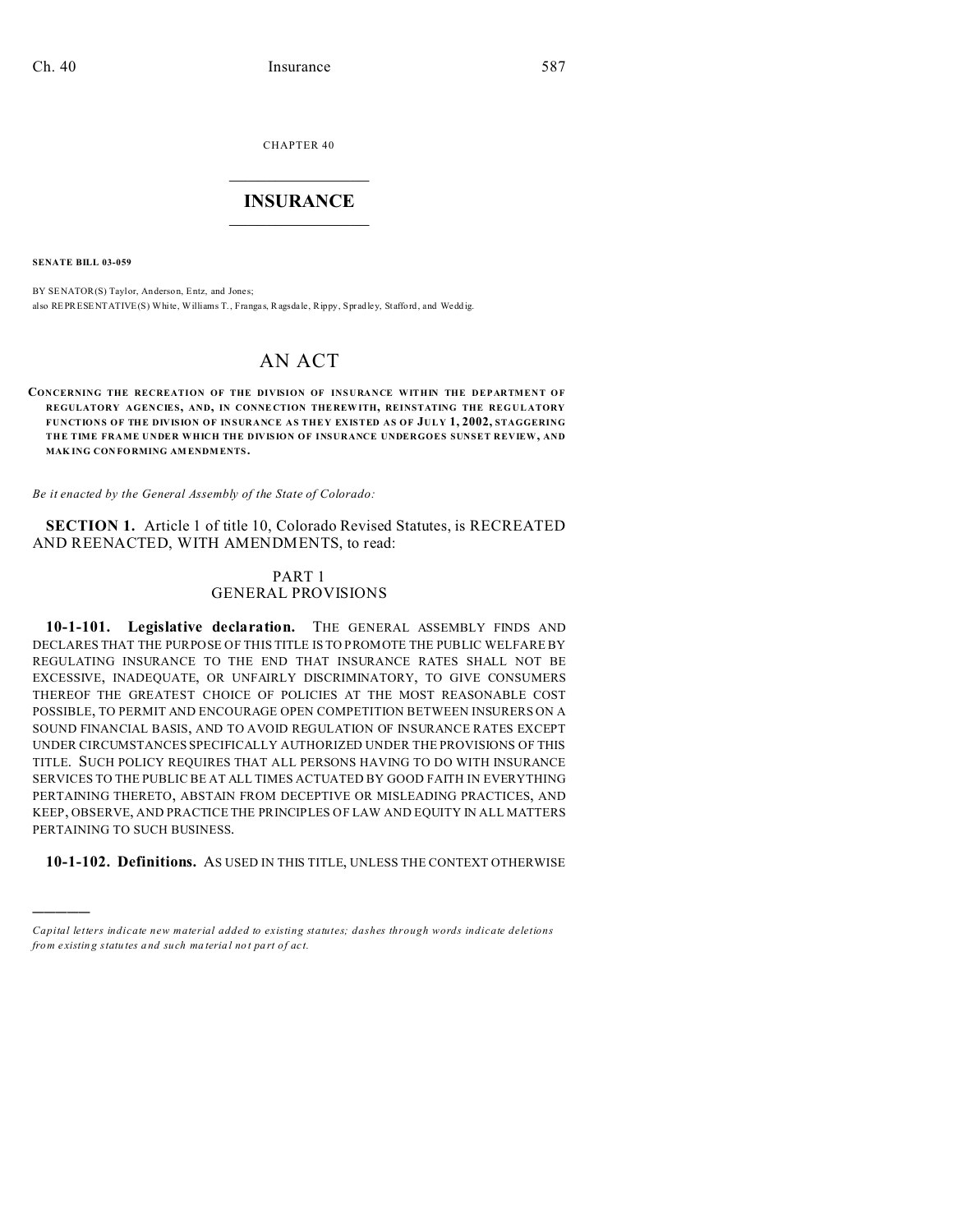REQUIRES:

(1) "ACTUARY" MEANS A PERSON DESIGNATED BY THE COMMISSIONER AS A QUALIFIED ACTUARY BASED ON REQUIREMENTS SET FORTH IN RULES PROMULGATED BY THE COMMISSIONER.

(2) "ADMITTED ASSETS" INCLUDES THE INVESTMENTS THAT ARE ADMITTED ASSETS OF A DOMESTIC COMPANY UNDER PARTS 1 AND 2 OF ARTICLE 3 AND PART 4 OF ARTICLE 7 OF THIS TITLE AND, IN ADDITION THERETO, INCLUDES:

(a) THOSE ASSETS DEFINED AS ADMITTED BY NATIONALLY RECOGNIZED INSURANCE STATUTORY ACCOUNTING PRINCIPLES; AND

(b) OTHER ASSETS DEEMED BY THE COMMISSIONER TO BE AVAILABLE FOR THE PAYMENT OF LOSSES AND CLAIMS, AT VALUES TO BE DETERMINED BY THE COMMISSIONER.

(3) "ADMITTED COMPANY" OR "AUTHORIZED COMPANY" DESIGNATES COMPANIES DULY QUALIFIED AND LICENSED TO TRANSACT BUSINESS IN THIS STATE, UNDER THE PROVISIONS OF THIS TITLE. "NONADMITTED COMPANIES" OR "UNAUTHORIZED COMPANIES" DESIGNATES COMPANIES NOT LICENSED TO TRANSACT BUSINESS IN THIS STATE, UNDER THE PROVISIONS OF THIS TITLE (EXCEPT PART 7 OF ARTICLE 4 AND ARTICLE 15), ARTICLE 7 OF TITLE 12, AND ARTICLE 14 OF TITLE 24, C.R.S.

(4) "CHARITABLE GIFT ANNUITY" MEANS AN ANNUITY THAT:

(a) MEETS THE DEFINITION AND STANDARDS CONTAINED IN SECTION 501 (m) (5) OF THE FEDERAL "INTERNAL REVENUE CODE OF 1986", AS AMENDED;

(b) CONTAINS ON ITS FACE THE FOLLOWING STATEMENT: "THIS ANNUITY IS NOT ISSUED BY AN INSURANCE COMPANY NOR REGULATED BY THE COLORADO DIVISION OF INSURANCE AND IS NOT PROTECTED BY ANY STATE GUARANTY FUND OR PROTECTIVE ASSOCIATION."

(c) IS ISSUED OR GUARANTEED BY AN ORGANIZATION THAT AT ALL TIMES DURING THE THREE YEARS PRECEDING THE DATE OF THE ISSUANCE OF SUCH ANNUITY:

(I) WAS QUALIFIED TO RECEIVE CONTRIBUTIONS DESCRIBED IN SECTION 170 (c) OF THE FEDERAL "INTERNAL REVENUE CODE OF 1986", AS AMENDED; AND

(II) IF REQUIRED AS A CONDITION OF SUCH QUALIFICATION BY PROVISIONS OF THE FEDERAL "INTERNAL REVENUE CODE OF 1986", AS AMENDED, WAS IN RECEIPT OF NOTIFICATION FROM THE FEDERAL INTERNAL REVENUE SERVICE THAT SUCH ORGANIZATION WAS SO QUALIFIED.

(5) "COMMISSIONER" OR"INSURANCE COMMISSIONER" MEANS THE COMMISSIONER OF INSURANCE.

(6) (a) "COMPANY", "CORPORATION", "INSURANCE COMPANY", OR "INSURANCE CORPORATION" INCLUDES ALL CORPORATIONS, ASSOCIATIONS, PARTNERSHIPS, OR INDIVIDUALS ENGAGED AS INSURERS IN THE BUSINESS OF INSURANCE, INCLUDING THE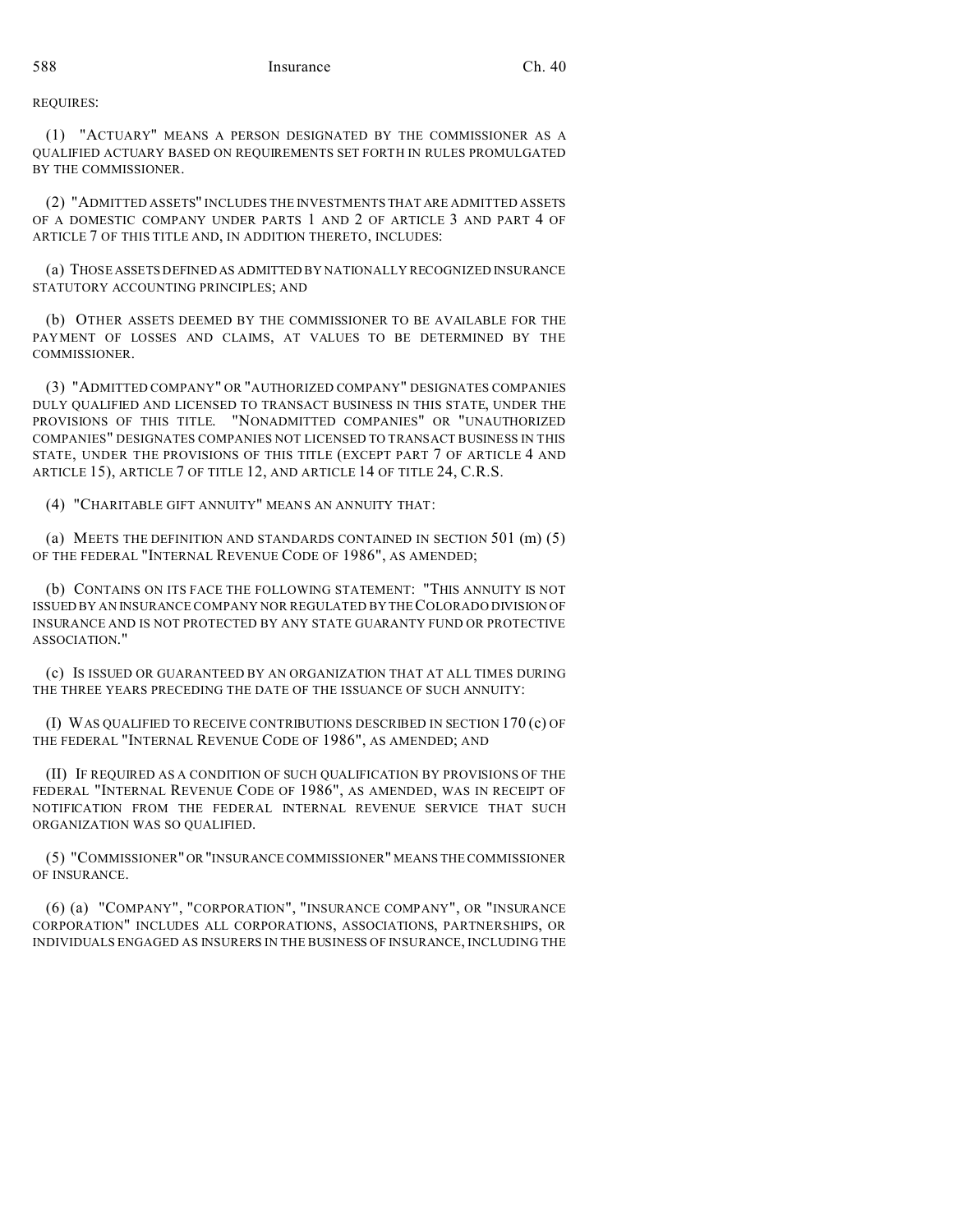ATTORNEY-IN-FACT AUTHORIZED BY AND ACTING FOR THE SUBSCRIBERS OF A RECIPROCAL INSURER OR INTERINSURANCE EXCHANGE, OR SURETYSHIP EXCEPT FRATERNAL OR BENEVOLENT ORDERS AND SOCIETIES.

(b) "COMPANY", "CORPORATION", "INSURANCE COMPANY", OR "INSURANCE CORPORATION" DOES NOT INCLUDE HEALTH MAINTENANCE ORGANIZATIONS UNLESS THE SPECIFIC PROVISION OF LAW BY ITS TERMS APPLIES TO HEALTH MAINTENANCE ORGANIZATIONS.

(c) FOR THE PURPOSES OF A "COMPANY", "CORPORATION", OR "INSURANCE COMPANY", A RECIPROCAL INSURER SHALL BE CONSIDERED A SINGLE ECONOMIC ENTITY.

(7) "DIVISION" MEANS THE DIVISION OF INSURANCE.

(8) "DOMESTIC" DESIGNATES THOSE COMPANIES INCORPORATED OR FORMED IN THIS STATE.

(9) "FOREIGN", WHEN USED WITHOUT LIMITATION, INCLUDES ALL THOSE COMPANIES FORMED BY AUTHORITY OF ANY OTHER STATE OR GOVERNMENT.

(10) "INSTITUTION" MEANS ANY ENTITY INCLUDING, BUT NOT LIMITED TO, A CORPORATION, A JOINT-STOCK COMPANY, A LIMITED LIABILITY COMPANY, AN ASSOCIATION, A BANK, A TRUST, A PARTNERSHIP, A JOINT VENTURE, A SPECIAL DISTRICT, A GOVERNMENT, OR A QUASI-GOVERNMENTAL AGENCY.

(11) "INSURABLE INTEREST IN PROPERTY" MEANS EVERY INTEREST IN PROPERTY OR ANY RELATION THERETO, OR LIABILITY IN RESPECT THEREOF, OF SUCH A NATURE THAT A CONTEMPLATED PERIL MIGHT DIRECTLY DAMNIFY THE INSURED.

(12) "INSURANCE" MEANS A CONTRACT WHEREBY ONE, FOR CONSIDERATION, UNDERTAKES TO INDEMNIFY ANOTHER OR TO PAY A SPECIFIED OR ASCERTAINABLE AMOUNT OR BENEFIT UPON DETERMINABLE RISK CONTINGENCIES, AND INCLUDES ANNUITIES.

(13) "INSURER" MEANS EVERY PERSON ENGAGED AS PRINCIPAL, INDEMNITOR, SURETY, OR CONTRACTOR IN THE BUSINESS OF MAKING CONTRACTS OF INSURANCE.

(14) "MOTOR VEHICLE RENTAL AGREEMENT" MEANS AN AGREEMENT FOR THE RENTAL OF A MOTOR VEHICLE FOR TRANSPORTATION PURPOSES, FOR A PERIOD OF NO MORE THAN NINETY DAYS, IN RETURN FOR A FEE THAT IS CALCULATED ON A DAILY, WEEKLY, OR MONTHLY BASIS.

(15) "MOTOR VEHICLE RENTAL COMPANY" MEANS AN ENTITY THAT IS IN THE BUSINESS OF RENTING, PURSUANT TO MOTOR VEHICLE RENTAL AGREEMENTS, MOTOR VEHICLES THAT DO NOT COME WITHIN THE DEFINITION OF A COMMERCIAL MOTOR VEHICLE AS SET FORTH IN SECTION 42-2-402 (4), C.R.S.

(16) "NONADMITTED ASSETS" INCLUDES, BUT IS NOT LIMITED TO, THOSE ASSETS DEFINED AS NONADMITTED BY NATIONALLY RECOGNIZED INSURANCE STATUTORY ACCOUNTING PRINCIPLES. NONADMITTED ASSETS SHALL NOT BE TAKEN INTO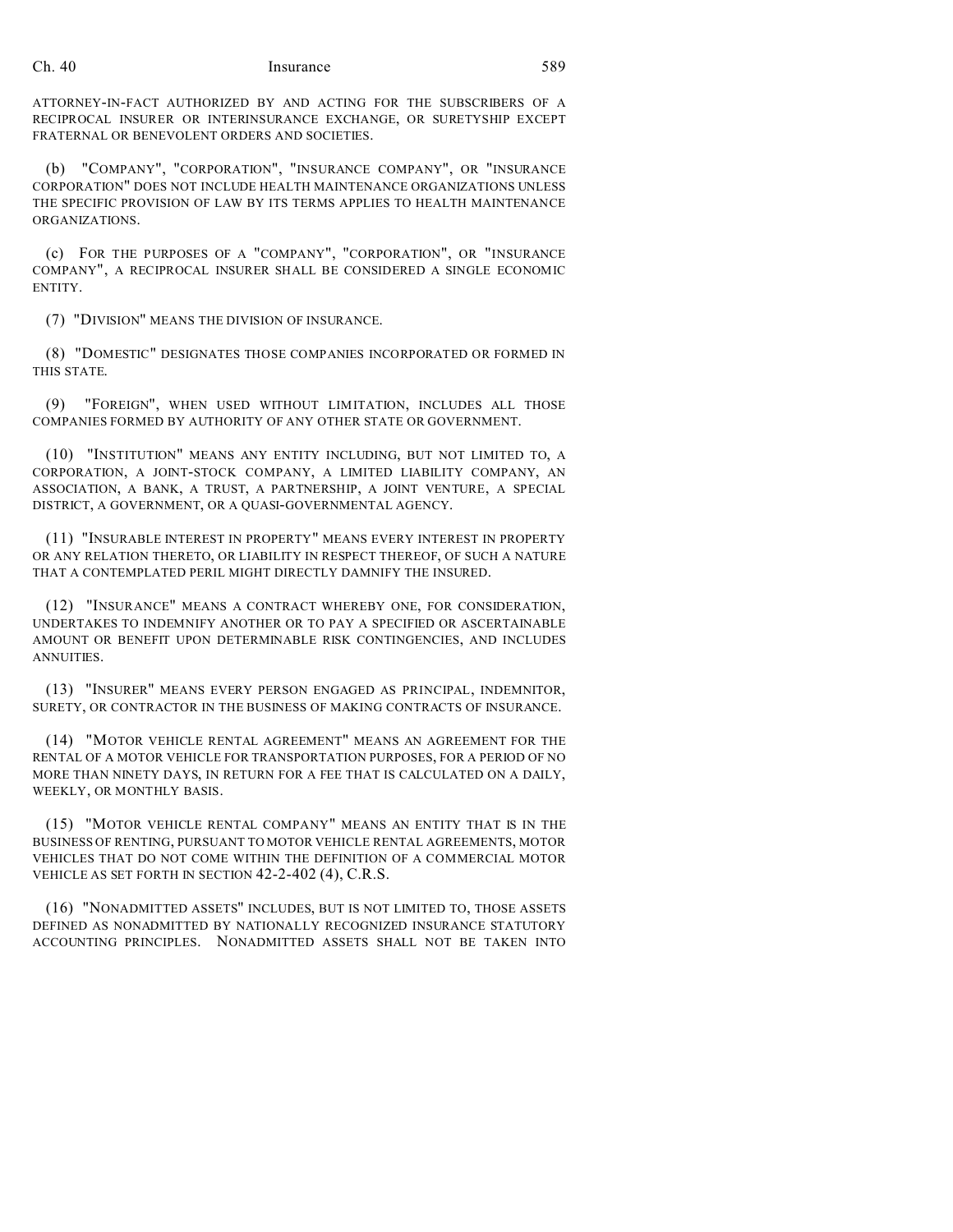ACCOUNT IN DETERMINING THE FINANCIAL CONDITION OF A COMPANY.

(17) (a) "QUALIFIED UNITED STATES FINANCIAL INSTITUTION" MEANS AN INSTITUTION THAT IS:

(I) ORGANIZED OR, IN THE CASE OF A UNITED STATES OFFICE OF A FOREIGN BANKING ORGANIZATION, LICENSED UNDER THE LAWS OF THE UNITED STATES OR ANY STATE THEREOF; AND

(II) REGULATED, SUPERVISED, AND EXAMINED BY UNITED STATES FEDERAL OR STATE AUTHORITIES HAVING REGULATORY AUTHORITY OVER BANKS, TRUST COMPANIES, OR SAVINGS AND LOAN ASSOCIATIONS.

(b) IF ANY QUALIFIED UNITED STATES FINANCIAL INSTITUTION ISSUES LETTERS OF CREDIT, SUCH INSTITUTION SHALL HAVE BEEN DETERMINED BY EITHER THE COMMISSIONER OR THE SECURITIES VALUATION OFFICE OF THE NATIONAL ASSOCIATION OF INSURANCE COMMISSIONERS TO MEET SUCH STANDARDS OF FINANCIAL CONDITION AND STANDING AS ARE CONSIDERED NECESSARY AND APPROPRIATE TO REGULATE THE QUALITY OF FINANCIAL INSTITUTIONS WHOSE LETTERS OF CREDIT WILL BE ACCEPTABLE TO THE COMMISSIONER.

(c) IF ANY QUALIFIED UNITED STATES FINANCIAL INSTITUTION OPERATES A TRUST, SUCH INSTITUTION SHALL BE ELIGIBLE TO OPERATE AS A FIDUCIARY OF A TRUST AND SHALL HAVE BEEN GRANTED AUTHORITY TO OPERATE WITH FIDUCIARY POWERS.

(18) "REAL ESTATE" AND "REAL PROPERTY" INCLUDE FEE SIMPLE AND LEASEHOLD ESTATES THEREIN.

(19) "TRANSACT" AS APPLIED TO INSURANCE MEANS AND INCLUDES ANY OF THE FOLLOWING:

(a) SOLICITATION AND INDUCEMENT;

(b) NEGOTIATIONS PRELIMINARY TO EFFECTUATIONOF A CONTRACT OF INSURANCE;

(c) EXECUTION OF A CONTRACT OF INSURANCE;

(d) TRANSACTION OF MATTERS SUBSEQUENT TO EFFECTUATION OF A CONTRACT OF INSURANCE AND ARISING OUT OF THE CONTRACT OBLIGATIONS.

**10-1-103. Division of insurance - subject to termination - repeal of functions.** (1) THERE IS ESTABLISHED A DIVISION OF INSURANCE WITHIN THE DEPARTMENT OF REGULATORY AGENCIES. THIS DIVISION IS CHARGED WITH THE EXECUTION OF THE LAWS RELATING TO INSURANCE, AND HAS A SUPERVISING AUTHORITY OVER THE BUSINESS OF INSURANCE IN THIS STATE. OFFICES OF THE DIVISION OF INSURANCE SHALL BE PROVIDED IN THE CAPITOL BUILDINGS GROUP AT DENVER, COLORADO. WHENEVER ANY LAW OF THIS STATE REFERS TO THE INSURANCE DEPARTMENT OF THE STATE OF COLORADO, SAID LAW SHALL BE CONSTRUED AS REFERRING TO THE DIVISION OF INSURANCE.

(2) THE COMMISSIONER OF INSURANCE, BEFORE INCURRING ANY EXPENSE FOR HIS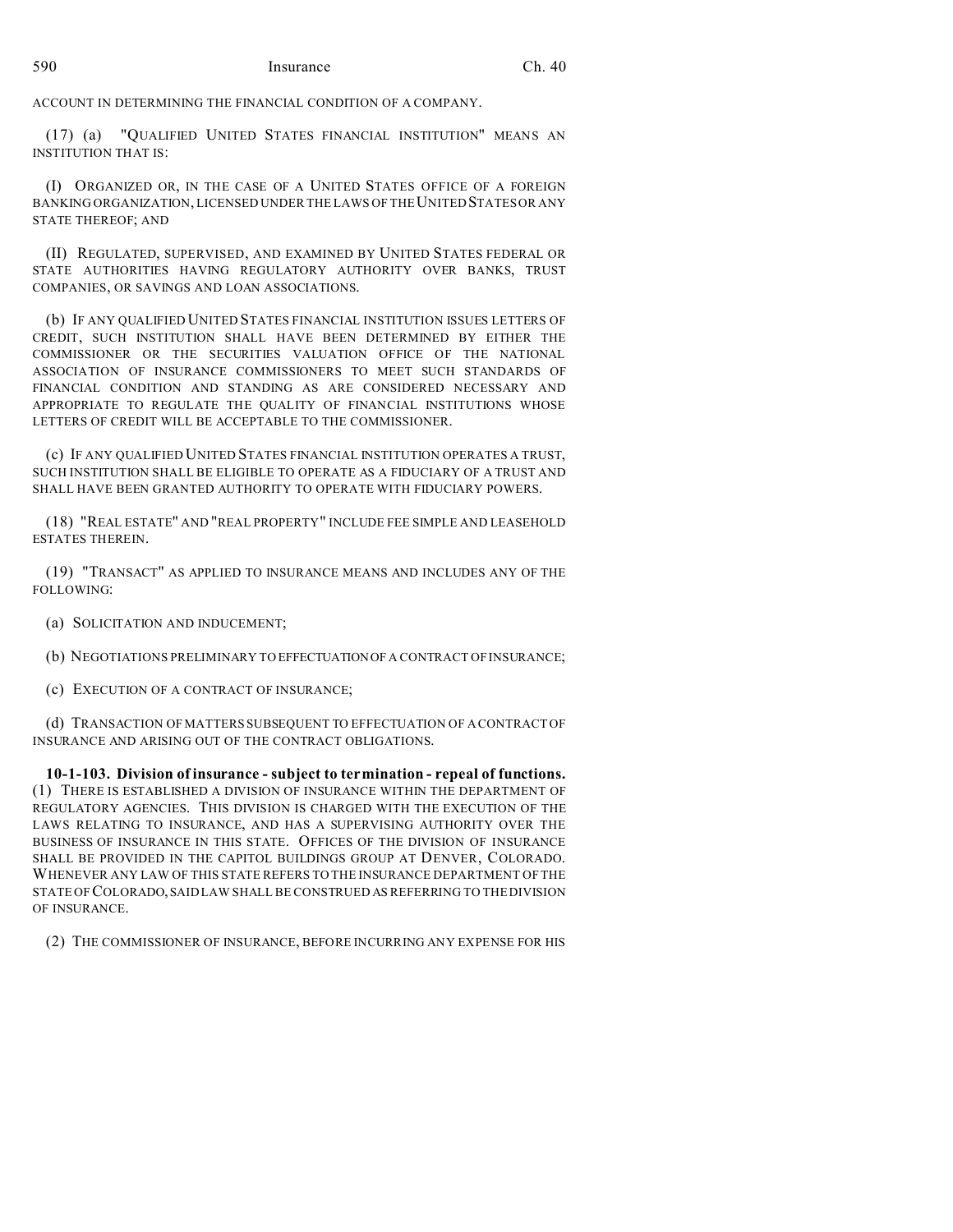OR HER OFFICE AND THE MAINTENANCE THEREOF, EXCLUSIVE OF SALARIES AND WAGES, SHALL MAKE REQUISITION THEREFOR UPON AND RECEIVE THE APPROVAL OF THE EXECUTIVE DIRECTOR OF THE DEPARTMENT OF PERSONNEL AS REQUIRED BY LAW.

(3) ALL DIRECT AND INDIRECT EXPENDITURES OF THE DIVISION SHALL BE PAID FROM THE DIVISION OF INSURANCE CASH FUND, WHICH FUND IS HEREBY CREATED IN THE STATE TREASURY. ALL FEES COLLECTED PURSUANT TO SECTIONS 8-44-204 (7), C.R.S., 8-44-205 (6),C.R.S.,10-2-413,10-3-108, 10-3-207, 10-3.5-104,10-3.5-107, 10-12-106, 10-15-103, 10-16-110 (1) AND (2), 10-16-111 (1), 24-10-115.5 (5), C.R.S., AND 29-13-102 (5), C.R.S., AND ALL TAXES COLLECTED PURSUANT TO SECTION 10-3-209 (4) DESIGNATED FOR THE DIVISION OF INSURANCE, SHALL BE TRANSMITTED TO THE STATE TREASURER, WHO SHALL CREDIT THE SAME TO THE DIVISION OF INSURANCE CASH FUND. ALL MONEYS CREDITED TO THE DIVISION OF INSURANCE CASH FUND SHALL BE USED AS PROVIDED IN THIS SECTION AND IN SECTION 24-48.5-106,C.R.S., SHALL NOT BE DEPOSITED IN OR TRANSFERRED TO THE GENERAL FUND OF THIS STATE OR TO ANY OTHER FUND, AND SHALL BE SUBJECT TO ANNUAL APPROPRIATION BY THE GENERAL ASSEMBLY FOR THE PURPOSES AUTHORIZED IN THIS TITLE AND AS OTHERWISE AUTHORIZED BY LAW. IN ACCORDANCE WITH SECTION 24-36-114, C.R.S., ALL INTEREST DERIVED FROM THE DEPOSIT AND INVESTMENT OF MONEYS IN THE FUND SHALL BE CREDITED TO THE GENERAL FUND.

(4) THE DIVISION OF INSURANCE SHALL ADOPT A SEAL WITH THE WORDS "COMMISSIONER OF INSURANCE OF THE STATE OF COLORADO" AND SUCH OTHER DESIGN AS THE COMMISSIONER MAY PRESCRIBE ENGRAVED THEREON, BY WHICH IT SHALL AUTHENTICATE ITS PROCEEDINGS, AND OF WHICH THE COURTS OF THIS STATE SHALL TAKE JUDICIAL NOTICE. ALL COPIES OF PAPERS, CERTIFIED BY THE COMMISSIONER AND SEALED WITH THE SEAL OF THE DIVISION, SHALL HAVE THE SAME FORCE AND VALIDITY AS THE ORIGINALS THEREOF IN ANY SUIT OR PROCEEDING IN ANY COURT IN THIS STATE.

(5) THE OFFICE OF THE DIVISION OF INSURANCE IS A PUBLIC OFFICE, AND THE RECORDS, BOOKS, AND PAPERS THEREOF OR ON FILE THEREIN ARE PUBLIC RECORDS OF THIS STATE, AND INFORMATION SHALL BE FURNISHED TO ANYONE ON APPLICATION THEREFOR; EXCEPT THAT RECORDS, BOOKS, AND PAPERS RECEIVED FROM OTHER STATES, EITHER DIRECTLY OR THROUGH THE NATIONAL ASSOCIATION OF INSURANCE COMMISSIONERS, SHALL BE GIVEN CONFIDENTIAL TREATMENT IF SUCH RECORDS, BOOKS, AND PAPERS ARE TREATED AS CONFIDENTIAL IN SUCH OTHER STATES. NOTWITHSTANDING ANY PROVISION OF THIS SUBSECTION (5) TO THE CONTRARY, THE COMMISSIONER OR THE COMMISSIONER'S DESIGNEE MAY SHARE OTHERWISE CONFIDENTIAL RECORDS, BOOKS, AND PAPERS WITH THE NATIONAL ASSOCIATION OF INSURANCE COMMISSIONERS OR WITH THE INSURANCE DEPARTMENT OF ANOTHER STATE IF SAID ASSOCIATION OR OTHER STATE AGREES TO MAINTAIN THE SAME LEVEL OF CONFIDENTIALITY AS APPLIES TO SUCH RECORDS, BOOKS, AND PAPERS UNDER COLORADO LAW.

(6) (a) THE PROVISIONS OF SECTION 24-34-104, C.R.S., CONCERNING THE TERMINATION SCHEDULE FOR REGULATORY BODIES OF THIS STATE UNLESS EXTENDED AS PROVIDED IN THAT SECTION, ARE APPLICABLE TO THE DIVISION OF INSURANCE CREATED BY THIS SECTION.

(b) (I) (A) THE FUNCTIONS OF THE DIVISION OF INSURANCE RELATED TO THE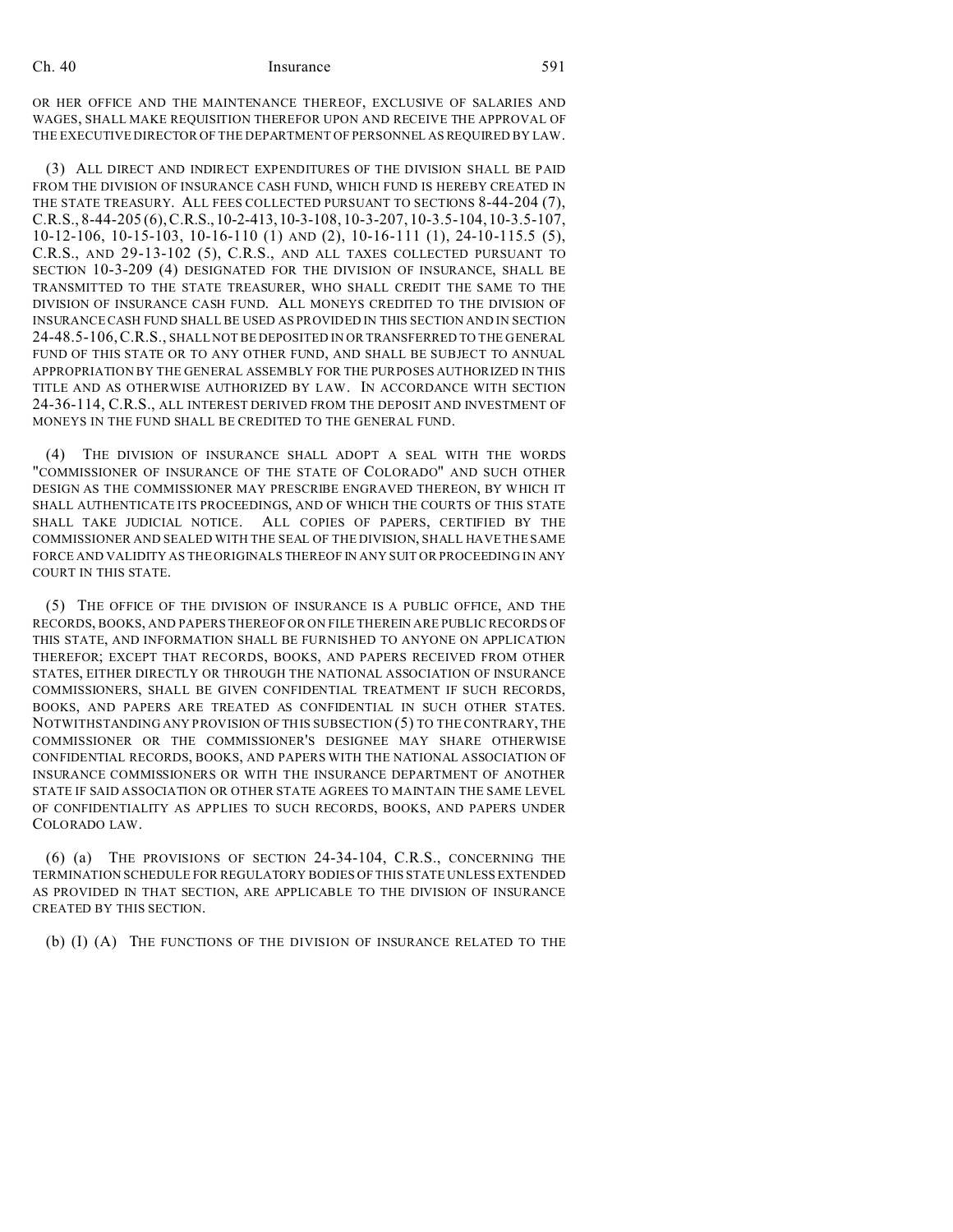LICENSING OF BAIL AGENTS ARE REPEALED, EFFECTIVE JULY 1, 2004.

(B) THE FUNCTIONS OF THE DIVISION OF INSURANCE RELATED TO THE ISSUANCE OF CERTIFICATES OF AUTHORITY FOR HEALTH AND LIFE INSURERS ARE REPEALED, EFFECTIVE JULY 1, 2006.

(C) THE FUNCTIONS OF THE DIVISION OF INSURANCE RELATED TO THE LICENSING OF INSURANCE PRODUCERS ARE REPEALED, EFFECTIVE JULY 1, 2008.

(D) THE FUNCTIONS OF THE DIVISION OF INSURANCE RELATED TO THE ISSUANCE OF CERTIFICATES OF AUTHORITY FOR PROPERTY AND CASUALTY, AUTOMOBILE, AND ANY OTHER ENTITY OR FUNCTION THAT DOES NOT OFFER HEALTH, LIFE, PROPERTY, CASUALTY, OR AUTOMOBILE INSURANCE BY THE DIVISION ARE REPEALED, EFFECTIVE JULY 1, 2010.

(II) PRIOR TO SUCH REPEALS, THE DIVISION OF INSURANCE SHALL BE REVIEWED AS PROVIDED FOR IN SECTION 24-34-104, C.R.S.

**10-1-104. Commissioner of insurance - other employees.** (1) THE COMMISSIONER OF INSURANCE IS THE HEAD OF THE DIVISION OF INSURANCE. THE COMMISSIONER SHALL BE APPOINTED BY, AND SERVE AT THE PLEASURE OF, THE GOVERNOR, SUBJECT TO CONFIRMATION OF THE APPOINTMENT BY THE SENATE PURSUANT TO SECTION 23 OF ARTICLE IV OF THE STATE CONSTITUTION. THE COMMISSIONER SHALL BE A PERSON WELL VERSED IN INSURANCE, AND AN ELECTOR OF THE STATE OF COLORADO, AND SHALL HAVE NO PECUNIARY INTEREST IN ANY INSURANCE COMPANY OR AGENCY DIRECTLY OR INDIRECTLY OTHER THAN AS A POLICYHOLDER.

(2) THE COMMISSIONER SHALL HAVE SUCH EMPLOYEES AS MAY BE REQUIRED FOR THE TRANSACTION OF THE BUSINESS OF THE OFFICE OF THE COMMISSIONER. ONE OR MORE SHALL BE DEPUTY COMMISSIONERS OF INSURANCE WHO ARE AUTHORIZED IN ALL MATTERS TO ACT AS AND FOR THE COMMISSIONER OF INSURANCE IN THE ABSENCE OF THE COMMISSIONER. EXAMINERS SHALL BE CLASSIFIED AS SENIOR AND JUNIOR. A SENIOR EXAMINER SHALL HAVE HAD THREE FULL YEARS' EXPERIENCE IN THE EXAMINATION OF INSURANCE COMPANIES AS AN EMPLOYEE OF A STATE INSURANCE DEPARTMENT. THE SALARY AND TERM OF OFFICE OF THE COMMISSIONER AND THE EMPLOYEES OF THE DIVISION SHALL BE FIXED PURSUANT TO SECTION 13 OF ARTICLE XII OF THE STATE CONSTITUTION.

**10-1-105. Actuary.** THE COMMISSIONER MAY MAINTAIN IN THE DIVISION AN ACTUARY WHO IS EXPERIENCED, SKILLED, AND FULLY COMPETENT TO PERFORM THE ACTUARIAL DUTIES OF THE DIVISION AND TO ASSIST IN OR TAKE CHARGE OF EXAMINATIONS OF INSURANCE COMPANIES UNDER THE GENERAL DIRECTION OF THE COMMISSIONER.

**10-1-106. Oath required of insurance commissioner and actuary.** THE COMMISSIONER AND THE ACTUARY, BEFORE ENTERING UPON THEIR DUTIES, SHALL TAKE AND SUBSCRIBE TO THE OATH REQUIRED BY THE CONSTITUTION OF COLORADO, WHICH OATH SHALL BE FILED IN THE OFFICE OF THE SECRETARY OF STATE.

**10-1-107. Personal fees prohibited.** NEITHER THE COMMISSIONER NOR ANY OF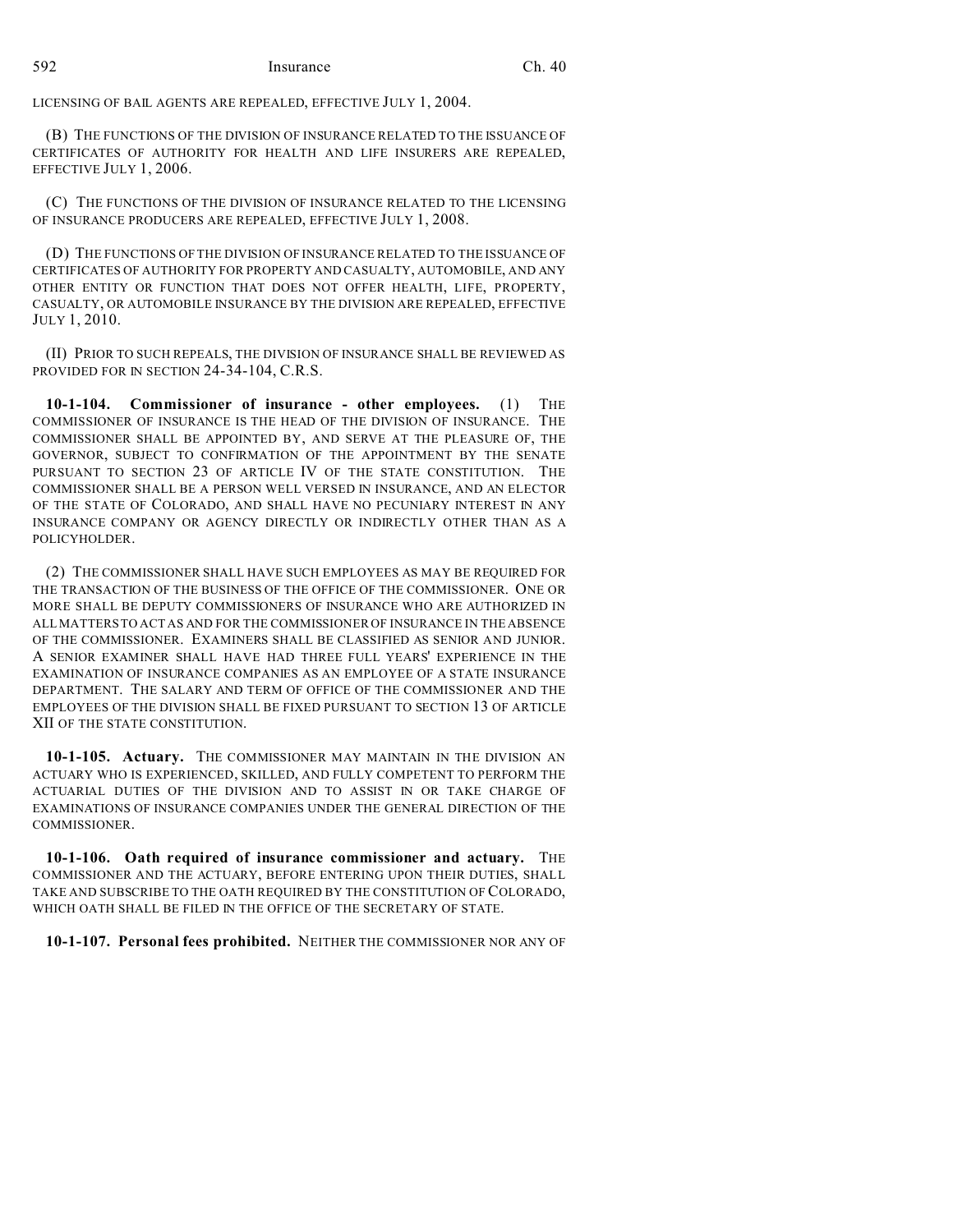THE COMMISSIONER'S EMPLOYEES SHALL BE DIRECTLY OR INDIRECTLY EMPLOYED BY ANY INSURANCE COMPANY, ASSOCIATION, OR SOCIETY, IN ANY CAPACITY, OR BE DIRECTLY OR INDIRECTLY INTERESTED IN ANY SUCH INSURANCE CORPORATION, EXCEPT AS A POLICYHOLDER; NOR SHALL THEY OR ANY OF THEM CHARGE ANY SUCH INSURANCE CORPORATION OR OFFICIAL ANY FEE OR TAKE ANY VALUABLE THING IN PAYMENT FOR ANY SERVICE OR OTHERWISE, UNLESS PAYMENT FOR SUCH SERVICE IS SPECIFICALLY AUTHORIZED BY LAW. THE PENALTY FOR VIOLATION OF THIS SECTION SHALL BE REMOVAL FROM OFFICE.

**10-1-108. Duties of commissioner - reports - publications - fees - disposition of funds - adoption of rules.** (1) IT IS THE DUTY OF THE COMMISSIONER TO:

(a) FILE IN OFFICES OF THE DIVISION, AND SAFELY KEEP, ALL BOOKS AND PAPERS REQUIRED BY LAW TO BE FILED THEREIN AND TO KEEP AND PRESERVE IN PERMANENT FORM A FULL RECORD OF THE COMMISSIONER'S PROCEEDINGS, INCLUDING A CONCISE STATEMENT OF THE CONDITION OF SUCH INSURANCE COMPANIES REPORTED TO OR EXAMINED BY THE COMMISSIONER;

(b) ISSUE CERTIFICATES OF AUTHORITY TO TRANSACT INSURANCE BUSINESS TO ANY INSURANCE COMPANIES THAT FULLY COMPLY WITH THE LAWS OF THIS STATE;

(c) ISSUE SUCH OTHER CERTIFICATES AS REQUIRED BY LAW IN THE ORGANIZATION OF INSURANCE COMPANIES AND THE TRANSACTION OF THE BUSINESS OF INSURANCE; AND

(d) GENERALLY, DO AND PERFORM WITH JUSTICE AND IMPARTIALITY ALL SUCH DUTIES AS ARE OR MAY BE IMPOSED ON THE COMMISSIONER BY THE LAWS IN RELATION TO THE BUSINESS OF INSURANCE IN THIS STATE.

(2) THE COMMISSIONER SHALL REQUIRE EVERY DOMESTIC INSURANCE COMPANY TO KEEP ITS BOOKS, RECORDS, ACCOUNTS, AND VOUCHERS IN SUCH A MANNER THAT THE COMMISSIONER OR THE COMMISSIONER'S AUTHORIZED REPRESENTATIVES MAY READILY VERIFY ITS ANNUAL STATEMENTS AND ASCERTAIN WHETHER THE COMPANY IS SOLVENT AND HAS COMPLIED WITH THE PROVISIONS OF LAW. THE COMMISSIONER SHALL ANNUALLY MAKE A TABULAR STATEMENT AND SYNOPSIS OF THE SEVERAL STATEMENTS AS ACCEPTED BY THE COMMISSIONER.

(3) THE COMMISSIONER SHALL FURNISH TO ALL INSURANCE COMPANIES DOING BUSINESS IN THIS STATE BLANKS FOR THE FILING OF STATEMENTS AS REQUIRED BY LAW. THE COMMISSIONER, ON RETIRING FROM OFFICE, SHALL DELIVER TO HIS OR HER QUALIFIED SUCCESSOR ALL FURNITURE, PAPERS, AND PROPERTY PERTAINING TO THE COMMISSIONER'S OFFICE.

(4) IT IS THE DUTY OF THE COMMISSIONER TO EXAMINE ALL REQUESTS AND APPLICATIONS FOR LICENSES TO BE ISSUED UNDER THE AUTHORITY OF PART 4 OF ARTICLE2 OF THIS TITLE, AND THE COMMISSIONER IS AUTHORIZED TO REFUSE TO ISSUE ANY SUCH LICENSES UNTIL THE COMMISSIONER IS SATISFIED OF THE QUALIFICATIONS AND GENERAL FITNESS OF THE APPLICANT IN ACCORDANCE WITH THE REQUIREMENTS OF THE INSURANCE LAWS.

(5) IT IS THE DUTY OF THE COMMISSIONER TO MAKE SUCH INVESTIGATIONS AND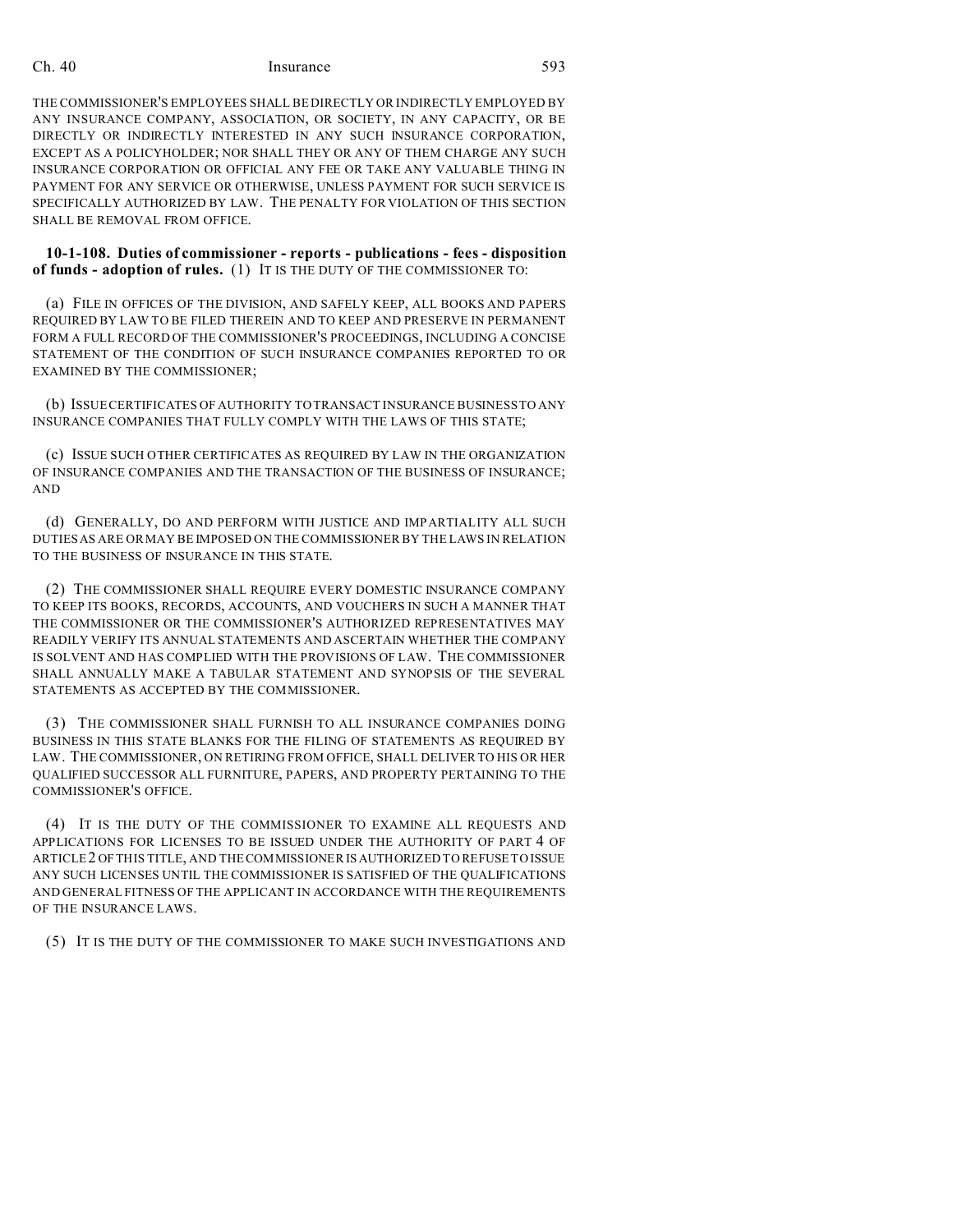EXAMINATIONS AS ARE AUTHORIZED BY THIS TITLE (EXCEPT PART 7 OF ARTICLE4 AND ARTICLE 15), ARTICLE 7 OF TITLE 12, AND ARTICLE 14 OF TITLE 24, C.R.S., AND TO INVESTIGATE SUCH INFORMATION AS IS PRESENTED TO THE COMMISSIONER BY AUTHORITY THAT THE COMMISSIONER BELIEVES TO BE RELIABLE PERTAINING TO VIOLATION OF THE INSURANCE LAWS OF COLORADO, AND IT IS THE COMMISSIONER'S DUTY TO PRESENT THE RESULT OF SUCH INVESTIGATIONS AND EXAMINATIONS FOR FURTHER INVESTIGATION AND PROSECUTION TO EITHER THE DISTRICT ATTORNEY OF THE PROPER JUDICIAL DISTRICT OR THE ATTORNEY GENERAL WHEN, IN THE COMMISSIONER'S OPINION, SUCH VIOLATIONS JUSTIFY SUCH ACTION.

(6) ANY PUBLICATION CIRCULATED IN QUANTITY OUTSIDE THE EXECUTIVE BRANCH SHALL BE ISSUED IN ACCORDANCEWITH THE PROVISIONS OF SECTION 24-1-136,C.R.S.

(7) IT IS THE DUTY AND RESPONSIBILITY OF THE COMMISSIONER TO SUPERVISE THE BUSINESS OF INSURANCE IN THIS STATE TO ASSURE THAT IT IS CONDUCTED IN ACCORDANCE WITH THE LAWS OF THIS STATE AND IN SUCH A MANNER AS TO PROTECT POLICYHOLDERS AND THE GENERAL PUBLIC.

(8) IT IS THE DUTY OF THE COMMISSIONER TO EXAMINE ALL REQUESTS AND APPLICATIONS FROM INSURERS FOR CERTIFICATES OF AUTHORITY TO BE ISSUED PURSUANT TO SECTION 10-3-105. THE COMMISSIONER IS AUTHORIZED TO REFUSE TO ISSUE ANY SUCH CERTIFICATES OF AUTHORITY UNTIL THE COMMISSIONER IS REASONABLY SATISFIED AS TO THE QUALIFICATIONS AND GENERAL FITNESS OF THE INSURER TO COMPLY WITH THE REQUIREMENTS OF THE PROVISIONS OF THIS TITLE (EXCEPT PART 7 OF ARTICLE 4 AND ARTICLE 15), ARTICLE 7 OF TITLE 12, AND ARTICLE 14 OF TITLE 24, C.R.S.

(9) IT IS THE DUTY OF THE COMMISSIONER TO TRANSMIT ALL SURCHARGES, COSTS, TAXES, PENALTIES, AND FINES COLLECTED BY THEDIVISION OF INSURANCE UNDER ANY PROVISION OF THIS TITLE (EXCEPT PART 7 OF ARTICLE 4 AND ARTICLE 15), ARTICLE 7 OF TITLE 12, AND ARTICLE 14 OF TITLE 24, C.R.S., TO THE DEPARTMENT OF THE TREASURY. ALL FUNDS SO TRANSMITTED SHALL BE CREDITED TO THE GENERAL FUND; EXCEPT THAT ANY FUNDSCOLLECTED BY THE COMMISSIONER AS REIMBURSEMENT FOR OUT-OF-STATE TRAVEL COSTS IN CONJUNCTION WITH THE EXAMINATION OF AN INSURANCE COMPANY OR WITH AN ACTIVITY TO IMPROVE REGULATION OF INSURANCE COMPANIES ARE HEREBY CONTINUOUSLY APPROPRIATED TO THE DIVISION OF INSURANCE IN ADDITION TO ANY OTHER FUNDS APPROPRIATED FOR ITS NORMAL OPERATION.

(10) IT IS THE DUTY OF THE COMMISSIONER TO ENCOURAGE THE DISSEMINATION TO THE PUBLIC OF GENERAL INFORMATION CONCERNING INSURANCE BY THOSE ENGAGED IN THE BUSINESS OF INSURANCE, SO AS TO WORK TOWARD INFORMED CHOICES OF INSURANCE NEEDS AND OPTIONS.

(11) IT IS THE DUTY OF THE COMMISSIONER TO EVALUATE INSURANCE POLICIES FOR LONG-TERM CARE TO DETERMINE THEIR COMPLIANCE WITH THE PROVISIONS OF ARTICLE 19 OF THIS TITLE AND TO PROVIDE INSURANCE COMPANIES WITH A WRITTEN STATEMENT INDICATING THE RESULTS OF SUCH DETERMINATION.

(12) IT IS THE DUTY OF THE COMMISSIONER TO OVERSEE THE OPERATION OF ELECTRONIC DATA INTERCHANGE PROJECTS FOR PURPOSES OF UNIFORM BILLING AND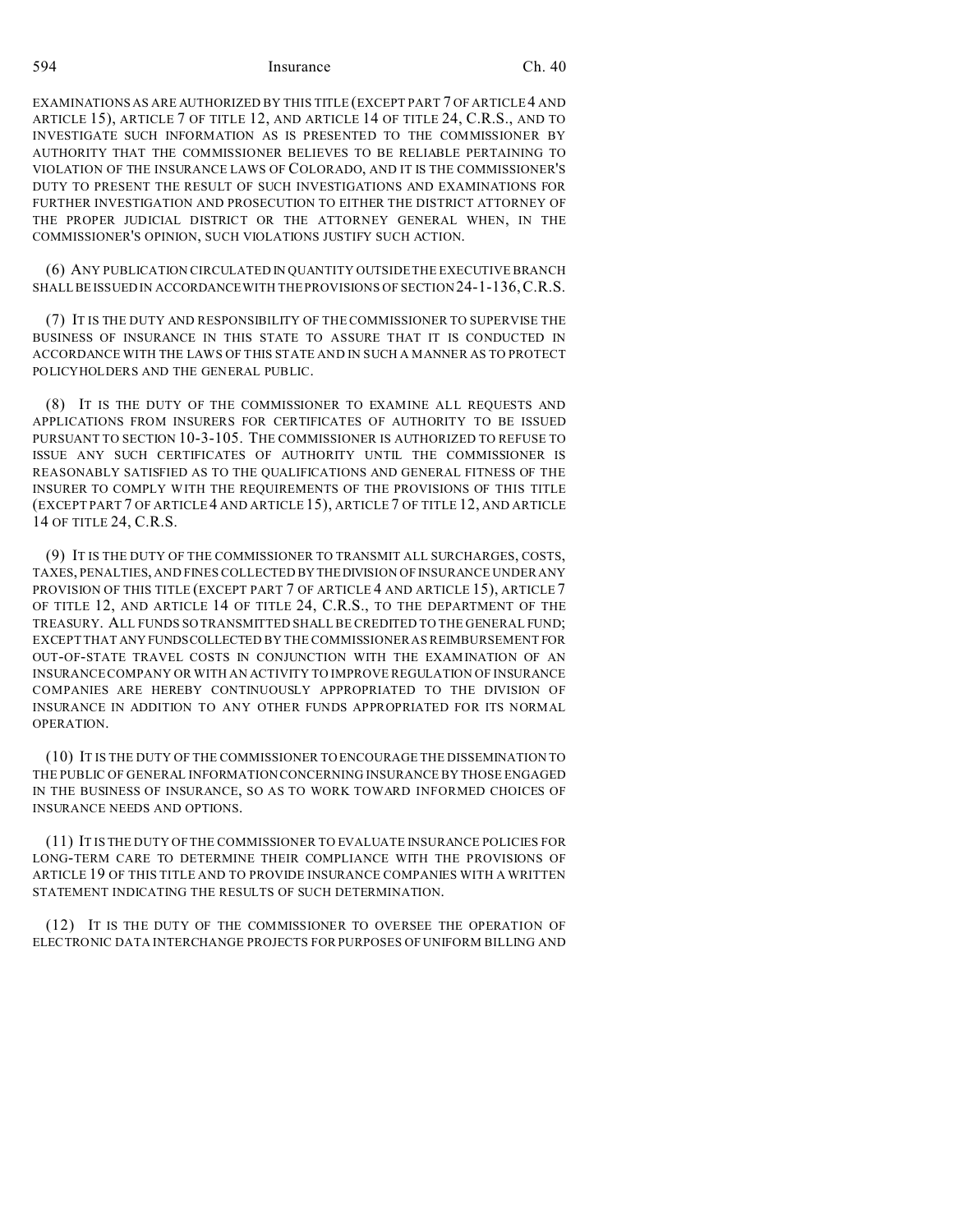ELECTRONIC DATA EXCHANGE FOR HEALTH BENEFIT COVERAGES IN COLORADO. IN CARRYING OUT SUCH DUTIES, THE COMMISSIONER SHALL COORDINATE WITH THE DEPARTMENTS OF LABOR AND EMPLOYMENT, PUBLIC HEALTH AND ENVIRONMENT, AND HEALTH CARE POLICY AND FINANCING, AS APPROPRIATE.

(13) (a) IF DETERMINED APPROPRIATE FOR PURPOSES OF LICENSURE OF PROVIDER NETWORKS AND INDIVIDUAL PROVIDERS AS PROVIDED IN SECTION 6-18-302 (1) (b), C.R.S., THE COMMISSIONER MAY ADOPT RULES AFTER CONSULTATION WITH PROVIDERS AND OTHER APPROPRIATE PERSONS THAT SET FORTH STANDARDS OR REQUIREMENTS SPECIFIC TO LICENSED PROVIDERNETWORKSORLICENSED INDIVIDUAL PROVIDERS CONCERNING SOLVENCY AND OPERATIONAL CAPACITY OR THE PERFORMANCE OF SERVICES CONSISTENT WITH THE EXTENT OF RISK BEING ACCEPTED BY THE LICENSED PROVIDER NETWORK OR LICENSED INDIVIDUAL PROVIDER.

(b) IN DETERMINING THE NEED FOR AND THE CONTENT OF SUCH RULES, THE COMMISSIONER SHALL TAKE INTO CONSIDERATION:

(I) THE DIFFERENCES BETWEEN LICENSED PROVIDER NETWORKS OR LICENSED INDIVIDUAL PROVIDERS AND THE TYPE, AMOUNT, AND EXTENT OF RISK THEY ACCEPT AND SERVICES THEY PROVIDE AS COMPARED WITH THAT ACCEPTED BY TRADITIONAL SICKNESS AND ACCIDENT INSURERS, NONPROFIT HOSPITAL, MEDICAL-SURGICAL, AND HEALTH SERVICE CORPORATIONS, AND HEALTH MAINTENANCE ORGANIZATIONS;

(II) THE TYPES OF INFORMATION THE COMMISSIONER WOULD NEED TO ASSESS A PROVIDER NETWORK OR INDIVIDUAL PROVIDER'S ABILITY TO ACCEPT AND MANAGE RISK AND MONITOR MATERIAL CHANGES IN THE FINANCIAL SOLVENCY OR OPERATIONAL CAPABILITIES OF A PROVIDER NETWORK OR INDIVIDUAL PROVIDER;

(III) THE NEED TO PROTECT CONSUMERS, MONITOR THE FINANCIAL SOLVENCY OF LICENSED PROVIDER NETWORKS AND LICENSED INDIVIDUAL PROVIDERS, AND ASSURE THE PROVISION OF SERVICES TO CONSUMERS, INCLUDING REASONABLE ACCESS TO COVERAGE, ACCORDING TO CONTRACTUAL OBLIGATIONS; AND

(IV) WHETHER SUCH RULES WOULD GIVE A LICENSED PROVIDER NETWORK OR LICENSED INDIVIDUAL PROVIDER AN UNREASONABLE COMPETITIVE ADVANTAGE OR DISADVANTAGE AS COMPARED TO TRADITIONAL INSURERS, NONPROFIT HOSPITAL, MEDICAL-SURGICAL, AND HEALTH SERVICE CORPORATIONS, AND HEALTH MAINTENANCE ORGANIZATIONS OFFERING SIMILAR PRODUCTS UNDER SIMILAR CIRCUMSTANCES.

(c) THE COMMISSIONER MAY ALSO CONSIDER WHETHER RATES ARE EXCESSIVE, INADEQUATE, OR UNFAIRLY DISCRIMINATORY.

(d) THE COMMISSIONER MAY ESTABLISH A FEE TO COVER THE DIRECT AND INDIRECT COSTS OF THE REGULATION OF PROVIDER NETWORKS PURSUANT TO THE PROVISIONS OF THIS SUBSECTION (13) AND PART 3 OF ARTICLE 18 OF TITLE 6, C.R.S.

**10-1-109. Rules of commissioner.** (1) THE COMMISSIONER MAY ESTABLISH, AND FROM TIME TO TIME AMEND, SUCH REASONABLE RULES AS ARE NECESSARY TO ENABLE THE COMMISSIONER TO CARRY OUT THE COMMISSIONER'S DUTIES UNDER THE LAWS OF THE STATE OF COLORADO.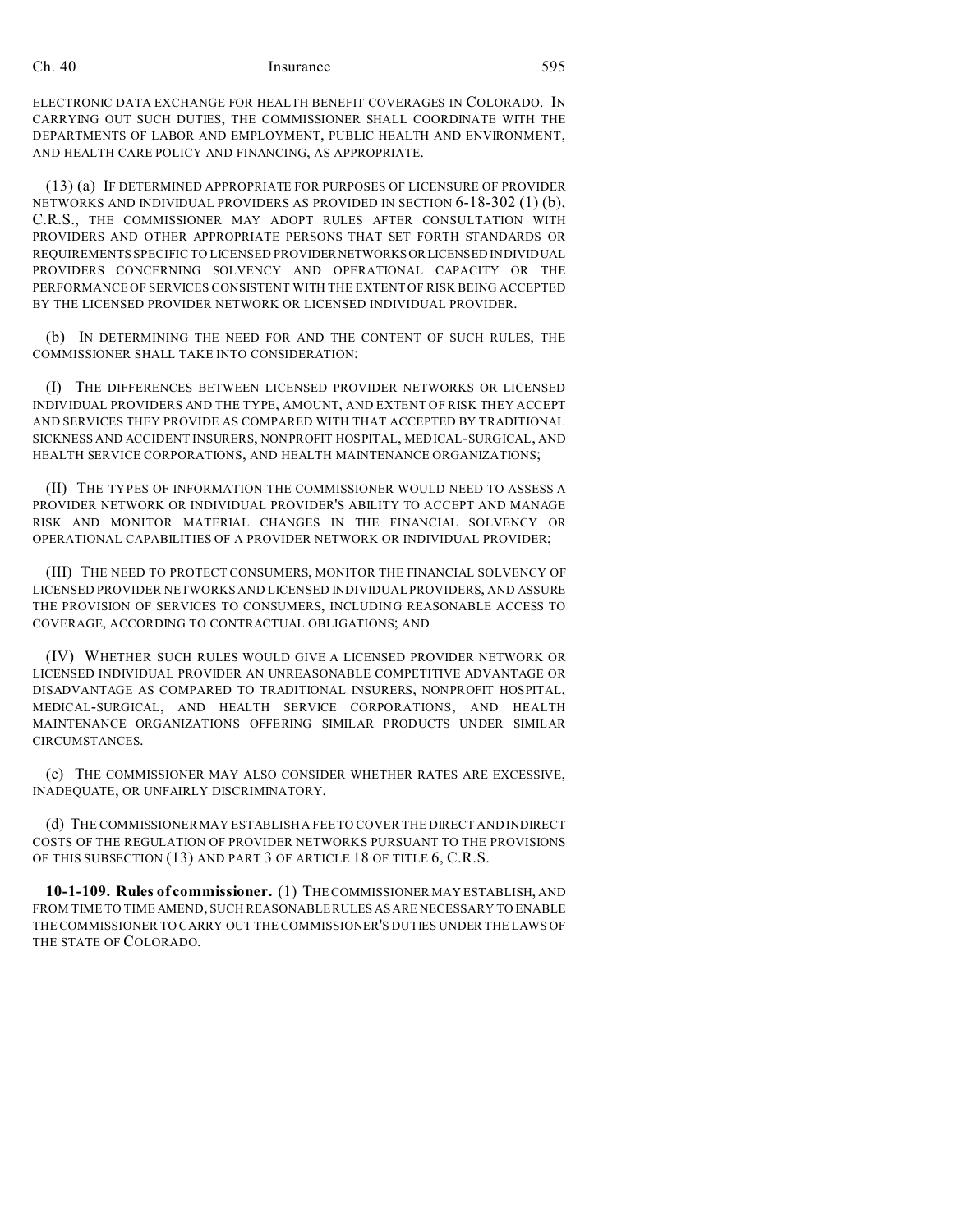(2) THE COMMISSIONER SHALL ADOPT RULES TO ENSURE THAT PAYMENTS TO THE SUBSEQUENT INJURY FUND CREATED IN SECTION 8-46-101, C.R.S., THE WORKERS' COMPENSATION CASH FUND, CREATED IN SECTION 8-44-112 (7), C.R.S., THE COST CONTAINMENT FUND CREATED IN SECTION 8-14.5-108, C.R.S., AND THE MAJOR MEDICAL INSURANCE FUND CREATED IN SECTION 8-46-202, C.R.S., FROM SURCHARGES ON PREMIUMS PAID FOR POLICIES OF WORKERS' COMPENSATION INSURANCE THAT FEATURE DEDUCTIBLES IN EXCESS OF THE LIMIT SET FORTH IN SECTION 8-44-111 (1), C.R.S., REFLECT THE VALUE OF ANY REDUCTION IN PREMIUM ACHIEVED THROUGH THE USE OF SUCH DEDUCTIBLES. SUCH RULES SHALL APPLY ONLY TO CLAIMS MADE ON POLICIES ISSUED OR RENEWED AFTER THE EFFECTIVE DATE OF THE RULES. IN ADOPTING SUCH RULES, THE COMMISSIONER SHALL DETERMINE THE MOST EFFECTIVE METHOD OF ESTABLISHING THE VALUE OF DEDUCTIBLES IN EXCESS OF SUCH LIMITS AND ENSURING THAT PAYMENTS REFLECT SUCH VALUE.

**10-1-110. Grounds and procedure for suspension or revocation of certificate or license of entities.** (1) THE CERTIFICATE OF AUTHORITY OF AN INSURANCE COMPANY TO DO BUSINESS IN THIS STATE MAY BE REVOKED OR SUSPENDED BY THE COMMISSIONER FOR ANY REASON SPECIFIED IN THIS TITLE, ARTICLE 7 OF TITLE 12, AND ARTICLE 14 OF TITLE 24,C.R.S. SPECIFICALLY, THE CERTIFICATE MAY BE SUSPENDED OR REVOKED BY THE COMMISSIONER FOR REASONS THAT INCLUDE, BUT ARE NOT LIMITED TO:

(a) INSOLVENCY OR IMPAIRMENT, AS DEFINED IN SECTION 10-3-212;

(b) FAILURE TO MEET THE REQUIREMENTS OF SECTION 10-3-201;

(c) REFUSAL OR FAILURE TO SUBMIT AN ANNUAL REPORT, AS REQUIRED BY SECTION 10-3-109, OR ANY OTHER REPORT REQUIRED BY LAW OR BY LAWFUL ORDER OF THE COMMISSIONER;

(d) DOING AN UNAUTHORIZED INSURANCE BUSINESS IN ANOTHER STATE, AS SET FORTH IN SECTION 10-1-117;

(e) FAILURE TO COMPLY WITH THE PROVISIONS OF ITS OWN CHARTER OR BYLAWS, IF SUCH FAILURE RENDERS ITS OPERATION HAZARDOUS TO THE PUBLIC OR TO ITS POLICYHOLDERS;

(f) FAILURE TO SUBMIT TO EXAMINATION OR ANY LEGAL OBLIGATION RELATIVE THERETO;

(g) REFUSAL TO PAY THE COST OF EXAMINATION, AS AUTHORIZED BY LAW;

(h) USE OF METHODS THAT, ALTHOUGHNOTOTHERWISE SPECIFICALLY PROSCRIBED BY LAW, NEVERTHELESS RENDER ITS OPERATION HAZARDOUS, OR ITS CONDITION UNSOUND, TO THE PUBLIC OR TO ITS POLICYHOLDERS;

(i) FAILURE TO OTHERWISE COMPLY WITH THE LAW OF THIS STATE, IF SUCH FAILURE RENDERS ITS OPERATION HAZARDOUS TO THE PUBLIC OR TO ITS POLICYHOLDERS;

(j) USE OF PRACTICES OR EXISTENCE OF CONDITIONS THAT RENDER ITS FINANCIAL POSITION UNSOUND TO THE PUBLIC OR ITS POLICYHOLDERS.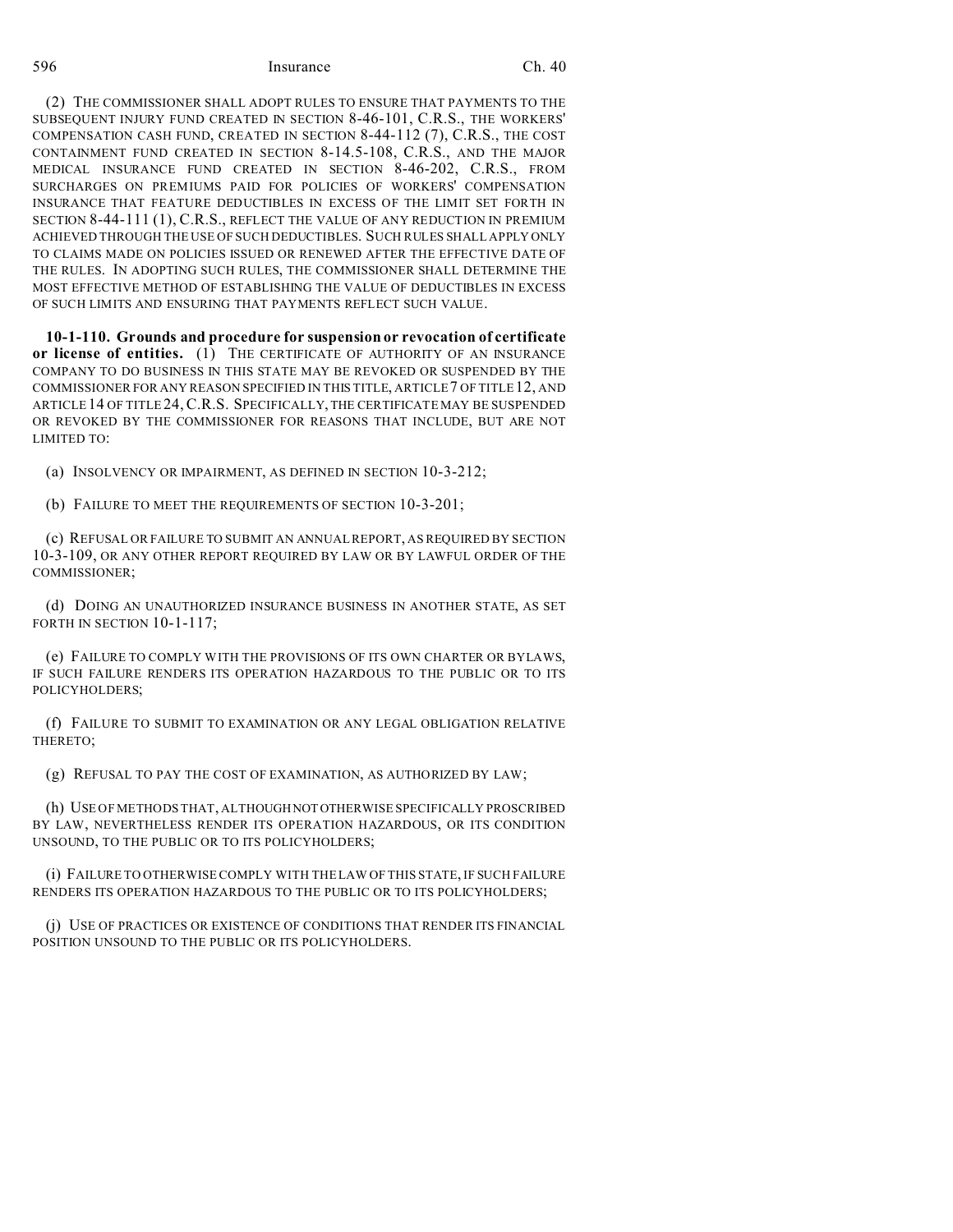(2) IF THE COMMISSIONER FINDS UPON EXAMINATION, HEARING, OR OTHER EVIDENCE THAT ANY FOREIGN OR DOMESTIC INSURANCE COMPANY HAS COMMITTED ANY OF THE ACTS SPECIFIED IN SUBSECTION (1) OF THIS SECTION, OR ANY OTHER ACT SPECIFIED IN THIS TITLE, ARTICLE 7 OF TITLE 12, AND ARTICLE 14 OF TITLE 24,C.R.S., FOR WHICH THE PENALTY IS SUSPENSION OR REVOCATION OF THE CERTIFICATE OF AUTHORITY, THE COMMISSIONER MAY SUSPEND OR REVOKE SUCH CERTIFICATE OF AUTHORITY, IF HE OR SHE DEEMS IT IN THE BEST INTEREST OF THE PUBLIC AND THE POLICYHOLDERS OF THE COMPANY, NOTWITHSTANDING ANY OTHER PROVISION OF SAID REFERENCES. NOTICE OF ANY REVOCATION SHALL BE PUBLISHED IN ONE OR MORE DAILY NEWSPAPERS IN DENVER THAT HAVE A GENERAL STATE CIRCULATION. BEFORE SUSPENDING OR REVOKING ANY CERTIFICATE OF AUTHORITY OF AN INSURANCE COMPANY, THE COMMISSIONER SHALL GRANT THE COMPANY FIFTEEN DAYS IN WHICH TO SHOW CAUSE WHY SUCH ACTION SHOULD NOT BE TAKEN. ANY FINAL DECISION OF THE COMMISSIONER TO SUSPEND OR REVOKE A CERTIFICATE OF AUTHORITY OR LICENSE OF ANY PERSON OR ENTITY REGULATED BY THE DIVISION OF INSURANCE SHALL BE SUBJECT TO JUDICIAL REVIEW BY THE COURT OF APPEALS PURSUANT TO SECTION 24-4-106 (11), C.R.S.

(3) IF THE COMMISSIONER SUSPENDS THE LICENSE OR CERTIFICATE OF AUTHORITY OF ANY ENTITY REGULATED BY THE DIVISION OF INSURANCE, SUCH LICENSE OR CERTIFICATE MAY BE REVOKED ONE YEAR AFTER THE DATE OF SUSPENSION IF THE REASON FOR SUCH SUSPENSION IS NOT CORRECTED BY THE ENTITY. THE SUSPENSION OR REVOCATION OF A LICENSE OR CERTIFICATE OF AUTHORITY OF ANY ENTITY REGULATED BY THE DIVISION OF INSURANCE SHALL AUTOMATICALLY RESULT IN THE SUSPENSION OR REVOCATION, AS APPROPRIATE, OF ANY LICENSE OF ANY INSURANCE AGENT OF ANY SUCH ENTITY.

(4) IF THE COMMISSIONER FINDS UPON EXAMINATION OR OTHER EVIDENCE THAT ANY FOREIGN OR DOMESTIC INSURANCE COMPANY HAS COMMITTED ANY ACT SPECIFIED IN SUBSECTION (1) OF THIS SECTION,THECOMMISSIONER AFTER NOTICE AND HEARING MAY ISSUE AN ORDER REQUIRING THAT THE INSURANCE COMPANY CEASE AND DESIST COMMITTING SUCH ACT. IF THE COMMISSIONER BELIEVES AN EMERGENCY EXISTS, THE COMMISSIONER MAY ENTER A CEASE AND DESIST ORDER AT ONCE, AND A HEARING SHALL BE HELD AS SOON AS PRACTICABLE. PENDING SUCH HEARING AND DECISION THEREON, THE EMERGENCY ORDER SHALL REMAIN IN EFFECT SUBJECT TO THE POWER OF THE COMMISSIONER ON THE COMMISSIONER'S OWN MOTION OR ON PETITION TO VACATE SUCH ORDER.

**10-1-111. Invoking aid of courts.** THE COMMISSIONER THROUGH THE ATTORNEY GENERAL MAY INVOKE THE AID OF THE COURTS THROUGH INJUNCTION OR OTHER PROPER PROCESS, MANDATORY OR OTHERWISE, TO ENFORCE ANY PROPER ORDER MADE BY THE COMMISSIONER OR ACTION TAKEN BY THE COMMISSIONER; BUT NOTHING IN THIS TITLE (EXCEPT PART 7 OF ARTICLE 4 AND ARTICLE 15), ARTICLE7 OF TITLE 12, AND ARTICLE 14 OF TITLE 24, C.R.S., SHALL BE CONSTRUED TO PREVENT THE COMPANY OR PERSON AFFECTED BY ANY ORDER, RULING, PROCEEDING, ACT, OR ACTION OF THE COMMISSIONER, OR ANY PERSON ACTING ON BEHALF AND AT INSTANCE OF THE COMMISSIONER, FROM TESTING THE VALIDITY OF THE SAME IN ANY COURT OF COMPETENT JURISDICTION, THROUGH INJUNCTION, APPEAL, OR OTHER PROPER PROCESS OR PROCEEDING, MANDATORY OR OTHERWISE.

#### **10-1-112. Policy conditions required by other states.** THE POLICIES OF A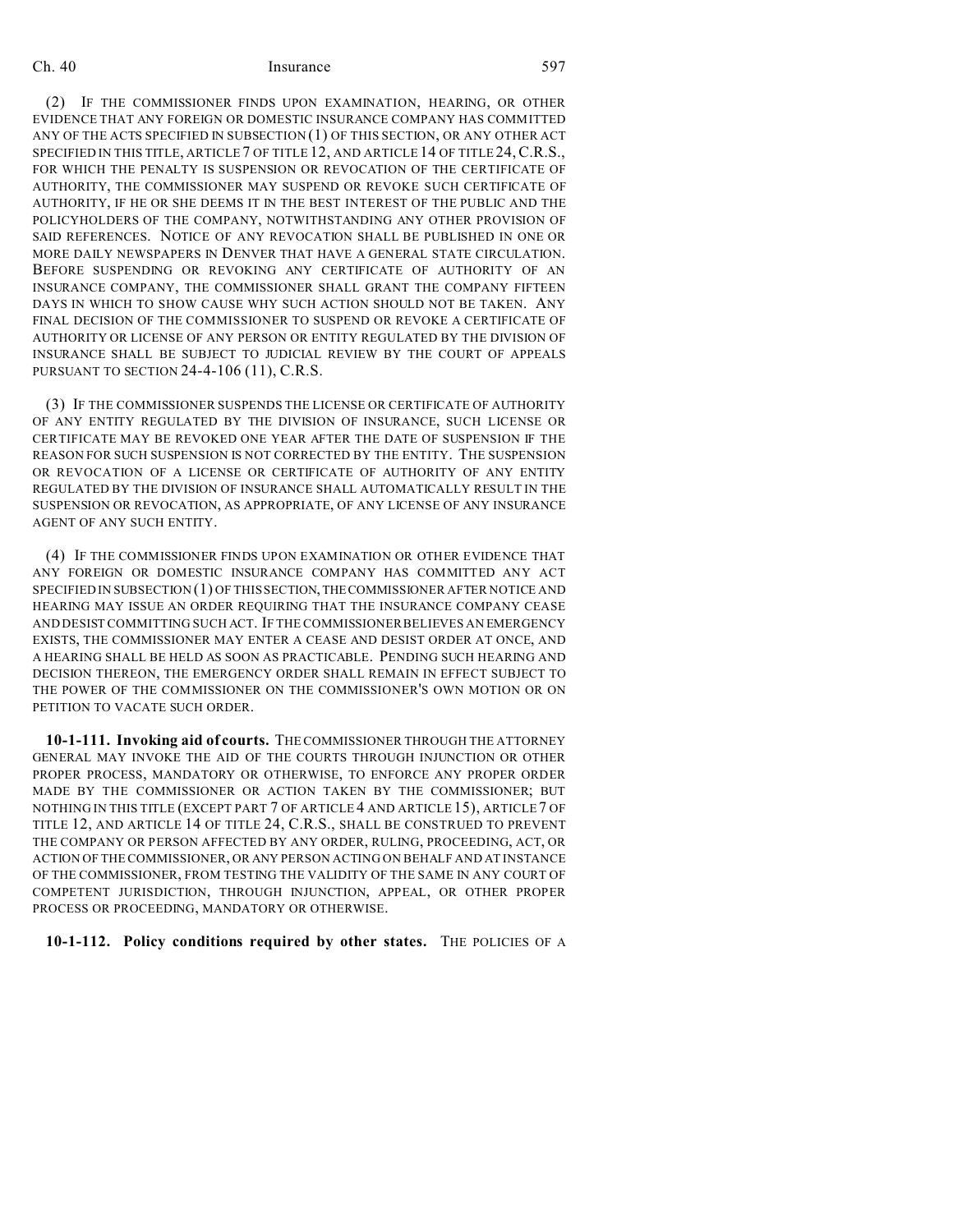DOMESTIC INSURANCE COMPANY, WHEN ISSUED OR DELIVERED IN ANY OTHER STATE, TERRITORY, DISTRICT, OR COUNTRY, MAY CONTAIN ANY PROVISION REQUIRED BY THE LAWS OF THE STATE, TERRITORY, DISTRICT, OR COUNTRY IN WHICH THE SAME ARE ISSUED, ANYTHING IN THIS TITLE (EXCEPT PART 7 OF ARTICLE 4 AND ARTICLE 15), ARTICLE 7 OF TITLE 12, AND ARTICLE 14 OF TITLE 24, C.R.S., TO THE CONTRARY NOTWITHSTANDING.

**10-1-113. No seal required on policies.** ALL POLICIES OR CONTRACTS MADE OR ENTERED INTO BY ANY DOMESTIC COMPANY MAY BE MADE WITH OR WITHOUT THE SEAL THEREOF. THE POLICIES OR CONTRACTS SHALL BE SUBSCRIBED BY THE PRESIDENT OR SUCH OTHER OFFICERS AS MAY BE DESIGNATED BY THE BYLAWS FOR THAT PURPOSE, AND SHALL BE ATTESTED BY THE SECRETARY, AND, BEING SO SUBSCRIBED, SHALL BE OBLIGATORY UPON SUCH COMPANY.

**10-1-114. Sale of premium notes prohibited.** IT IS UNLAWFUL FOR ANY INSURANCE COMPANY OR ANY AGENT THEREOF WHO HAS ACCEPTED A PREMIUM NOTE IN PAYMENT FOR A POLICY OF INSURANCE TO HYPOTHECATE, SELL, ASSIGN, DISPOSE OF, OR ATTEMPT TO COLLECT SAID NOTE PRIOR TO THE DELIVERY OF SAID INSURANCE POLICY TO THE APPLICANT.

**10-1-115. Penalty.** IF ANY INSURANCE COMPANY OR ANY AGENT OF ANY SUCH COMPANY VIOLATES ANY OF THE PROVISIONS OF SECTION 10-1-114, THE COMMISSIONER HAS THE POWER AND IS AUTHORIZED TO REVOKE THE CERTIFICATE OF AUTHORITY OF ANY COMPANY SO OFFENDING OR TO CANCEL THE LICENSE OF ANY SUCH AGENT WHO VIOLATES ANY PROVISIONS OF SECTION 10-1-114.

**10-1-116. Defamation of other companies.** IT IS UNLAWFUL FOR ANY INSURANCE COMPANY DOING BUSINESS IN THIS STATE, OR ANY OFFICER, DIRECTOR, CLERK, EMPLOYEE, OR AGENT THEREOF, TO MAKE, VERBALLY OR OTHERWISE, PUBLISH, PRINT, DISTRIBUTE, OR CIRCULATE, OR CAUSE THE SAME TO BE DONE, OR IN ANY WAY TO AID, ABET, OR ENCOURAGE THE MAKING, PRINTING, PUBLISHING, DISTRIBUTING, OR CIRCULATINGOFANY PAMPHLET, CIRCULAR, ARTICLE, LITERATURE, OR STATEMENT OF ANY KIND THAT IS DEFAMATORY OF ANY OTHER INSURANCE COMPANY DOING BUSINESS IN THIS STATE, OR LICENSED TO SELL ITS CAPITAL STOCK WITHIN THIS STATE, THAT CONTAINS ANY FALSE AND MALICIOUS CRITICISM OR FALSE AND MALICIOUS STATEMENT CALCULATED TO INJURE SUCH COMPANY IN ITS REPUTATION OR BUSINESS. ANY OFFICER, DIRECTOR, CLERK, EMPLOYEE, OR AGENT OF ANY INSURANCE COMPANY VIOLATING THE PROVISIONS OF THIS SECTION IS GUILTY OF A MISDEMEANOR AND, UPON CONVICTION THEREOF, SHALL BE PUNISHED BY A FINE OF NOT MORE THAN FIVE HUNDRED DOLLARS, OR BY IMPRISONMENT IN THE COUNTY JAIL FOR A TERM OF NOT MORE THAN TWELVE MONTHS, OR BY BOTH SUCH FINE AND IMPRISONMENT.

**10-1-117. Company unauthorized in other states.** IF, UPON INVESTIGATION, THE COMMISSIONER FINDS THAT ANY INSURANCE COMPANY INCORPORATED UNDER THE LAWS OF COLORADO IS DOING BUSINESS IN ANOTHER STATE OR TERRITORY WITHOUT HAVING FIRST PROCURED A LICENSE OR AUTHORITY FROM SUCH STATE OR TERRITORY, IF ANY IS REQUIRED, AUTHORIZING IT TO DO BUSINESS THEREIN, THE COMMISSIONER MAY REVOKE THE AUTHORITY OF SUCH COMPANY TO DO BUSINESS IN THIS STATE.

#### **10-1-118. Foreign companies - unsatisfied judgments - suspension.** (1) IF A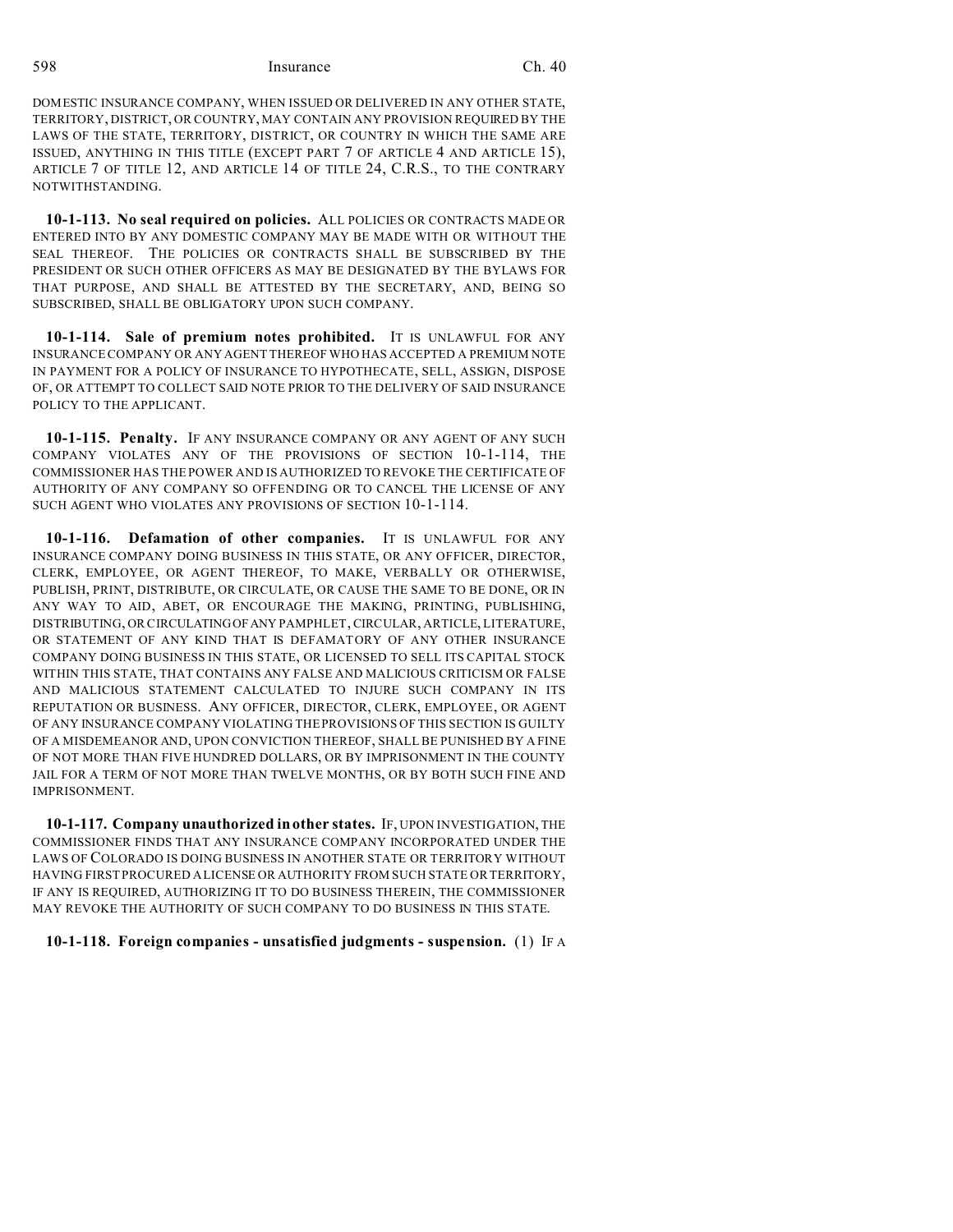JUDGMENT AGAINST A FOREIGN INSURANCE COMPANY IS UNSATISFIED, AND EXECUTION HAS ISSUED ON SAID JUDGMENT, AND THE RETURN OF THE SHERIFF DISCLOSES THAT THE SHERIFF CANNOT FULLY SATISFY SUCH JUDGMENT, THE JUDGMENT CREDITOR OR JUDGMENT CREDITOR'S ATTORNEY MAY FILE WITH THE COMMISSIONER, IN TRIPLICATE, A COMPLAINT SETTING FORTH SUCH FACTS. THE COMMISSIONER SHALL MAIL A COPY OF SUCH COMPLAINT TO THE HOME OFFICE OF SUCH INSURANCE COMPANY, AT THE ADDRESS SHOWN IN THE RECORDS OF DIVISION OF INSURANCE, AND A COPY TO THE COLORADO OFFICE OR THE COLORADO GENERAL AGENT OF SUCH INSURANCE COMPANY.

(2) IF SAID INSURANCE COMPANY DOES NOT, WITHIN THIRTY DAYS AFTER SUCH MAILING, PAY AND DISCHARGE SAID JUDGMENT OR SHOW GOOD CAUSE TO THE COMMISSIONER FOR THE FAILURE TO PAY SUCH JUDGMENT, THE COMMISSIONER, UPON SATISFACTORY PROOF OF THE ALLEGATIONS OF THE COMPLAINT, SHALL FORTHWITH SUSPEND THE LICENSE OR RIGHT OF SUCH INSURANCE COMPANY TO DO BUSINESS IN THIS STATE. IF GOOD CAUSE, PREVIOUSLY SHOWN, CEASES TO EXIST AND THE JUDGMENT REMAINS UNPAID, THE COMMISSIONER SHALL SUSPEND SUCH LICENSE OR RIGHT.

(3) THE COMMISSIONER SHALL REINSTATE THE LICENSE OR RIGHT TO DO BUSINESS IN THIS STATE WHEN THE INSURANCE COMPANY HAS FULLY PAID SUCH JUDGMENT.

**10-1-119. Insurance vending machines prohibited.** NO POLICY OR CONTRACT OF INSURANCE OF ANY KIND SHALL BE SOLD OR DISPENSED THROUGH ANY MECHANICAL DEVICE OR VENDING MACHINE, BUT THIS SECTION SHALL NOT BE CONSTRUED AS TO PREVENT THE USE OF OFFICE MACHINES OF ANY TYPE BY AN INSURANCE COMPANY. INSURANCE SHALL BE SOLD ONLY BY AN INSURANCE PRODUCER, AS DEFINED IN SECTION 10-2-103 (6).

**10-1-120. Reporting of medical malpractice claims.** (1) EACH INSURANCE COMPANY LICENSED TO DO BUSINESS IN THIS STATE AND ENGAGED IN THE WRITING OF MEDICAL MALPRACTICE INSURANCE FOR LICENSED PRACTITIONERS SHALL SEND TO THECOLORADO STATE BOARD OF MEDICAL EXAMINERS, IN THE FORM PRESCRIBED BY THE COMMISSIONER OF INSURANCE, INFORMATION RELATING TO EACH MEDICAL MALPRACTICE CLAIM AGAINST A LICENSED PRACTITIONER THAT IS SETTLED OR IN WHICH JUDGMENT IS RENDERED AGAINST THE INSURED.

(2) THE INSURANCE COMPANY SHALL PROVIDE SUCH INFORMATION AS IS DEEMED NECESSARY BY THE COLORADO STATE BOARD OF MEDICAL EXAMINERS TO CONDUCT A FURTHER INVESTIGATION AND HEARING.

**10-1-121. Reporting of malpractice claims against physical therapists.** (1) EACH INSURANCE COMPANY LICENSED TO DO BUSINESS IN THIS STATE AND ENGAGED IN THE WRITING OF MALPRACTICE INSURANCE FOR PHYSICAL THERAPISTS LICENSED UNDER ARTICLE 41 OF TITLE 12, C.R.S., SHALL SEND TO THE DIRECTOR OF THE DIVISION OF REGISTRATIONS, IN THE DEPARTMENT OF REGULATORY AGENCIES, IN THE FORM PRESCRIBED BY THE COMMISSIONER OF INSURANCE, INFORMATION RELATING TO EACH CLAIM INVOLVING PHYSICAL THERAPY MALPRACTICE OR AGAINST ANY SUCH PHYSICAL THERAPIST THAT IS SETTLED OR IN WHICH JUDGMENT IS RENDERED AGAINST THE INSURED.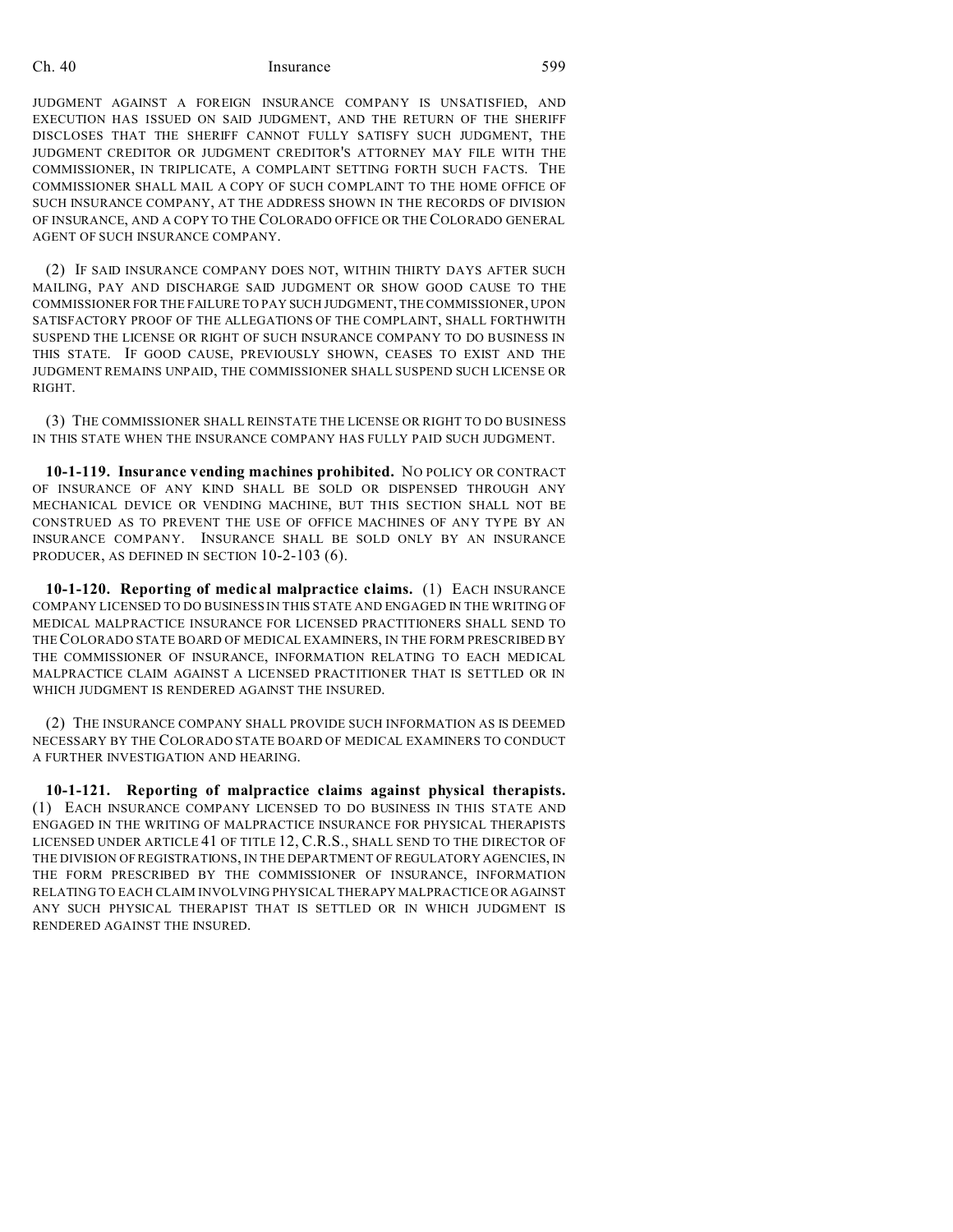(2) EVERY INSURANCE COMPANY LICENSED TO DO BUSINESS IN THIS STATE THAT MAKES PAYMENT UNDER A POLICY OF INSURANCE IN SETTLEMENT OF A CLAIM OF PHYSICAL THERAPY MALPRACTICE, OR IN SATISFACTION OF A JUDGMENT FOR SUCH MALPRACTICE, SHALL REPORT TO THE SECRETARY OF HEALTH AND HUMAN SERVICES, IN ACCORDANCE WITH 42 U.S.C. SECS. 11131 AND 11134, THE FOLLOWING INFORMATION:

(a) THE NAME OF ANY PHYSICAL THERAPIST FOR WHOSE BENEFIT THE PAYMENT IS MADE;

(b) THE AMOUNT OF THE PAYMENT;

(c) THE NAME, IF KNOWN, OF ANY HOSPITAL WITH WHICH THE PHYSICAL THERAPIST IS AFFILIATED OR ASSOCIATED;

(d) A DESCRIPTION OF THE ACTS OR OMISSIONS AND INJURIES OR ILLNESSES UPON WHICH THE ACTION OR CLAIM WAS BASED; AND

(e) SUCH OTHER INFORMATION AS THE SECRETARY OF HEALTH AND HUMAN SERVICES DETERMINES IS REQUIRED FOR APPROPRIATE INTERPRETATION OF THE INFORMATION SO REPORTED.

**10-1-122. Reporting of malpractice claims against architects.** EACH INSURANCE COMPANY DOING BUSINESS IN THIS STATE AND ENGAGED IN THE WRITING OF MALPRACTICE INSURANCE FOR ARCHITECTS SHALL SEND TO THE COLORADO STATE BOARD OF EXAMINERS OF ARCHITECTS, IN THE FORM PRESCRIBED BY THE COMMISSIONER, INFORMATION RELATING TO EACH MALPRACTICE CLAIM AGAINST A LICENSED ARCHITECT OR A CORPORATION, PARTNERSHIP, OR GROUP OF PERSONS PRACTICING ARCHITECTURE THAT IS SETTLED OR IN WHICH JUDGMENT IS RENDERED AGAINST THE INSURED WITHIN NINETY DAYS AFTER THE EFFECTIVE DATE OF SUCH SETTLEMENT OR JUDGMENT.

**10-1-123. Reporting of claims against plumbers.** EACH INSURANCE COMPANY LICENSED TO DO BUSINESS IN THIS STATE AND ENGAGED IN THE WRITING OF INSURANCE FOR PLUMBERS SHALL SEND WITHIN NINETY DAYS TO THE EXAMINING BOARD OF PLUMBERS, IN THE FORM PRESCRIBED BY THE COMMISSIONER, INFORMATION RELATING TO EACH MALPRACTICE CLAIM AGAINST A LICENSED PLUMBER THAT IS SETTLED OR IN WHICH JUDGMENT IS RENDERED AGAINST THE INSURED.

**10-1-124. Reporting of podiatric malpractice claims.** (1) EACH INSURANCE COMPANY LICENSED TO DO BUSINESS IN THIS STATE AND ENGAGED IN THE WRITING OF MALPRACTICE INSURANCE FOR LICENSED PODIATRISTS SHALL SEND TO THE COLORADO PODIATRY BOARD, IN THE FORM PRESCRIBED BY THE COMMISSIONER, INFORMATION RELATING TO EACH MALPRACTICE CLAIM AGAINST A LICENSED PODIATRIST THAT IS SETTLED OR IN WHICH JUDGMENT IS RENDERED AGAINST THE INSURED.

(2) SUCH INFORMATION SHALL INCLUDE ANY INFORMATION DEEMED NECESSARY BY THE COLORADO PODIATRY BOARD TO CONDUCT A FURTHER INVESTIGATION AND HEARING.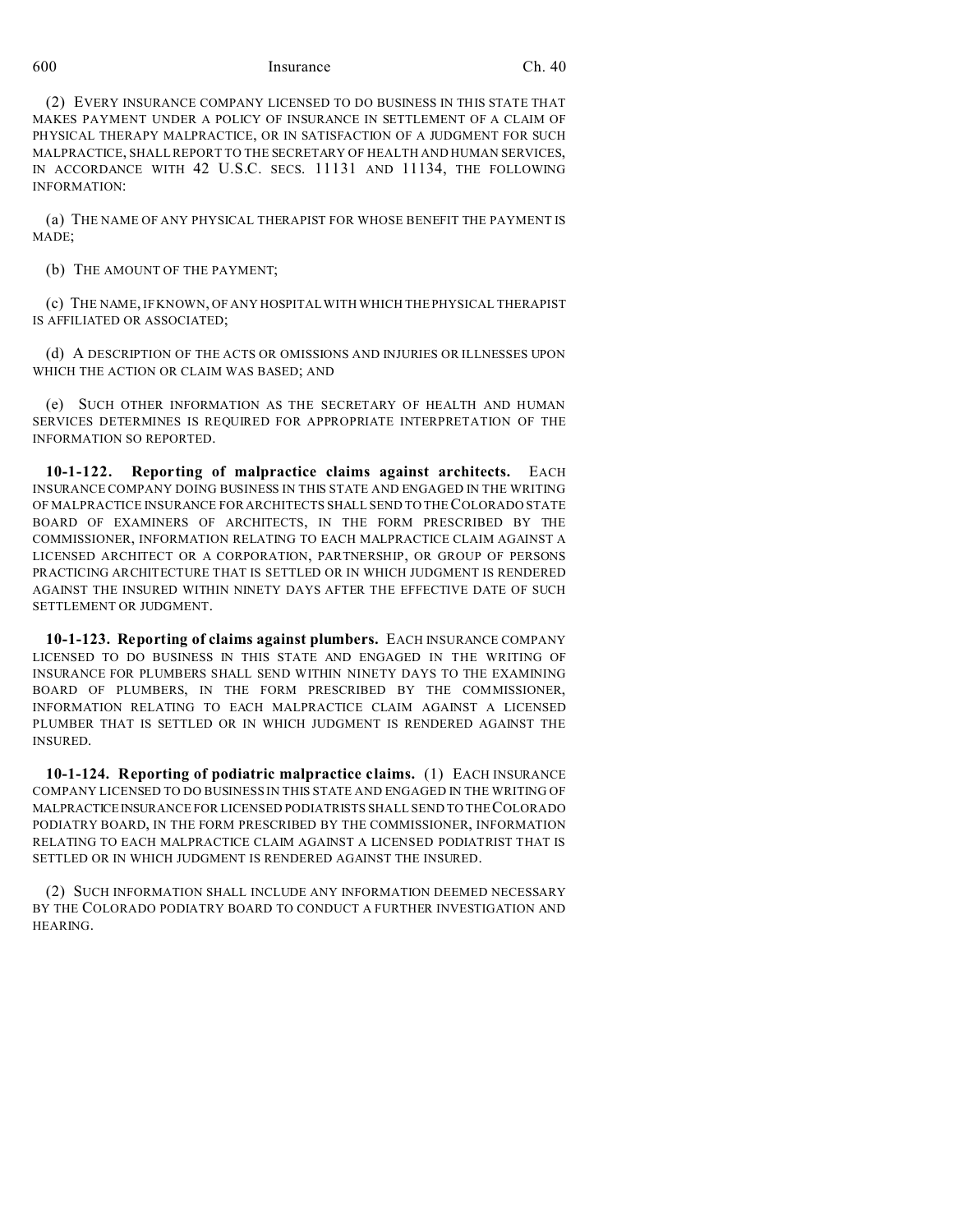**10-1-125. Reporting of malpractice claims against optometrists.** (1) EACH INSURANCE COMPANY LICENSED TO DO BUSINESS IN THIS STATE AND ENGAGED IN THE WRITING OF MALPRACTICE INSURANCE FOR OPTOMETRISTS SHALL SEND TO THE COLORADO STATE BOARD OF OPTOMETRIC EXAMINERS, IN THE FORM PRESCRIBED BY THE COMMISSIONER, INFORMATION RELATING TO EACH MALPRACTICE CLAIM AGAINST A LICENSED OPTOMETRIST THAT IS SETTLED OR IN WHICH JUDGMENT IS RENDERED AGAINST THE INSURED.

(2) SUCH INFORMATION SHALL INCLUDE ANY INFORMATION DEEMED NECESSARY BY THE COLORADO STATE BOARD OF OPTOMETRIC EXAMINERS TO CONDUCT A FURTHER INVESTIGATION AND HEARING.

**10-1-126. Training program for persons working with the aging.** THE DIVISION OF INSURANCE SHALL DEVELOP A TRAINING PROGRAM FOR PERSONS WORKING WITH THE AGING ON THE LOCAL LEVEL THAT WILL ENABLE THEM TO ASSIST THE ELDERLY IN DEALING WITH THEIR MEDICARE SUPPLEMENTAL INSURANCE PROBLEMS.

**10-1-127. Discretionary use of administrative law judges.** WHENEVER THE COMMISSIONER OR THE DIVISION OF INSURANCE PURSUANT TO THIS TITLE OR ANY OTHER PROVISION OF LAW IS OBLIGATED OR AUTHORIZED TO HOLD A HEARING, THE COMMISSIONER, AT HIS OR HER DISCRETION, MAY DESIGNATE AN EMPLOYEE OF THE DIVISION OF INSURANCE WHO HAS ADMINISTRATIVE RESPONSIBILITIES TO ACT AS A HEARING OFFICER OR MAY USE THE SERVICES OF AN ADMINISTRATIVE LAW JUDGE APPOINTED PURSUANT TO PART 10 OF ARTICLE 30 OF TITLE 24, C.R.S., TO CONDUCT THE HEARING ACCORDING TO THE "STATE ADMINISTRATIVE PROCEDURE ACT". ANY DECISION BY SUCH A DESIGNATED HEARING OFFICER OR APPOINTED ADMINISTRATIVE LAW JUDGE SHALL BE AN INITIAL DECISION AND, IN THE ABSENCE OF AN APPEAL TO THE DIVISION OF INSURANCE OR A REVIEW UPON MOTION OF THE COMMISSIONER AS PROVIDED IN SECTION 24-4-105, C.R.S., SHALL THEREUPON BECOME THE DECISION OF THE DIVISION OF INSURANCE. ANY FINAL DECISION OF THE COMMISSIONER OR THE DIVISION OF INSURANCE SHALL BE SUBJECT TO JUDICIAL REVIEW BY THE COURT OF APPEALS PURSUANT TO SECTION 24-4-106 (11), C.R.S.

**10-1-128. Fraudulent insurance acts - immunity for furnishing information relating to suspected insurance fraud - legislative declaration.** (1) FOR PURPOSES OF THIS TITLE, ARTICLES 40 TO 47 OF TITLE 8, AND ARTICLES 6, 7, 29.5, 32, 33, 35, 36, 38, 40, 41, 41.5, AND 43 OF TITLE 12, C.R.S., A FRAUDULENT INSURANCE ACT IS COMMITTED IF A PERSON KNOWINGLY AND WITH INTENT TO DEFRAUD PRESENTS, CAUSES TO BE PRESENTED, OR PREPARES WITH KNOWLEDGE OR BELIEF THAT IT WILL BE PRESENTED TO OR BY AN INSURER, A PURPORTED INSURER, OR ANY PRODUCER THEREOF ANY WRITTEN STATEMENT AS PART OR IN SUPPORT OF AN APPLICATION FOR THE ISSUANCE OR THE RATING OF AN INSURANCE POLICY OR A CLAIM FOR PAYMENT OR OTHER BENEFIT PURSUANT TO AN INSURANCE POLICY THAT HE OR SHE KNOWS TO CONTAIN FALSE INFORMATION CONCERNING ANY FACT MATERIAL THERETO OR IF HE OR SHE KNOWINGLY AND WITH INTENT TO DEFRAUD OR MISLEAD CONCEALS INFORMATION CONCERNING ANY FACT MATERIAL THERETO. FOR PURPOSES OF THIS SECTION, "WRITTEN STATEMENT" INCLUDES A PATIENT MEDICAL RECORD AS SUCH TERM IS DEFINED IN SECTION 18-4-412 (2) (a), C.R.S., AND ANY BILL FOR MEDICAL SERVICES.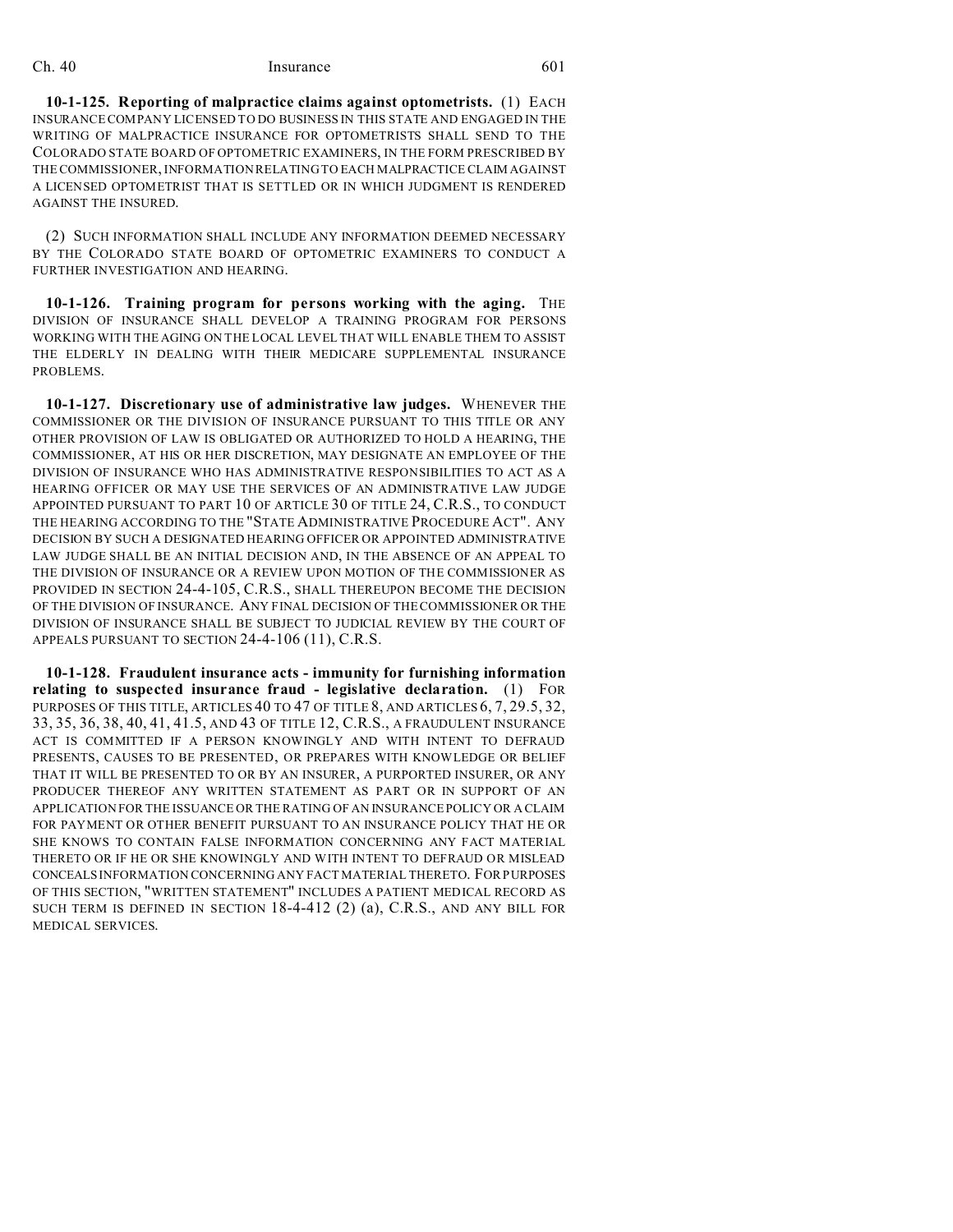(2) (a) THE GENERAL ASSEMBLY FINDS AND DECLARES THAT INSURANCE FRAUD IS EXPENSIVE; THAT IT INCREASES PREMIUMS AND PLACES BUSINESSES AT RISK; AND THAT IT REDUCES CONSUMERS' ABILITY TO RAISE THEIR STANDARDS OF LIVING AND DECREASES THE ECONOMIC VITALITY OF THIS STATE. THE GENERAL ASSEMBLY FURTHER FINDS AND DECLARES THAT THE STATE OF COLORADO MUST AGGRESSIVELY CONFRONT THE PROBLEM OF INSURANCE FRAUD BY FACILITATING THE DETECTION OF AND REDUCING THE OCCURRENCE OF FRAUD THROUGH STRICTER ENFORCEMENT AND DETERRENCE AND BY ENCOURAGING GREATER COOPERATION AMONG CONSUMERS, THE INSURANCE INDUSTRY, AND THE STATE IN COORDINATING EFFORTS TO COMBAT INSURANCE FRAUD.

(b) COLORADO HAS ADDRESSED INSURANCE FRAUD IN VARIOUS STATUTES, INCLUDING BUT NOT LIMITED TO THE CIVIL AND ADMINISTRATIVE PROVISIONS FOUND IN THIS SECTION, SECTION 10-4-708.6, PART 4 OF ARTICLE 2 OF THIS TITLE, PARTS 1, 2, 9, AND 11 OF ARTICLE 3 OF THIS TITLE, AND NUMEROUS OTHER PROVISIONS OF THIS TITLE. IT HAS ALSO BEEN ADDRESSED IN CRIMINAL PROVISIONS FOUND IN PARTS 1, 2, AND 3 OF ARTICLE 2 OF TITLE 18, PART 1 OF ARTICLE 4 OF TITLE 18, PART 1 OF ARTICLE 5 OF TITLE 18, AND SECTION 18-5-205,C.R.S. THESE STATUTORY PROVISIONS IMPOSE REGULATORY OVERSIGHT AND SEVERE CIVIL AND CRIMINAL PENALTIES ON AUTHORIZED AND UNAUTHORIZED INSURANCE COMPANIES AND OTHER PERSONS WHO COMMIT INSURANCE FRAUD. THE PURPOSE OF THIS SECTION IS TO FURTHER IMPROVE REGULATORY OVERSIGHT OF LICENSED PERSONS WHO COMMIT INSURANCE FRAUD AND PROVIDE ADDITIONAL REMEDIES TO AGGRIEVED PERSONS.

(3) AN ALLEGATION OF A FRAUDULENT INSURANCE ACT SHALL NOT EXCUSE AN INSURANCE COMPANY FROM ITS DUTY TO PROMPTLY INVESTIGATE A CLAIM.

(4) (a) EACH INSURANCE COMPANY LICENSED TO DO BUSINESS IN THIS STATE THAT, IN A LAWSUIT INVOLVING A FRAUDULENT INSURANCE ACT, OBTAINS A JUDGMENT OR SETTLEMENT AGAINST A PERSON WHO IS LICENSED BY THE STATE OF COLORADO AND WHOSE SERVICES ARE COMPENSATED IN WHOLE OR IN PART, DIRECTLY OR INDIRECTLY, BY INSURANCE CLAIM PROCEEDS SHALL SEND NOTICE OF SUCH SETTLEMENT OR JUDGMENT TO THE APPROPRIATE COLORADO STATE LICENSING BOARD, IN THE FORM PRESCRIBED BY THE EXECUTIVE DIRECTOR OF THE DEPARTMENT OF REGULATORY AGENCIES. NO CAUSE OF ACTION SHALL ARISE AGAINST ANY INSURANCE COMPANY OR INDIVIDUAL FOR PROVIDING INFORMATION AS PROVIDED IN THIS SUBSECTION (4).

(b) EVERY PERSON WHO, IN A LAWSUIT INVOLVING A FRAUDULENT INSURANCE ACT, OBTAINS A JUDGMENT OR SETTLEMENT AGAINST A PERSON WHO IS LICENSED BY THE STATE OF COLORADO AND WHOSE SERVICES ARE COMPENSATED IN WHOLE OR IN PART, DIRECTLY OR INDIRECTLY, BY INSURANCE CLAIM PROCEEDS, MAY SEND TO THE APPROPRIATE COLORADO STATE LICENSING BOARD NOTICE OF SUCH SETTLEMENT OR JUDGMENT. NO CAUSE OF ACTION SHALL ARISE AGAINST ANY PERSON FOR PROVIDING INFORMATION AS PROVIDED IN THIS SUBSECTION (4).

(c) EVERY PERSON WHO OBTAINS A JUDGMENT OR SETTLEMENT INVOLVING A FRAUDULENT INSURANCE ACT BY AN INSURANCE COMPANY OR AN AGENT OF AN INSURANCE COMPANY MAY SEND TO THE COLORADO DIVISION OF INSURANCE WITHIN THE DEPARTMENT OF REGULATORY AGENCIES NOTICE OF SUCH JUDGMENT OR SETTLEMENT, INCLUDING ANY EVIDENCE OF A FRAUDULENT INSURANCE ACT. NO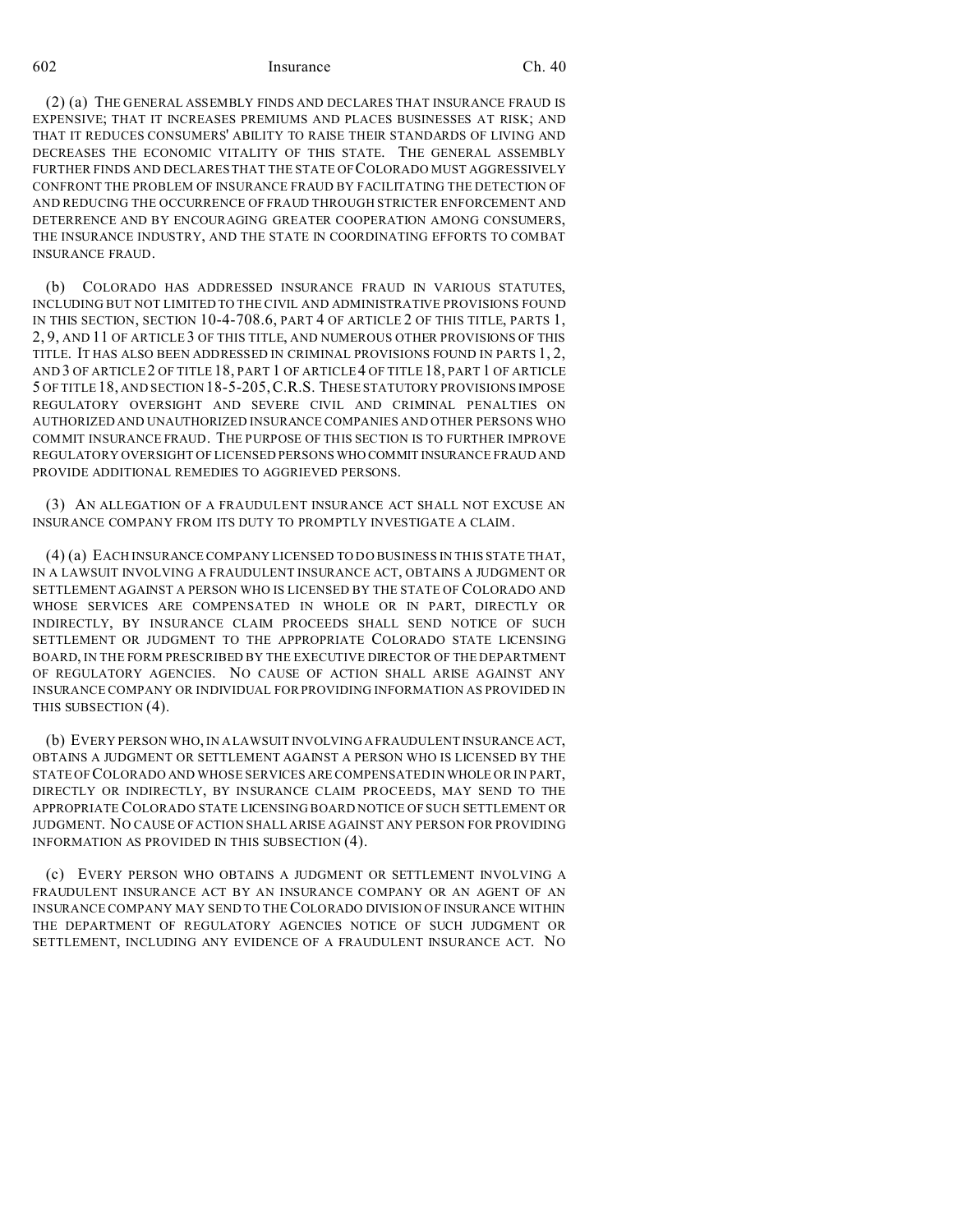CAUSE OF ACTION SHALL ARISE AGAINST ANY PERSON FOR PROVIDING INFORMATION AS PROVIDED IN THIS SUBSECTION (4).

(5) (a) EVERY LICENSED INSURANCE COMPANY DOING BUSINESS IN COLORADO SHALL PREPARE, IMPLEMENT, AND MAINTAIN AN INSURANCE ANTI-FRAUD PLAN; EXCEPT THAT THIS SUBSECTION (5) SHALL NOT APPLY TO ENTITIES WHOSE PRINCIPAL BUSINESS IS THE ASSUMPTION OF REINSURANCE, REINSURANCE AGREEMENTS, OR REINSURANCE CLAIMS TRANSACTIONS. INSURANCE COMPANIES APPROVED BY THE COMMISSIONER UNDER ARTICLE 5 OF THIS TITLE MAY BE REQUIRED, AS A CONDITION OF SUCH APPROVAL, TO MAINTAIN AN INSURANCE ANTI-FRAUD PLAN. EACH ANTI-FRAUD PLAN SHALL OUTLINE SPECIFIC PROCEDURES, APPROPRIATE TO THE TYPE OF INSURANCE PROVIDED BY THE INSURANCE COMPANY IN COLORADO, TO:

(I) PREVENT, DETECT, AND INVESTIGATE ALL FORMS OF INSURANCE FRAUD, INCLUDING FRAUD BY THE INSURANCE COMPANY'S EMPLOYEES AND AGENTS, FRAUD RESULTING FROM FALSE REPRESENTATIONS OR OMISSIONS OF MATERIAL FACT IN THE APPLICATION FOR INSURANCE, RENEWAL DOCUMENTS, OR RATING OF INSURANCE POLICIES, CLAIMS FRAUD, AND SECURITY OF THE INSURANCE COMPANY'S DATA PROCESSING SYSTEMS;

(II) EDUCATE APPROPRIATE EMPLOYEES ABOUT FRAUD DETECTION AND THE COMPANY'S ANTI-FRAUD PLAN;

(III) PROVIDE FOR THE HIRING OF OR CONTRACTING FOR ONE OR MORE FRAUD INVESTIGATORS;

(IV) REPORT SUSPECTED OR ACTUAL INSURANCE FRAUD TO THE APPROPRIATE LAW ENFORCEMENT AND REGULATORY ENTITIES IN THE INVESTIGATION AND PROSECUTION OF INSURANCE FRAUD.

(b) THE COMMISSIONER OF INSURANCE MAY REVIEW A LICENSED INSURANCE COMPANY'S ANTI-FRAUD PLAN IN CONNECTION WITH A MARKET CONDUCT EXAMINATION TO DETERMINE WHETHER SUCH PLAN COMPLIES WITH THE REQUIREMENTS OF PARAGRAPH (a) OF THIS SUBSECTION (5).

(c) EVERY LICENSED INSURANCE COMPANY DOING BUSINESS IN THIS STATE SHALL INCLUDE, AS PART OF ITS ANNUAL REPORT AS REQUIRED IN SECTION 10-3-109, A SUMMARY OF ITS ANTI-FRAUD EFFORTS AS DESCRIBED IN PARAGRAPH (a) OF THIS SUBSECTION  $(5)$ .

(d) THE ANTI-FRAUD PLAN OF AN INSURANCE COMPANY AND THE SUMMARY OF ANTI-FRAUD EFFORTS PREPARED AS REQUIRED IN PARAGRAPH (c) OF THIS SUBSECTION (5) ARE NOT PUBLIC RECORDS AND ARE EXEMPTED FROM ARTICLE 72 OF TITLE 24, C.R.S.; ARE PROPRIETARY AND NOT SUBJECT TO PUBLIC EXAMINATION; AND ARE NOT DISCOVERABLE OR ADMISSIBLE UNDER THE COLORADO RULES OF CIVIL PROCEDURE IN ANY CIVIL LITIGATION.

(e) ANY INSURANCE COMPANY OR PRODUCER OF AN INSURANCE COMPANY THAT HAS COMMITTED A FRAUDULENT INSURANCE ACT SHALL BE SUBJECT TO AVAILABLE DISCIPLINARY ACTION BY THE COMMISSIONER OF INSURANCE.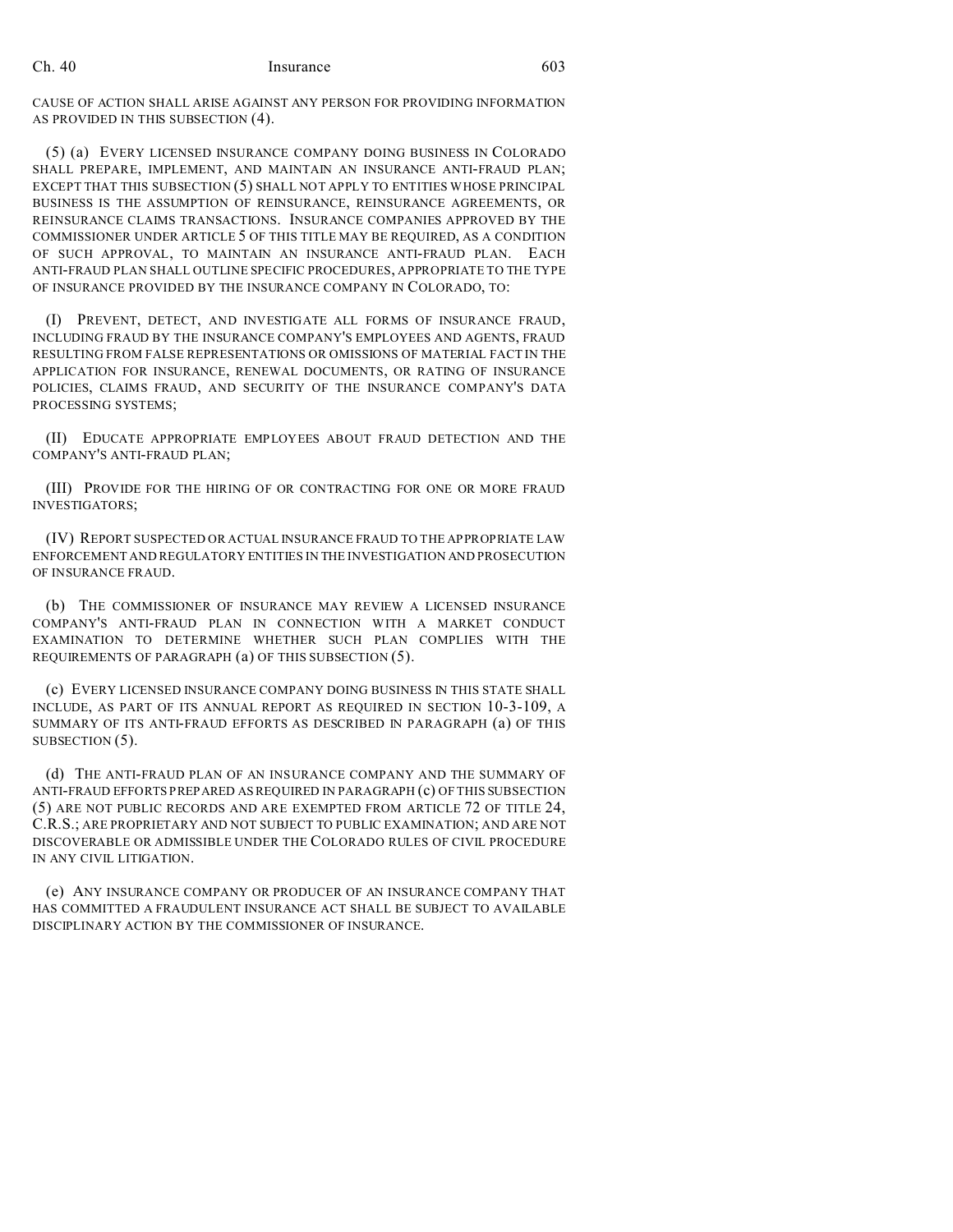(f) THE RESPONSIBILITY OF AN INSURANCE COMPANY UNDER THIS SECTION TO PREVENT, DETECT, AND INVESTIGATE INSURANCE FRAUD SHALL NOT EXCUSE ITS DUTY TO COMPLY WITH SECTION 10-3-1104 OR ANY OTHER APPLICABLE INSURANCE LAW.

(6) (a) EACH INSURANCE COMPANY SHALL PROVIDEON ALL PRINTED APPLICATIONS FOR INSURANCE, OR ON ALL INSURANCE POLICIES, OR ON ALL CLAIM FORMS PROVIDED AND REQUIRED BY AN INSURANCE COMPANY, OR REQUIRED BY LAW, WHETHER PRINTED OR ELECTRONICALLY TRANSMITTED, A STATEMENT, IN CONSPICUOUS NATURE, PERMANENTLY AFFIXED TO THE APPLICATION, INSURANCE POLICY, ORCLAIM FORM SUBSTANTIALLY THE SAME AS THE FOLLOWING:

**"IT IS UNLAWFUL TO KNOWINGLY PROVIDE FALSE, INCOMPLETE, OR MISLEADING FACTS OR INFORMATION TO AN INSURANCE COMPANY FOR THE PURPOSE OF DEFRAUDING OR ATTEMPTING TO DEFRAUD THE COMPANY. PENALTIES MAY INCLUDE IMPRISONMENT, FINES, DENIAL OF INSURANCE, AND CIVIL DAMAGES. ANY INSURANCE COMPANY OR AGENT OF AN INSURANCE COMPANY WHO KNOWINGLY PROVIDES FALSE, INCOMPLETE, OR MISLEADING FACTS OR INFORMATION TO A POLICYHOLDER OR CLAIMANT FOR THE PURPOSE OF DEFRAUDING OR ATTEMPTING TO DEFRAUD THE POLICYHOLDER OR CLAIMANT WITH REGARD TO A SETTLEMENT OR AWARD PAYABLE FROM INSURANCE PROCEEDS SHALL BE REPORTED TO THE COLORADO DIVISION OF INSURANCE WITHIN THE DEPARTMENT OF REGULATORY AGENCIES."**

(b) THIS SUBSECTION (6) SHALL NOT APPLY TO REINSURANCE CONTRACTS, REINSURANCE AGREEMENTS, OR REINSURANCE CLAIMS TRANSACTIONS.

**10-1-129. Fraudulent insurance acts - enforcement.** THE ATTORNEY GENERAL SHALL HAVE CONCURRENT JURISDICTION WITH THE DISTRICT ATTORNEYS OF THIS STATE TO INVESTIGATE AND PROSECUTE ALLEGATIONS OF CRIMINAL CONDUCT RELATED TO INSURANCE FRAUD PURSUANT TO THIS TITLE AND TITLES 8 AND 18,C.R.S. THE COST TO THE ATTORNEY GENERAL OF SUCH INVESTIGATIONS AND PROSECUTIONS SHALL BE PAID FROM FEES COLLECTED FROM ENTITIES REGULATED BY THE DIVISION PURSUANT TO SECTION 10-3-207 (1) (e).

**10-1-130. Availability of sickness, health, and accident insurance.** THE COMMISSIONER SHALL ASSESS THE AVAILABILITY OF SICKNESS, HEALTH, AND ACCIDENT INSURANCE IN COLORADO WITH A VIEW TO IDENTIFYING SPECIFIC GROUPS OF PERSONS TO WHOM SUCH COVERAGE IS UNAVAILABLE BY VIRTUE OF COST, PREEXISTING CONDITION, OR OTHER CIRCUMSTANCES.

**10-1-131. Duties to third parties - rules.** (1) PURSUANT TO RULES PROMULGATED BY THE COMMISSIONER, AN INSURER SHALL NOTIFY ANY ADDITIONAL INSURED BY ENDORSEMENT ON A GENERAL LIABILITY POLICY, WHOSE INTERESTS ARE AFFECTED BY A CLAIM, OF THE RESULTS OF THE INSURER'S INVESTIGATION OF SUCH CLAIM AND THE STATUS OF THE CLAIM WITHIN A REASONABLE PERIOD OF TIME AS DETERMINED BY THE COMMISSIONER. SUCH NOTICE SHALL INCLUDE A STATEMENT CONFIRMING OR DENYING COVERAGE OF THE CLAIM AND, IF COVERAGE IS DENIED, THE REASONS FOR DENYING COVERAGE OF THE CLAIM OR ANY PORTION OF THE CLAIM. IN THE EVENT COVERAGE HAS NOT BEEN DETERMINED, A COPY OF THE RESERVATION OF RIGHTS LETTER SHALL CONSTITUTE SUFFICIENT NOTICE.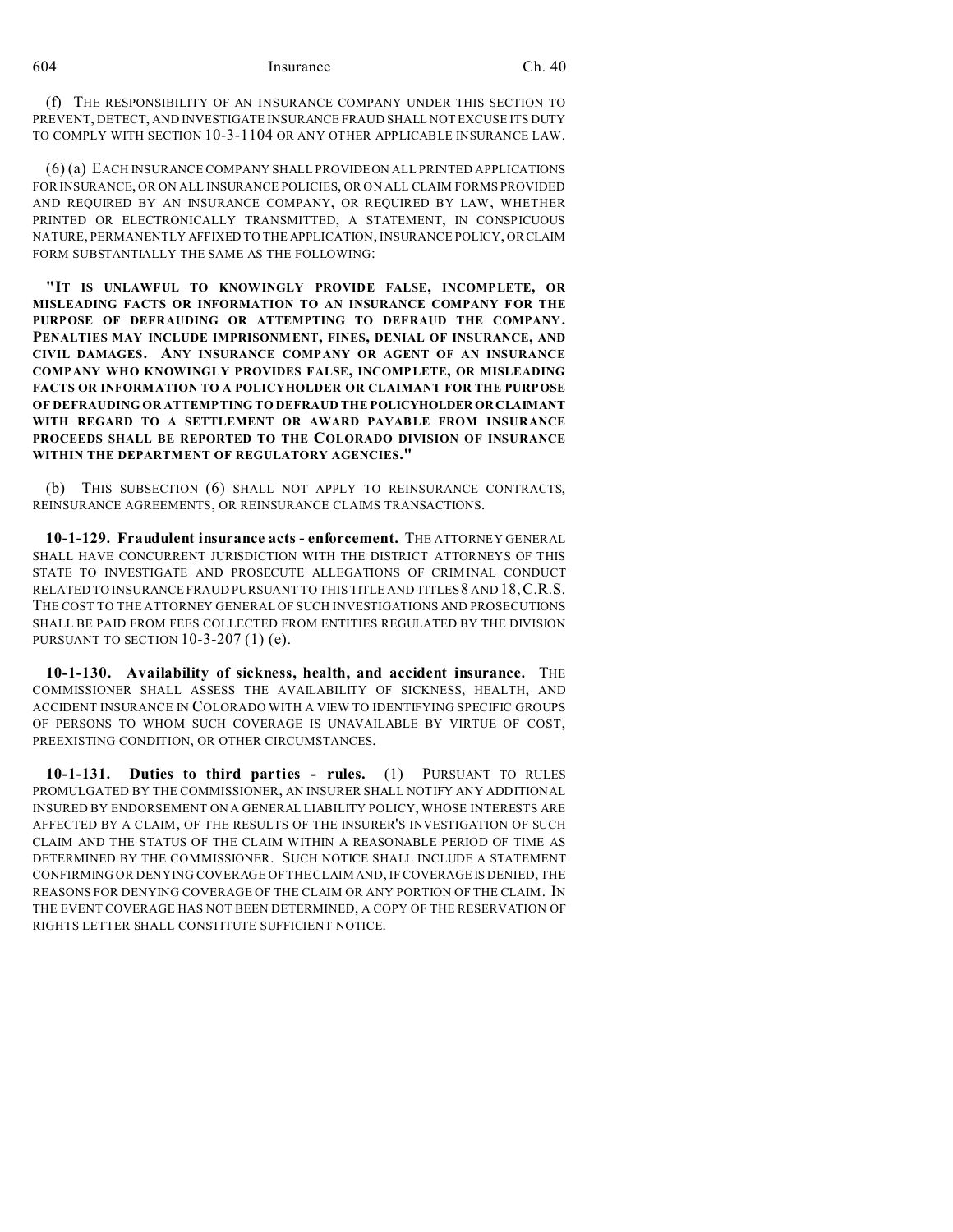(2) FAILURE TO NOTIFY ANY ADDITIONAL INSURED BY ENDORSEMENT ON A GENERAL LIABILITY POLICY PURSUANT TO THIS SECTION SHALL SUBJECT THE INSURER TO THE PROVISIONS OF SECTIONS 10-3-1108 AND 10-3-1109.

(3) THE PROVISIONS OF THIS SECTION SHALL NOT APPLY TO THOSE CLAIMS UNDER A GENERAL LIABILITY POLICY UPON WHICH A LAWSUIT HAS BEEN FILED.

**10-1-132. Oversight of the general assembly.** NOTHING IN THIS TITLE SHALL LIMIT THE ABILITY OF THE GENERAL ASSEMBLY TO DIRECT THE ACCOUNTING PRINCIPLES TO BE USED BY INSURERS AUTHORIZED IN THIS STATE IN ORDER TO CREATE UNIFORMITY.

## PART 2

## EXAMINATIONS

10-1-201. Legislative declaration. THE GENERAL ASSEMBLY FINDS, DETERMINES, AND DECLARES THAT IT IS NECESSARY TO ESTABLISH AN EFFECTIVE AND EFFICIENT SYSTEM FOR EXAMINING THE ACTIVITIES, OPERATIONS, FINANCIAL CONDITIONS, AND AFFAIRS OF ALL PERSONS TRANSACTING THE BUSINESS OF INSURANCE IN THIS STATE AND ALL PERSONS OTHERWISE SUBJECT TO THE JURISDICTION OF THE COMMISSIONER. THE PROVISIONS OF THIS PART 2 ARE INTENDED TO ENABLE THE COMMISSIONER TO ADOPT A FLEXIBLE SYSTEM OF EXAMINATIONS THAT DIRECTS RESOURCES AS MAY BE DEEMED APPROPRIATE AND NECESSARY FOR THE ADMINISTRATION OF THE INSURANCE AND INSURANCE-RELATED LAWS OF THIS STATE.

**10-1-202. Definitions.** AS USED IN THIS PART 2, UNLESS THE CONTEXT OTHERWISE REQUIRES:

(1) "COMPANY" MEANS ANY PERSON OR GROUP OF PERSONS ENGAGING IN OR PROPOSING OR ATTEMPTING TO ENGAGE IN ANY TRANSACTION OR KIND OF INSURANCE OR SURETY BUSINESS AND ANY PERSON OR GROUP OF PERSONS WHO MAY OTHERWISE BE SUBJECT TO ANY ADMINISTRATIVE, REGULATORY, OR TAXING AUTHORITY OF THE COMMISSIONER ASWELL ASANY ADVISORY ORGANIZATION OR RATING ORGANIZATION AS DEFINED IN SECTION 10-4-402.

(2) "DIVISION" MEANS THE DIVISION OF INSURANCE.

(3) "EXAMINATION" MEANS A FORMAL FINANCIAL EXAMINATION OR MARKET CONDUCT EXAMINATION, AS WELL AS INFORMAL INVESTIGATIONS CONDUCTED BY THE COMMISSIONER FOR THE PURPOSE OF DETERMINING COMPLIANCE WITH THE LAW. MARKET CONDUCT EXAMINATIONS MAY INCLUDE ROUTINE, TARGETED, FOLLOW-UP, MULTISTATE, OR DESK EXAMINATIONS.

(4) "EXAMINER" MEANS ANY INDIVIDUAL OR FIRM AUTHORIZED BY THE COMMISSIONER TO CONDUCT AN EXAMINATION UNDER THIS PART 2.

(5) "INSURANCE DEPARTMENT" MEANS THE COMMISSIONER OR OTHER GOVERNMENT OFFICIAL OR AGENCY OF A STATE OTHER THAN COLORADO EXERCISING POWERS AND DUTIES SUBSTANTIALLY EQUIVALENT TO THOSE OF THE COMMISSIONER OR THE DIVISION.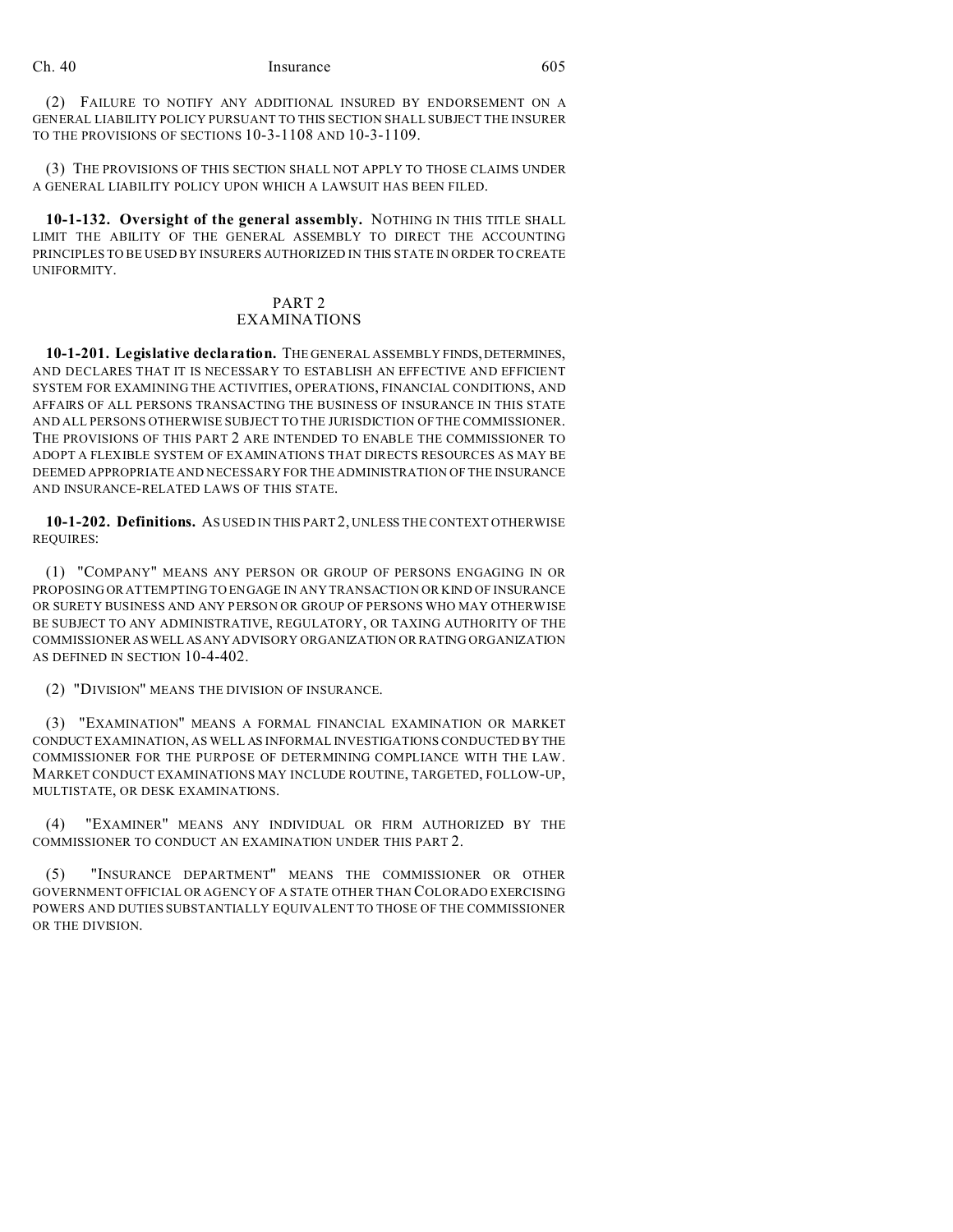(6) "INSURER" MEANS ANY PERSON, FIRM, CORPORATION, ASSOCIATION, OR AGGREGATION OF PERSONS DOING AN INSURANCE BUSINESS AND SUBJECT TO THE INSURANCE SUPERVISORY AUTHORITY OF, OR TO LIQUIDATION, REHABILITATION, REORGANIZATION, OR CONSERVATION BY, THE COMMISSIONER OR ANY EQUIVALENT INSURANCE SUPERVISORY OFFICIAL OF ANOTHER STATE.

(7) "PERSON" MEANS ANY INDIVIDUAL, AGGREGATION OF INDIVIDUALS, TRUST, ASSOCIATION, PARTNERSHIP, OR CORPORATION, OR ANY AGENT OR AFFILIATE THEREOF.

**10-1-203. Authority, scope, and scheduling of examinations.** (1) THE COMMISSIONER OR THE COMMISSIONER'S DESIGNEE MAY CONDUCT AN EXAMINATION OR INVESTIGATION OF ANY COMPANY AS OFTEN AS THE COMMISSIONER, IN THE COMMISSIONER'S SOLE DISCRETION, DEEMS APPROPRIATE BUT SHALL, AT A MINIMUM, CONDUCT A FORMAL FINANCIAL EXAMINATION OF EVERY INSURER LICENSED IN THIS STATE NOT LESS FREQUENTLY THAN ONCE EVERY FIVE YEARS; EXCEPT THAT THIS DOES NOT INCLUDE APPROVED NONADMITTED INSURERS REGULATED IN ACCORDANCE WITH ARTICLE 5 OF THIS TITLE. IN SCHEDULING FINANCIAL OR MARKET CONDUCT EXAMINATIONS AND IN DETERMINING THEIR NATURE, SCOPE, AND FREQUENCY, THE COMMISSIONER SHALL CONSIDER SUCH MATTERS AS THE RESULTS OF FINANCIAL STATEMENT ANALYSES AND RATIOS, CHANGES IN MANAGEMENT OR OWNERSHIP, ACTUARIAL OPINIONS, REPORTS OF INDEPENDENT CERTIFIED PUBLIC ACCOUNTANTS, COMPLAINT ANALYSES, UNDERWRITING AND CLAIMS PRACTICES, PRICING, PRODUCT SOLICITATION, POLICY FORM COMPLIANCE, MARKET SHARE ANALYSES, AND OTHER CRITERIA AS SET FORTH IN THE MOST RECENT AVAILABLE EDITION OF THE EXAMINERS' HANDBOOK ADOPTED BY THE NATIONAL ASSOCIATION OF INSURANCE COMMISSIONERS.

(2) FOR PURPOSES OF COMPLETING AN EXAMINATION OF ANY COMPANY UNDER THIS PART2, THE COMMISSIONER MAY EXAMINE OR INVESTIGATE ANY PERSON OR THE BUSINESS OF ANY PERSON INSOFAR AS SUCH EXAMINATION OR INVESTIGATION IS, IN THE SOLE DISCRETION OF THE COMMISSIONER, NECESSARY OR MATERIAL TO THE EXAMINATION OF THE COMPANY.

(3) IN LIEU OF A FINANCIAL EXAMINATION UNDER THIS PART 2 OF ANY FOREIGN OR ALIEN INSURER LICENSED IN THIS STATE, THE COMMISSIONER MAY ACCEPT AN EXAMINATION REPORT ON THE COMPANY AS PREPARED BY THE INSURANCE DEPARTMENT FOR THE COMPANY'S STATE OF DOMICILE OR PORT-OF-ENTRY STATE; EXCEPT THAT SUCH REPORTS MAY ONLY BE ACCEPTED IF:

(a) THE INSURANCE DEPARTMENT WAS, AT THE TIME OF THE EXAMINATION, ACCREDITED UNDER THE NATIONAL ASSOCIATION OF INSURANCE COMMISSIONERS' FINANCIAL REGULATION STANDARDS AND ACCREDITATION PROGRAM; OR

(b) THE EXAMINATION IS PERFORMED UNDER THE SUPERVISION OF AN ACCREDITED INSURANCE DEPARTMENT OR WITH THE PARTICIPATION OF ONE OR MORE EXAMINERS WHO ARE EMPLOYED BY SUCH AN ACCREDITED STATE INSURANCE DEPARTMENT AND WHO, AFTER A REVIEW OF THE EXAMINATION WORK PAPERS AND REPORT, STATE UNDER OATH THAT THE EXAMINATION WAS PERFORMED IN A MANNER CONSISTENT WITH THE STANDARDS AND PROCEDURES REQUIRED BY THE EXAMINERS' INSURANCE DEPARTMENT.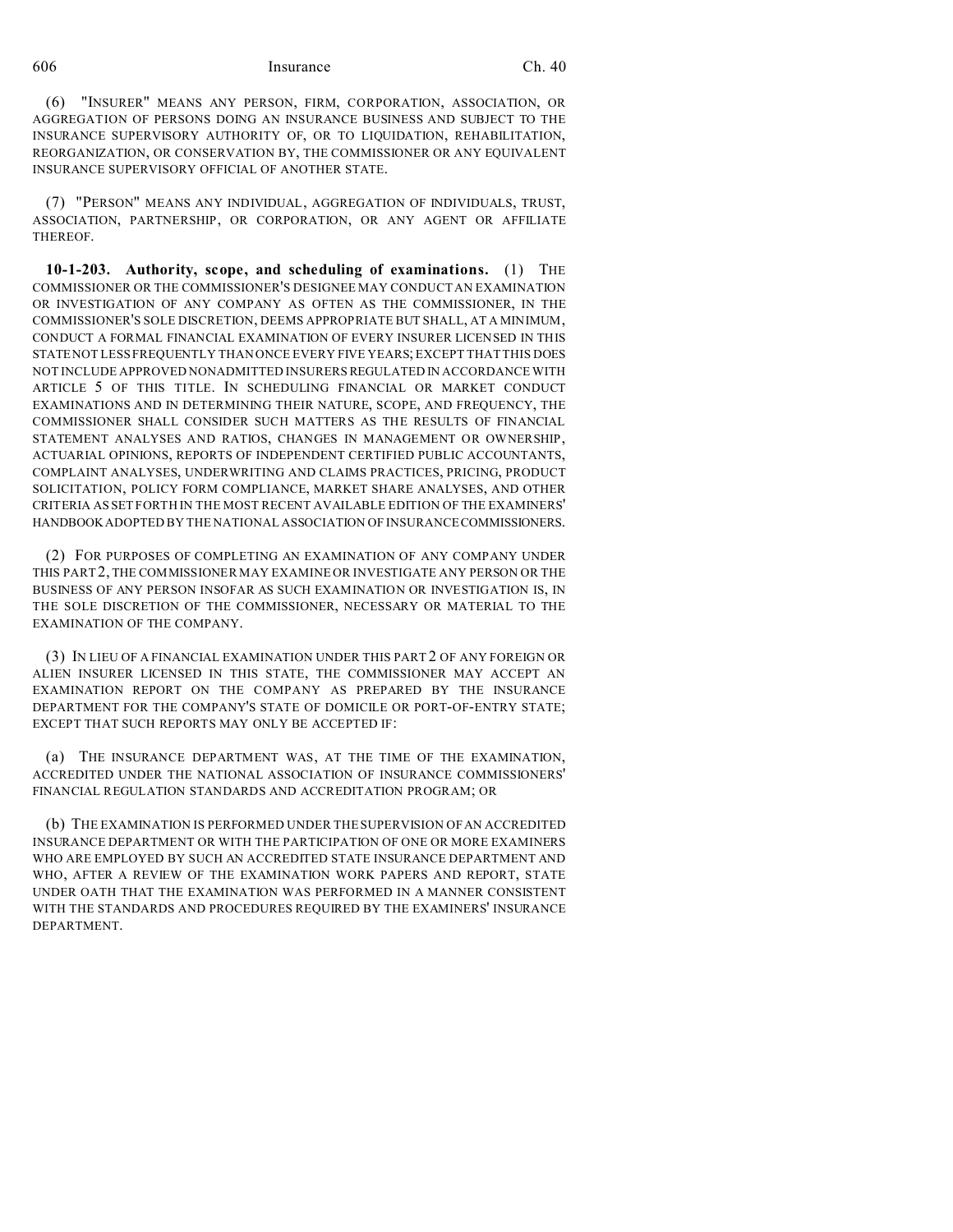**10-1-204. Conduct of examinations.** (1) (a) IN CONDUCTING THE EXAMINATION, THE EXAMINERS SHALL OBSERVE THOSE GUIDELINES AND PROCEDURES SET FORTH IN THE MOST RECENT AVAILABLE EDITION OF THE EXAMINERS' HANDBOOK ADOPTED BY THE NATIONAL ASSOCIATION OF INSURANCE COMMISSIONERS AND THE COLORADO INSURANCE EXAMINERS HANDBOOK. THE COMMISSIONER MAY ALSO EMPLOY SUCH OTHER GUIDELINES OR PROCEDURES AS THE COMMISSIONER MAY DEEM APPROPRIATE.

(b) AN EXAMINATION UNDER THIS ARTICLE SHALL NOT BE LIMITED TO AN EXAMINATION OF THE FINANCIAL CONDITION OF A COMPANY BUT MAY, IN THE DISCRETION OF THE COMMISSIONER, ALSO INCLUDE ALL OTHER ACTIVITIES AND AFFAIRS OF THE COMPANY.

(2) (a) EVERY COMPANY OR PERSON FROM WHOM INFORMATION IS SOUGHT AND ALL OFFICERS, DIRECTORS, AND AGENTS THEREOF SHALL PROVIDE TO THE EXAMINERS TIMELY, CONVENIENT, AND FREE ACCESS AT REASONABLE HOURS AT ITS OFFICES TO ALL BOOKS, RECORDS, ACCOUNTS, PAPERS, TAPES, COMPUTER RECORDS, AND OTHER DOCUMENTS RELATING TO THE PROPERTY, ASSETS, BUSINESS, AND AFFAIRS OF THE COMPANY BEING EXAMINED. IF THE EXAMINATION IS AN EXAMINATION AS DEFINED IN SECTION 10-1-202 (3), SUCH COMPANY OR PERSON SHALL MAKE SUCH BOOKS, RECORDS, AND DOCUMENTS AVAILABLE FOR EXAMINATION OR INSPECTION AT THE OFFICE LOCATION OF THE DIVISION WHEN THE COMMISSIONER DETERMINES THAT IT IS REASONABLY COST-EFFECTIVE TO DO SO. THE OFFICERS, DIRECTORS, EMPLOYEES, AND AGENTS OF THE COMPANY OR PERSON SHALL FACILITATE THE EXAMINATION AND AID IN THE EXAMINATION SO FAR AS IT IS IN THEIR POWER TO DO SO.

(b) (I) THE REFUSAL OF ANY COMPANY OR ANY OF ITS OFFICERS, DIRECTORS, EMPLOYEES, OR AGENTS TO SUBMIT TO EXAMINATION OR TO COMPLY WITH ANY REASONABLE WRITTEN REQUEST OF THE EXAMINERS SHALL BE GROUNDS FOR SUSPENSION, REVOCATION, DENIAL,OR NONRENEWAL OF ANY LICENSE OR AUTHORITY HELD BY THE COMPANY AND SUBJECT TO THE COMMISSIONER'S JURISDICTION.

(II) PROCEEDINGS FOR ANY SUSPENSION OR REVOCATION PURSUANT TO THIS SUBSECTION (2) SHALL BE CONDUCTED IN ACCORDANCE WITH SECTION 10-1-110.

(3) THE COMMISSIONER AND ALL EXAMINERS SHALL HAVE THE POWER TO ISSUE SUBPOENAS, ADMINISTER OATHS, AND EXAMINE UNDER OATH ANY PERSON AS TO ANY MATTER PERTINENT TO THE EXAMINATION. UPON THE FAILURE OR REFUSAL OF ANY PERSON TO OBEY A SUBPOENA, THE COMMISSIONER MAY PETITION A COURT OF COMPETENT JURISDICTION FOR AN ORDER, WHICH SHALL BE ENFORCEABLE THROUGH CONTEMPT PROCEEDINGS, COMPELLING THE PERSON TO APPEAR AND TESTIFY OR PRODUCE DOCUMENTARY EVIDENCE. THE COMMISSIONER MAY ARRANGE FOR THE SERVICES OF AN ADMINISTRATIVE LAW JUDGE APPOINTED PURSUANT TO PART 10 OF ARTICLE 30 OF TITLE 24, C.R.S., TO TAKE EVIDENCE AND TO MAKE FINDINGS AND REPORT THEM TO THE COMMISSIONER.

(4) ANY PERSON WHO KNOWINGLY OR WILLFULLY TESTIFIES FALSELY IN REFERENCE TO ANY MATTER MATERIAL TO AN INVESTIGATION, EXAMINATION, OR INQUIRY IS GUILTY OF A MISDEMEANOR AND, UPON CONVICTION THEREOF, SHALL BE PUNISHED BY A FINE OF NOT MORE THAN FIVE THOUSAND DOLLARS, OR BY IMPRISONMENT IN THE COUNTY JAIL FOR NOT MORE THAN THREE MONTHS, OR BY BOTH SUCH FINE AND IMPRISONMENT.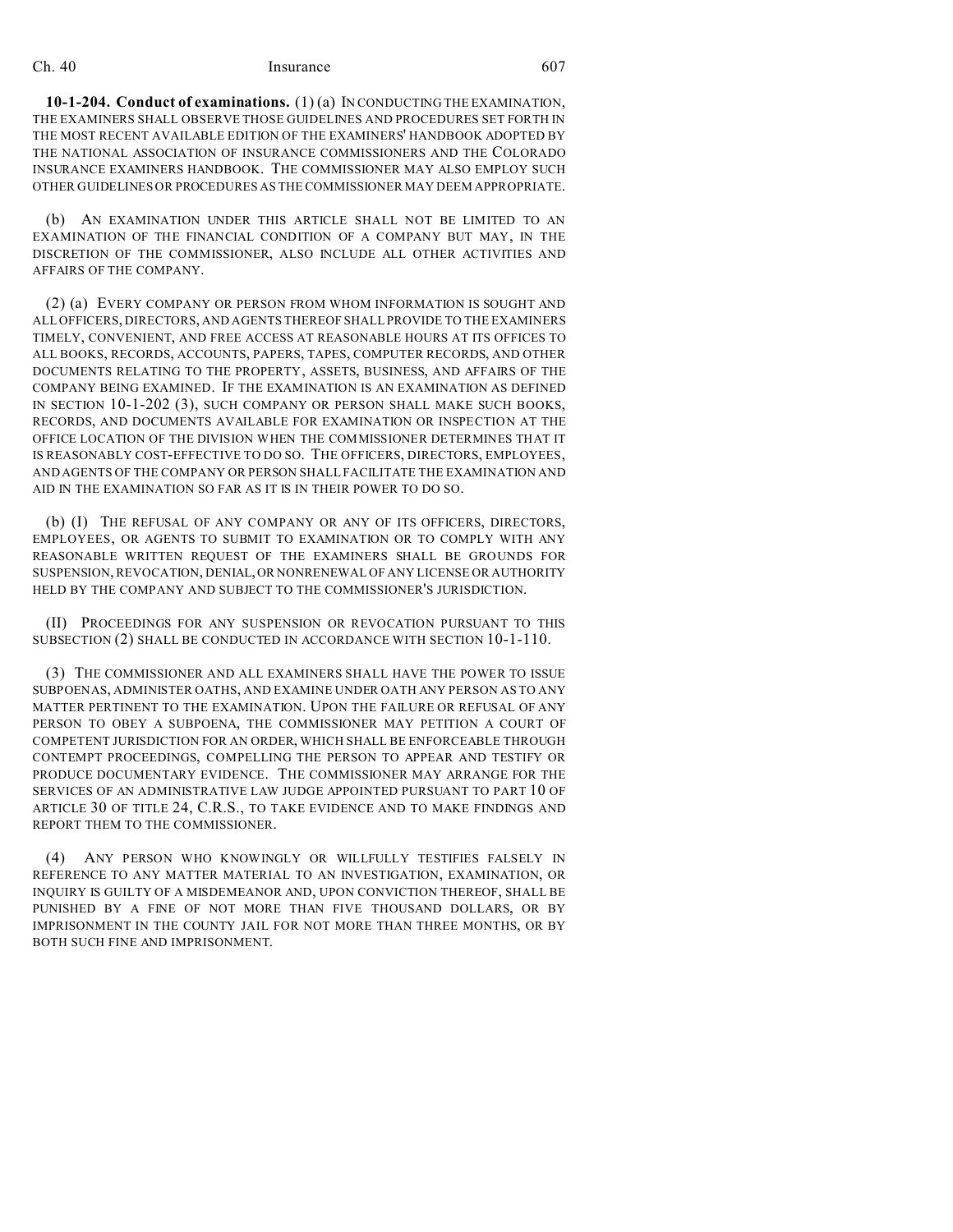(5) ANY PERSON WHO KNOWINGLY OR WILLFULLY MAKES ANY FALSE CERTIFICATE, ENTRY, OR MEMORANDUM UPON ANY OF THE BOOKS OR PAPERS OF A COMPANY OR UPON ANY STATEMENT FILED OR OFFERED TO BE FILED IN THE DIVISION OR USED IN THE COURSE OF ANY EXAMINATION, INQUIRY, OR INVESTIGATION, WITH THE INTENT TO DECEIVE THE COMMISSIONER OR ANY PERSON APPOINTED BY THE COMMISSIONER TO MAKE SUCH EXAMINATION, INQUIRY, OR INVESTIGATION, IS GUILTY OF A MISDEMEANOR AND, UPON CONVICTION THEREOF, SHALL BE PUNISHED BY A FINE OF NOT MORE THAN FIVE THOUSAND DOLLARS, OR BY IMPRISONMENT IN THE COUNTY JAIL FOR NOT LESS THAN TWO MONTHS NOR MORE THAN TWELVE MONTHS, OR BY BOTH SUCH FINE AND IMPRISONMENT.

(6) (a) IN ADDITION TO ANY OTHER POWERS GRANTED TO THE COMMISSIONER IN THIS SECTION OR IN ANY OTHER PROVISION OF LAW, THE COMMISSIONER MAY REQUIRE ANY COMPANY, ENTITY, OR NEW APPLICANT TO BE EXAMINED BY INDEPENDENT EXAMINERS CERTIFIED BY THE SOCIETY OF FINANCIAL EXAMINERS OR THE INSURANCE REGULATORY EXAMINERS SOCIETY, ACTUARIES WHO ARE MEMBERS OF THE AMERICAN ACADEMY OF ACTUARIES, OR BY ANY OTHER QUALIFIED AND COMPETENT LOSS RESERVE SPECIALISTS, INDEPENDENT RISK MANAGERS, INDEPENDENT CERTIFIED PUBLIC ACCOUNTANTS, AUDITORS, OTHER EXAMINERS OF INSURANCE COMPANIES, OR COMBINATION OF SUCH PERSONS. ANY DOMESTIC COMPANY MAY MAKE A REQUEST TO THE COMMISSIONER TO BE SO EXAMINED.

(b) THE COMMISSIONER MAY ACCEPT, AS PART OF ANY SUCH EXAMINATION, REPORTS MADE BY ANY PERSON QUALIFIED AND COMPETENT TO CONDUCT THE EXAMINATION AS SET FORTH IN THIS SUBSECTION (6). NO SUCH PERSON NOR ANY MEMBER OF SUCH PERSON'S IMMEDIATE FAMILY SHALL BE OFFICERS OF, CONNECTED WITH, OR FINANCIALLY INTERESTED IN THE COMPANY, ENTITY, OR APPLICANT BEING EXAMINED OTHER THAN AS POLICYHOLDERS, NOR SHALL THEY BE FINANCIALLY INTERESTED IN ANY OTHER CORPORATIONORPERSON AFFECTED BY THE EXAMINATION OR BY ANY RELATED INVESTIGATION OR HEARING. SUCH PERSONS SHALL KEEP STRICTLY CONFIDENTIAL ALL INFORMATION, REGARDLESS OF ITS SOURCE, OBTAINED THROUGH ANY EXAMINATION OR ABOUT ANY EXAMINEE AND SHALL DISCLOSE SUCH INFORMATION ONLY TO THE COMMISSIONER OR THE EXAMINEE UPON THE SPECIFIC REQUEST OF EITHER. THE COMMISSIONER SHALL ESTABLISH GUIDELINES FOR ASSURING THE NEUTRALITY OF THOSE PERSONS TO BE AUTHORIZED TO SUPPLEMENT THE EXAMINATION PROCEDURES AUTHORIZED IN THIS SECTION. THE REASONABLE EXPENSES AND CHARGES OF PERSONS SO RETAINED OR DESIGNATED SHALL BE PAID DIRECTLY BY THE EXAMINEE TO SUCH PERSONS. THE EXAMINEE MAY CONTEST THE AMOUNT OF FEES, COSTS, AND EXPENSES CHARGED TO IT BY SUCH PERSONS BY FILING AN OBJECTION WITH THE COMMISSIONER WHICH SETS FORTH THE CHARGES THAT THE EXAMINEE CONSIDERS TO BE UNREASONABLE AND THE BASIS FOR THE CLAIM THAT THE CHARGES ARE UNREASONABLE. NO AMOUNTS THAT ARE SO DISPUTED WILL BE DUE TO THEEXAMINER UNLESS AND UNTIL THE COMMISSIONER HAS REVIEWED THE OBJECTION AND MADE A WRITTEN FINDING THAT THE DISPUTED CHARGES WERE REASONABLE IN RELATION TO THE EXAMINATION PERFORMED.

(7) NOTHING CONTAINED IN THIS PART 2 SHALL BE CONSTRUED TO LIMIT THE COMMISSIONER'S AUTHORITY TO TERMINATE OR SUSPEND ANY EXAMINATION IN ORDER TO PURSUE OTHER LEGAL OR REGULATORY ACTION PURSUANT TO THE INSURANCE LAWS OF THIS STATE. FINDINGS OF FACT AND CONCLUSIONS MADE PURSUANT TO ANY EXAMINATION SHALL BE PRIMA FACIE EVIDENCE IN ANY LEGAL OR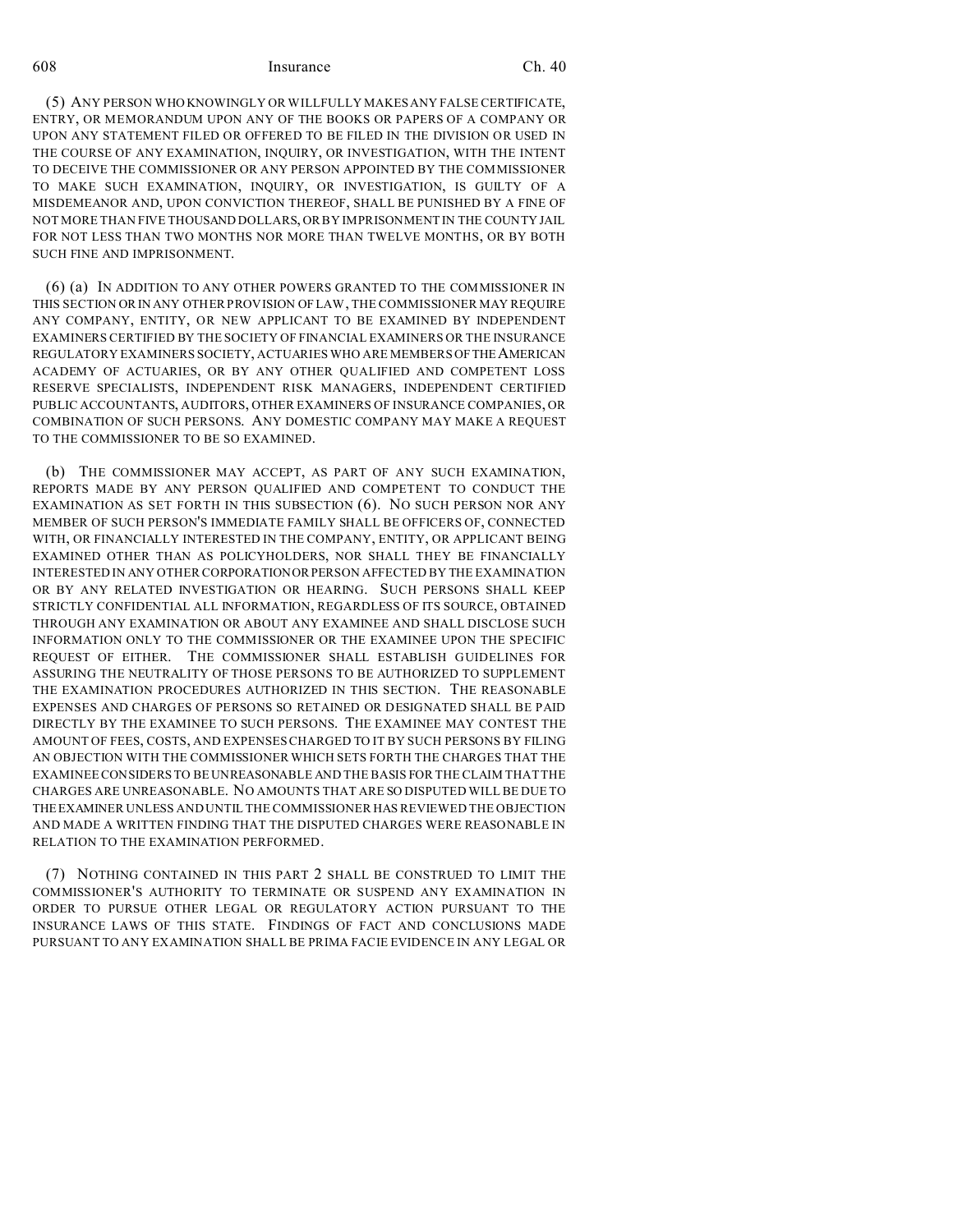#### REGULATORY ACTION.

(8) NOTHING CONTAINED IN THIS PART 2 SHALL BE CONSTRUED TO LIMIT THE COMMISSIONER'S AUTHORITY TO USE AND, IF APPROPRIATE, TO MAKE PUBLIC, IF CONSISTENT WITH SECTION 10-3-414, ANY FINAL OR PRELIMINARY EXAMINATION REPORT, ANY EXAMINER OR COMPANY WORKPAPERS OR OTHER DOCUMENTS, OR ANY OTHER INFORMATION DISCOVERED OR DEVELOPED DURING THE COURSE OF ANY EXAMINATION IN THE FURTHERANCE OF ANY LEGAL OR REGULATORY ACTION THAT THE COMMISSIONER MAY, IN THE COMMISSIONER'S SOLE DISCRETION, DEEM APPROPRIATE.

(9) (a) THE COSTS OF FINANCIAL EXAMINATIONS OF FOREIGN COMPANIES MADE OUTSIDE THE BORDERS OF THIS STATE AND OF EXECUTIVE OR BRANCH OFFICES OF DOMESTIC COMPANIES LOCATED OUTSIDE THE BORDERS OF THIS STATE SHALL BE PAID BY THE COMPANY EXAMINED AND SHALL INCLUDE THE EXPENSES OF THE COMMISSIONER ANDTHECOMMISSIONER'S ASSISTANTS, WHO SHALL BE PAID THE SAME COMPENSATION AS OTHER EXAMINERS ON SUCH EXAMINATIONS.

(b) THE REASONABLE EXPENSES OF MARKET CONDUCT EXAMINATIONS SHALL BE PAID BY THE COMPANY EXAMINED, BUT SHALL NOT INCLUDE THE COMPENSATION OF THE COMMISSIONER AND THE COMMISSIONER'S ASSISTANTS.

(c) (I) THERE IS A PRESUMPTION THAT A MARKET CONDUCT EXAMINATION OF A DOMESTIC COMPANY SHALL BE CONDUCTED BY THE COMMISSIONER OR THE COMMISSIONER'S ASSISTANTS UNLESS THE COMMISSIONER DETERMINES THAT GOOD CAUSE EXISTS TO HAVE THE EXAMINATION CONDUCTED BY A CONTRACT EXAMINER.

(II) THE COMMISSIONER SHALL DEVELOP RULES FOR DETERMINING WHEN CONTRACT MARKET CONDUCT EXAMINERS CAN BE USED. SUCH RULES SHALL INCLUDE, BUT SHALL NOT BE LIMITED TO, SUCH FACTORS AS OUT-OF-STATE TRAVEL REQUIREMENTS, WORKLOAD NEEDS, SPECIAL EXPERTISE REQUIRED FOR THE EXAMINATION, AND MARKET ISSUES REQUIRING AN UNANTICIPATED EXAMINATION.

(d) WHEN INSURANCE COMPANIES NOT AUTHORIZED TO DO BUSINESS IN THIS STATE, COMPANIES ADJUDGED INSOLVENT, OR COMPANIES FOR ANY CAUSE WITHDRAWING FROM THIS STATE NEGLECT, FAIL, OR REFUSE TO PAY THE REASONABLE CHARGES FOR EXAMINATION AS APPROVED BY THE COMMISSIONER, SUCH CHARGES SHALL BE PAID BY THE STATE TREASURER FROM THE GENERAL FUND UPON THE ORDER OF THE COMMISSIONER, AND THE AMOUNT SO PAID SHALL BE A FIRST LIEN UPON ALL ASSETS AND PROPERTY OF SUCH COMPANY AND MAY BE RECOVERED BY SUIT BY THE ATTORNEY GENERAL ON BEHALF OF THE STATE OF COLORADO AND RESTORED TO THE GENERAL FUND.

(10) THE COMMISSIONER MAY ALSO EXAMINE A COMPANY UPON THE REQUEST OF FIVE OR MORE OF THE COMPANY'S POLICYHOLDERS REPRESENTING AT LEAST ONE HUNDRED THOUSAND DOLLARS' WORTH OF INSURANCE IN FORCE, WHO SHALL MAKE AFFIDAVIT OF THEIR BELIEF, WITH SPECIFICATIONS OF THEIR REASONS THEREFOR IN WRITING, THAT SUCH COMPANY IS IN AN UNSOUND OR INSOLVENT CONDITION; BUT ONLY THE UNITED STATES BRANCHES OF COMPANIES INCORPORATED IN FOREIGN COUNTRIES SHALL BE EXAMINED BY THE COMMISSIONER.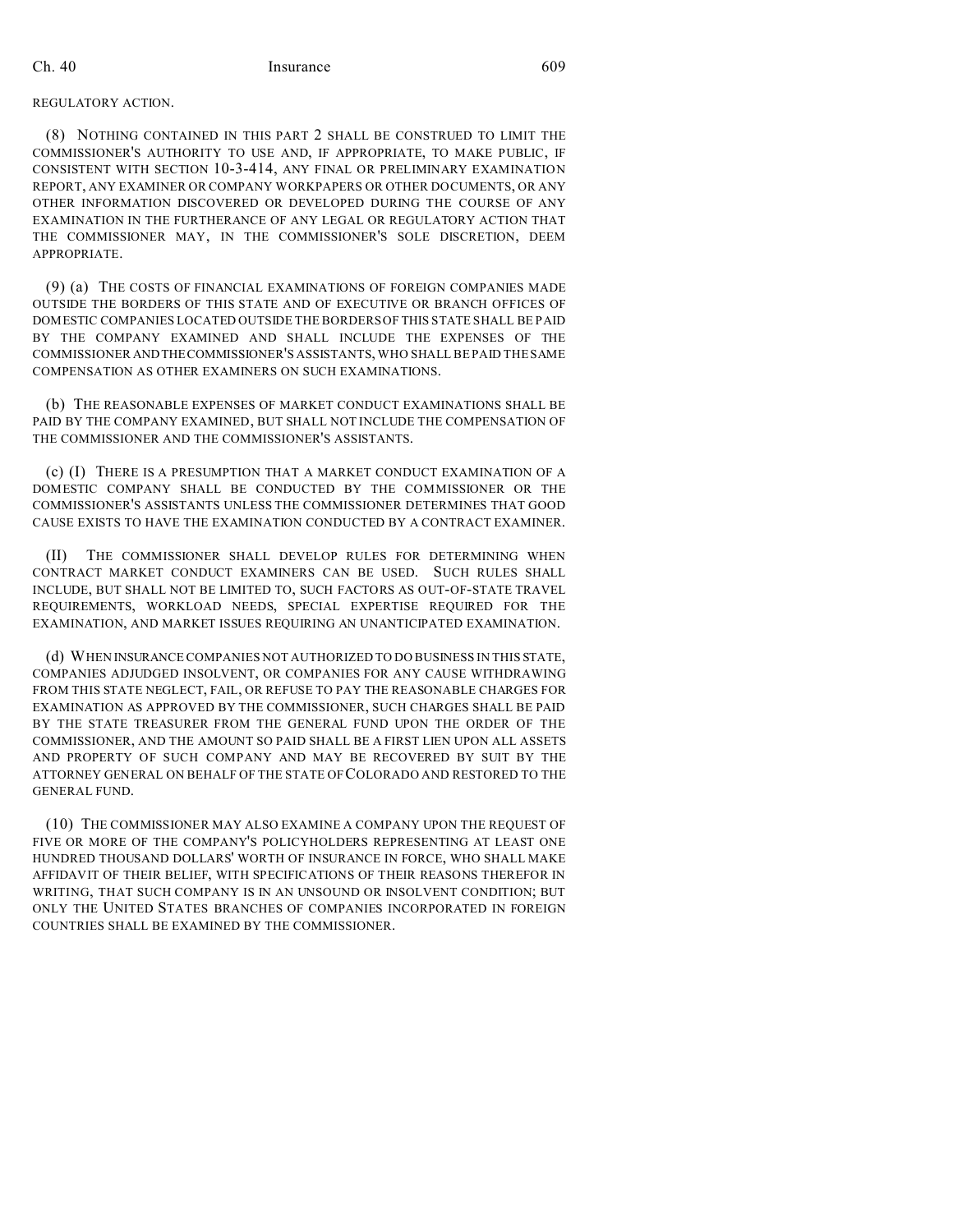**10-1-205. Financial examination reports.** (1) THE PROVISIONS OF THIS SECTION SHALL APPLY TO FINANCIAL EXAMINATIONS AND MARKET CONDUCT EXAMINATIONS BUT SHALL NOT APPLY TO INFORMAL INVESTIGATIONS OF CONSUMER COMPLAINTS EXCEPT AS OTHERWISE PROVIDED IN PARAGRAPH (b) OF SUBSECTION (8) OF THIS SECTION. EXAMINATION REPORTS SHALL COMPRISE ONLY FACTS APPEARING UPON THE BOOKS, RECORDS, OR OTHER DOCUMENTS OF THE COMPANY, ITS AGENTS, OR OTHER PERSONS EXAMINED, OR AS ASCERTAINED FROM THE TESTIMONY OF ITS OFFICERS OR AGENTS OR OTHER PERSONS EXAMINED CONCERNING ITS AFFAIRS, AND SUCH CONCLUSIONS AND RECOMMENDATIONS AS THE EXAMINERS FIND REASONABLY WARRANTED BASED UPON THE FACTS.

(2) NO LATER THAN SIXTY DAYS AFTER COMPLETION OF THE EXAMINATION, THE EXAMINER IN CHARGE SHALL FILE WITH THE DIVISION A VERIFIED WRITTEN REPORT OF EXAMINATION UNDER OATH. UPON RECEIPT OF THE VERIFIED REPORT, THE DIVISION SHALL TRANSMIT TO THE COMPANY EXAMINED BOTH THE REPORT AND A NOTICE STATING THAT THE COMPANY EXAMINED SHALL BE AFFORDED A REASONABLE PERIOD NOT EXCEEDING THIRTY DAYS, WITHIN WHICH TO MAKE A WRITTEN SUBMISSION OR REBUTTAL WITH RESPECT TO ANY MATTERS CONTAINED IN THE EXAMINATION REPORT.

(3) WITHIN THIRTY DAYS AFTER THE END OF THE PERIOD ALLOWED FOR THE RECEIPT OF WRITTEN SUBMISSIONS OR REBUTTALS, THE COMMISSIONER SHALL FULLY CONSIDER AND REVIEW THE REPORT, ANY WRITTEN SUBMISSIONS OR REBUTTALS, AND ANY RELEVANT PORTIONS OF THE EXAMINER'S WORKPAPERS AND SHALL ENTER AN ORDER THAT:

(a) ADOPTS THE EXAMINATION REPORT AS FILED OR WITH SPECIFIED MODIFICATIONS OR CORRECTIONS; AND IF THE EXAMINATION REPORT REVEALS THAT THE COMPANY IS OPERATING IN VIOLATION OF ANY LAW, RULE, OR PRIOR LAWFUL ORDER OF THE COMMISSIONER, THE COMMISSIONER MAY ORDER THE COMPANY TO TAKE ANY ACTION THE COMMISSIONER CONSIDERS NECESSARY AND APPROPRIATE TO CURE SUCH VIOLATION; OR

(b) REJECTS THE EXAMINATION REPORT AND DIRECTS THE EXAMINERS TO REOPEN THE EXAMINATION FOR PURPOSES OF OBTAININGADDITIONAL DATA, DOCUMENTATION, OR INFORMATION AND TO REFILE THE REPORT PURSUANT TO SUBSECTION (1) OF THIS SECTION; OR

(c) CALLS FOR AN INVESTIGATORY HEARING, UPON NO LESS THAN TWENTY DAYS' NOTICE TO THE COMPANY, FOR PURPOSES OF OBTAINING ADDITIONAL DOCUMENTATION, DATA, INFORMATION, AND TESTIMONY; OR

(d) MAY IMPOSE A MONETARY PENALTY OF NOT MORE THAN ONE THOUSAND DOLLARS FOR EVERY ACT IN VIOLATION OF ANY LAW, RULE, OR PRIOR LAWFUL ORDER OF THE COMMISSIONER DESCRIBED IN THE REPORT OF EXAMINATION, BUT NOT TO EXCEED AN AGGREGATE PENALTY OF TEN THOUSAND DOLLARS UNLESS THE COMPANY KNEW OR REASONABLY SHOULD HAVE KNOWN THAT ITS CONDUCT WAS IN VIOLATION OF ANY LAW, RULE, OR PRIOR LAWFUL ORDER OF THE COMMISSIONER, IN WHICH CASE THE PENALTY SHALL NOT BE MORE THAN TEN THOUSAND DOLLARS FOR EVERY ACT OR VIOLATION, BUT NOT TO EXCEED AN AGGREGATE PENALTY OF ONE HUNDRED FIFTY THOUSAND DOLLARS IN ANY SIX-MONTH PERIOD.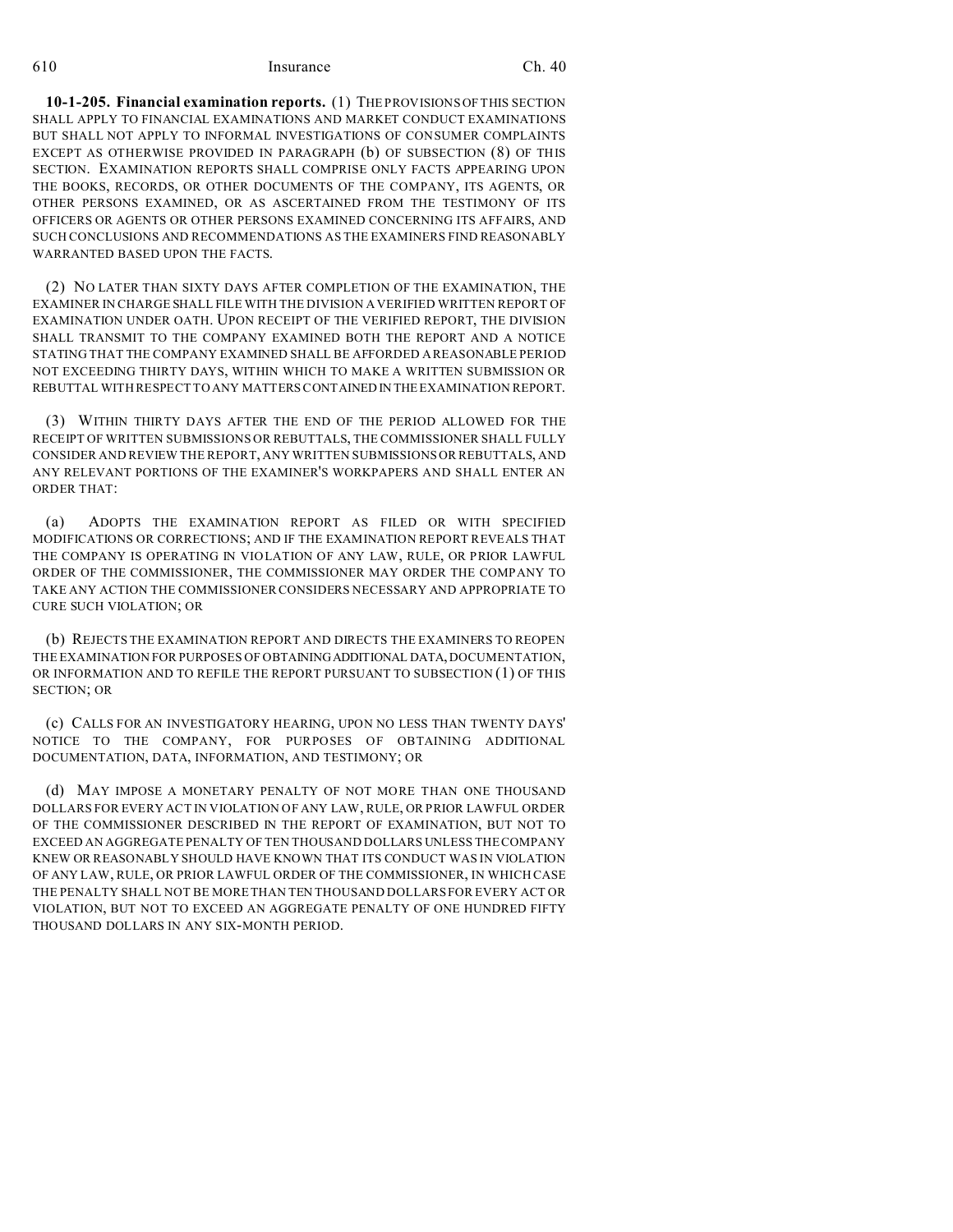(4) (a) ALL ORDERS ENTERED PURSUANT TO PARAGRAPH (a) OF SUBSECTION (3) OF THIS SECTION SHALL BE ACCOMPANIED BY FINDINGS AND CONCLUSIONS RESULTING FROM THE COMMISSIONER'S CONSIDERATION AND REVIEW OF THE EXAMINATION REPORT, RELEVANT EXAMINER WORKPAPERS, AND ANY WRITTEN SUBMISSIONS OR REBUTTALS. ANY SUCH ORDER SHALL BE CONSIDERED A FINAL AGENCY DECISION AND SHALL BE SERVED UPON THE COMPANY BY CERTIFIED MAIL TOGETHER WITH A COPY OF THE ADOPTED EXAMINATION REPORT. REVIEW OF SUCH DECISION MAY BE SOUGHT IN THE DISTRICT COURT IN AND FOR THE CITY AND COUNTY OF DENVER AND SHALL BE GOVERNED BY THE "STATE ADMINISTRATIVE PROCEDURE ACT", ARTICLE 4 OF TITLE 24, C.R.S. WITHIN SIXTY DAYS OF THE ISSUANCE OF THE ADOPTED REPORT, THE COMPANY SHALL FILE AFFIDAVITS EXECUTED BY EACH OF ITS DIRECTORS STATING UNDER OATH THAT THEY HAVE RECEIVED A COPY OF THE ADOPTED REPORT AND RELATED ORDERS.

(b) ANY HEARING CONDUCTED UNDER PARAGRAPH (c) OF SUBSECTION (3) OF THIS SECTION BY THE COMMISSIONER OR AN AUTHORIZED REPRESENTATIVE SHALL BE CONDUCTED AS ANONADVERSARIAL, CONFIDENTIAL, INVESTIGATORY PROCEEDING AS NECESSARY FOR THE RESOLUTION OF ANY INCONSISTENCIES, DISCREPANCIES, OR DISPUTED ISSUES APPARENT UPON THE FACE OF THE FILED EXAMINATION REPORT OR RAISED BY OR AS A RESULT OF THE COMMISSIONER'S REVIEW OF RELEVANT WORKPAPERS OR BY THE WRITTEN SUBMISSION OR REBUTTAL OF THE COMPANY. SUCH HEARING SHALL NOT BE SUBJECT TO THE "STATEADMINISTRATIVE PROCEDURE ACT", ARTICLE 4 OF TITLE 24, C.R.S. WITHIN TWENTY DAYS AFTER THE CONCLUSION OF ANY SUCH HEARING, THE COMMISSIONER SHALL ENTER AN ORDER PURSUANT TO PARAGRAPH (a) OF SUBSECTION (3) OF THIS SECTION.

(c) THE COMMISSIONER SHALL NOT APPOINT AN EXAMINER AS AN AUTHORIZED REPRESENTATIVE TO CONDUCT THE HEARING. THE HEARING SHALL PROCEED EXPEDITIOUSLY WITH DISCOVERY BY THE COMPANY LIMITED TO THE EXAMINER'S WORKPAPERS THAT TEND TO SUBSTANTIATE ANY ASSERTIONS SET FORTH IN ANY WRITTEN SUBMISSION OR REBUTTAL. THE COMMISSIONER OR REPRESENTATIVE MAY ISSUE SUBPOENAS FOR THE ATTENDANCE OF ANY WITNESSES OR THE PRODUCTION OF ANY DOCUMENTS DEEMED RELEVANT TO THE INVESTIGATION, WHETHER UNDER THE CONTROL OF THE DIVISION, THE COMPANY, OR OTHER PERSONS. THE DOCUMENTS PRODUCED SHALL BE INCLUDED IN THE RECORD. TESTIMONY TAKEN BY THE COMMISSIONER OR REPRESENTATIVE SHALL BE UNDER OATH AND PRESERVED FOR THE RECORD.

(d) THE HEARING SHALL PROCEED WITH THE COMMISSIONER OR REPRESENTATIVE POSING QUESTIONS TO THE PERSONS SUBPOENAED. THEREAFTER THE COMPANY AND THE DIVISION MAY PRESENT TESTIMONY RELEVANT TO THE INVESTIGATION. THE COMPANY AND THE DIVISION SHALL BE PERMITTED TO MAKE CLOSING STATEMENTS AND MAY BE REPRESENTED BY COUNSEL OF THEIR CHOICE.

(e) ANY ORDER ISSUED BY THE COMMISSIONER PURSUANT TO PARAGRAPH (d) OF SUBSECTION (3) OF THIS SECTION MAY BE APPEALED DIRECTLY TO THE COURT OF APPEALS.

(5) UPON THE ADOPTION OF THE EXAMINATION REPORT PURSUANT TO PARAGRAPH (a) OF SUBSECTION (3) OF THIS SECTION, THE COMMISSIONER SHALL CONTINUE, FOR AT LEAST THIRTY DAYS, TO HOLD THE CONTENT OF THE EXAMINATION REPORT AS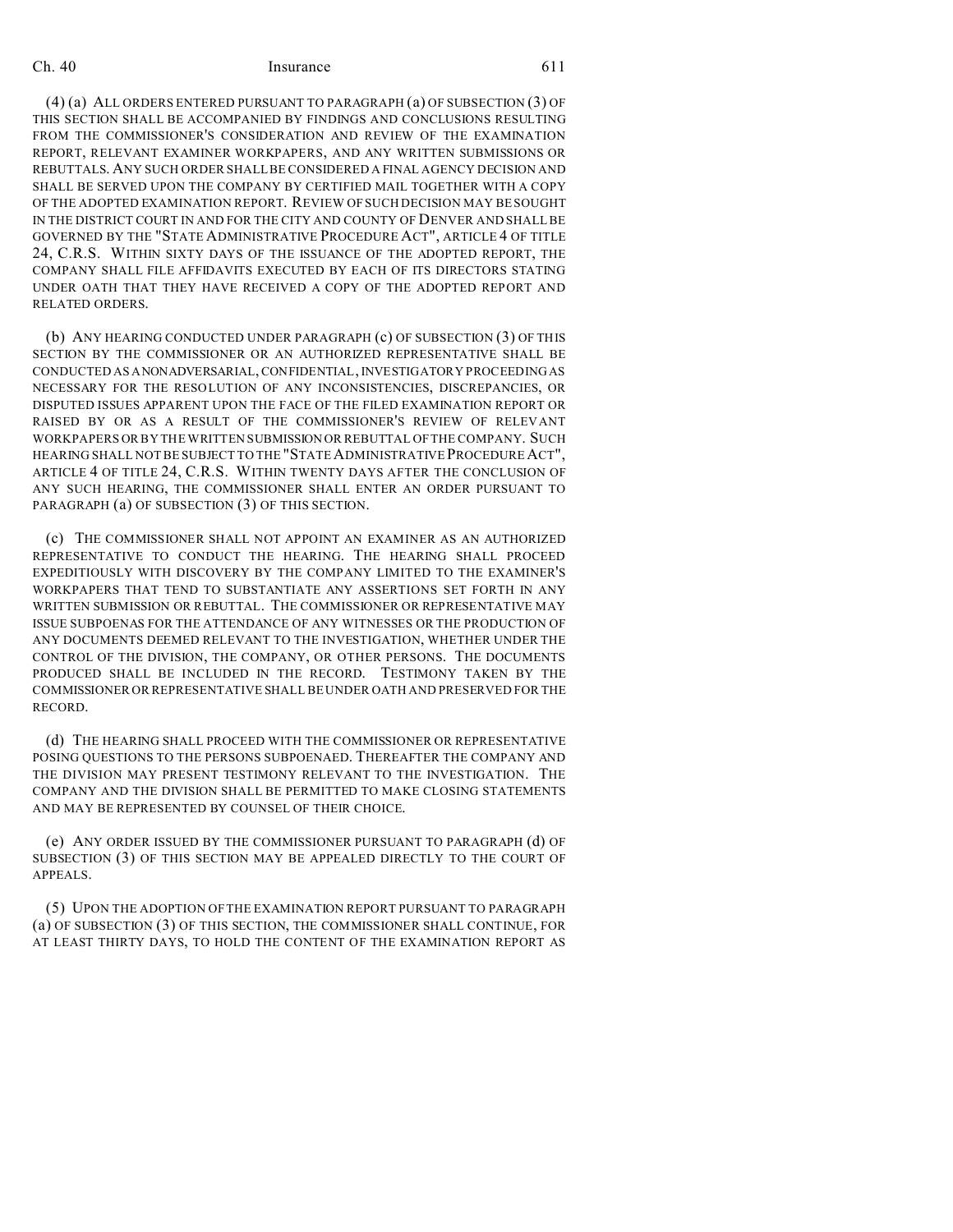PRIVATE AND CONFIDENTIAL INFORMATION EXCEPT TO THE EXTENT PROVIDED IN SUBSECTION (2) OF THIS SECTION. THEREAFTER, THE COMMISSIONER MAY OPEN THE REPORT FOR PUBLIC INSPECTION UNLESS A COURT OF COMPETENT JURISDICTION HAS STAYED ITS PUBLICATION.

(6) NO PROVISION OF THIS TITLE SHALL PREVENT OR BE CONSTRUED AS PROHIBITING THE COMMISSIONER FROM DISCLOSING THE CONTENT OF AN EXAMINATION REPORT, PRELIMINARY EXAMINATION REPORT OR RESULTS, OR ANY MATTER RELATING THERETO TO THE INSURANCE DIVISION OF THIS OR ANY OTHER STATE OR COUNTRY, OR TO LAW ENFORCEMENT OFFICIALS OF THIS OR ANY OTHER STATE, OR TO ANY AGENCY OF THE FEDERAL GOVERNMENT AT ANY TIME SUBJECT TO THE WRITTEN AGREEMENT OF THE RECIPIENT TO HOLD SUCH INFORMATION CONFIDENTIAL AND TO TREAT IT IN A MANNER CONSISTENT WITH THIS PART 2.

(7) IN THE EVENT THE COMMISSIONER DETERMINES THAT REGULATORY ACTION IS APPROPRIATE AS A RESULT OF ANY EXAMINATION, THE COMMISSIONER MAY INITIATE ANY PROCEEDINGS OR ACTIONS AS PROVIDED BY LAW.

(8) **Confidentiality of ancillary information.** (a) ALL WORKING PAPERS, RECORDED INFORMATION, DOCUMENTS, AND COPIES THEREOF THAT ARE PRODUCED OR OBTAINED BY OR DISCLOSED TO THE COMMISSIONER OR ANY OTHER PERSON IN THE COURSE OF A FINANCIAL OR MARKET CONDUCT EXAMINATION MADE UNDER THIS PART 2 SHALL BE GIVEN CONFIDENTIAL TREATMENT, ARE NOT SUBJECT TO SUBPOENA, AND MAY NOT BE MADE PUBLIC BY THE COMMISSIONER OR ANY OTHER PERSON EXCEPT TO THE EXTENT PROVIDED IN SUBSECTION (5) OF THIS SECTION; EXCEPT THAT ACCESS TO SUCH MATERIALS MAY BE GRANTED TO THE NATIONAL ASSOCIATION OF INSURANCE COMMISSIONERS. DISCLOSURE OF THE SAID MATERIALS SHALL BE MADE ONLY UPON THE PRIOR WRITTEN AGREEMENT OF THE RECIPIENT TO HOLD SUCH INFORMATION CONFIDENTIAL AS REQUIRED BY THIS SECTION OR UPON THE PRIOR WRITTEN CONSENT OF THE COMPANY TO WHICH IT PERTAINS.

(b) WHEN AN INFORMAL INVESTIGATION OF A CONSUMER COMPLAINT IS CONDUCTED BY THE COMMISSIONER, ALL WORKING PAPERS, CLAIM FILES, RECORDED INFORMATION, AND DOCUMENTS, AND ALL COPIES THEREOF, THAT ARE PRODUCED OR OBTAINED BY OR DISCLOSED TO THE COMMISSIONER OR ANY OTHER PERSON IN THE COURSE OF AN INFORMAL INVESTIGATION SHALL BE GIVEN CONFIDENTIAL TREATMENT UNTIL THE INFORMAL INVESTIGATION IS CONCLUDED BY THE COMMISSIONER. AFTER AN INFORMAL INVESTIGATION IS CONCLUDED, THE RECORDS SHALL NO LONGER BE CONSIDERED CONFIDENTIAL EXCEPT AS OTHERWISE PROVIDED IN ARTICLE 72 OF TITLE 24, C.R.S., RELATING TO PUBLIC RECORDS.

**10-1-206. Conflict of interest.** (1) NO EXAMINER MAY BE APPOINTED BY THE COMMISSIONER IF SUCH EXAMINER, EITHER DIRECTLY OR INDIRECTLY, HAS A CONFLICT OF INTEREST OR IS AFFILIATED WITH THE MANAGEMENT OF OR OWNS A PECUNIARY INTEREST IN ANY PERSON SUBJECT TO EXAMINATION UNDER THIS PART 2; EXCEPT THAT THIS SECTION SHALL NOT BE CONSTRUED TO AUTOMATICALLY PRECLUDE AN EXAMINER FROM BEING:

- (a) A POLICYHOLDER OR CLAIMANT UNDER AN INSURANCE POLICY;
- (b) A GRANTOR OF A MORTGAGE OR SIMILAR INSTRUMENT ON THE EXAMINER'S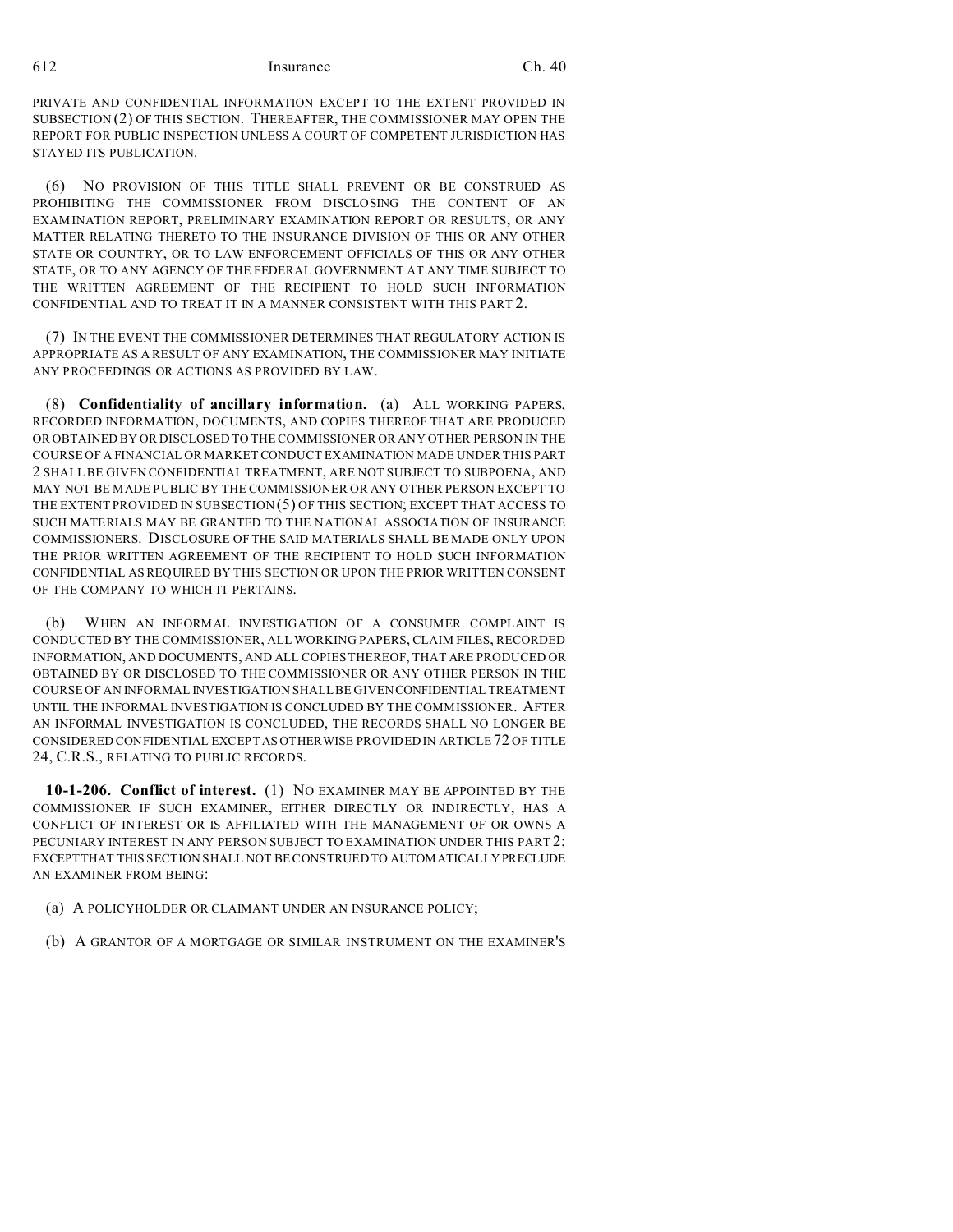RESIDENCE TO A REGULATED ENTITY IF DONE UNDER CUSTOMARY TERMS AND IN THE ORDINARY COURSE OF BUSINESS;

(c) AN INVESTMENT OWNER IN SHARES OF REGULATED DIVERSIFIED INVESTMENT COMPANIES; OR

(d) A SETTLOR OR BENEFICIARY OF A "BLIND TRUST" INTO WHICH ANY OTHERWISE IMPERMISSIBLE HOLDINGS HAVE BEEN PLACED.

(2) NOTWITHSTANDING ANY PROVISION OF THIS SECTION TO THE CONTRARY, THE COMMISSIONER MAY RETAIN FROM TIME TO TIME, ON AN INDIVIDUAL BASIS,QUALIFIED ACTUARIES, CERTIFIED PUBLIC ACCOUNTANTS, OR OTHER SIMILAR INDIVIDUALS WHO ARE INDEPENDENTLY PRACTICING THEIR PROFESSIONS EVEN THOUGH SUCH PERSONS MAY FROM TIME TO TIME BE SIMILARLY EMPLOYED OR RETAINED BY PERSONS SUBJECT TO EXAMINATION UNDER THIS PART 2.

**10-1-207. Immunity from liability.** (1) NO CAUSE OF ACTION SHALL ARISE, NOR SHALL ANY LIABILITY BE IMPOSED, AGAINST THE COMMISSIONER, THE COMMISSIONER'S AUTHORIZED REPRESENTATIVES, OR ANY EXAMINER APPOINTED BY THE COMMISSIONER FOR ANY STATEMENTS MADE OR CONDUCT PERFORMED IN GOOD FAITH WHILE CARRYING OUT THE PROVISIONS OF THIS PART 2.

(2) NO CAUSE OF ACTION SHALL ARISE, NOR SHALL ANY LIABILITY BE IMPOSED, AGAINST ANY PERSON FOR THE ACT OF COMMUNICATING OR DELIVERING INFORMATION OR DATA TO THE COMMISSIONER OR THE COMMISSIONER'S AUTHORIZED REPRESENTATIVE OR EXAMINER PURSUANT TO AN EXAMINATION MADE UNDER THIS PART 2, IF SUCH ACT OF COMMUNICATION OR DELIVERY WAS PERFORMED IN GOOD FAITH AND WITHOUT FRAUDULENT INTENT OR THE INTENT TO DECEIVE.

(3) THIS SECTION DOES NOT ABROGATE OR MODIFY IN ANY WAY ANY COMMON-LAW OR STATUTORY PRIVILEGE OR IMMUNITY HERETOFORE ENJOYED BY ANY PERSON IDENTIFIED IN SUBSECTION (1) OF THIS SECTION.

(4) A PERSON IDENTIFIED IN SUBSECTION (1) OF THIS SECTION SHALL BE ENTITLED TO AN AWARD OF ATTORNEY FEES AND COSTS IF SUCH PERSON IS THE PREVAILING PARTY IN A CIVIL ACTION FOR LIBEL, SLANDER, OR ANY OTHER RELEVANT TORT ARISING OUT OF ACTIVITIES IN CARRYING OUT THE PROVISIONS OF THIS PART 2 AND THE PARTY BRINGING THE ACTION WAS NOT SUBSTANTIALLY JUSTIFIED IN DOING SO. FOR PURPOSES OF THIS SECTION, A PROCEEDING IS "SUBSTANTIALLY JUSTIFIED" IF IT HAD A REASONABLE BASIS IN LAW OR FACT AT THE TIME THAT IT WAS INITIATED.

**SECTION 2.** 6-1-302 (1) (g), Colorado Revised Statutes, is amended to read:

**6-1-302. Definitions.** As used in this part 3, unless the context otherwise requires:

(1) "Commercial telephone seller" or "seller" means a person who, in the course of such person's business, vocation, or occupation, on the person's own behalf or on behalf of another person, causes or attempts to cause a commercial telephone solicitation to be made; except that "commercial telephone seller" or "seller" does not include the following: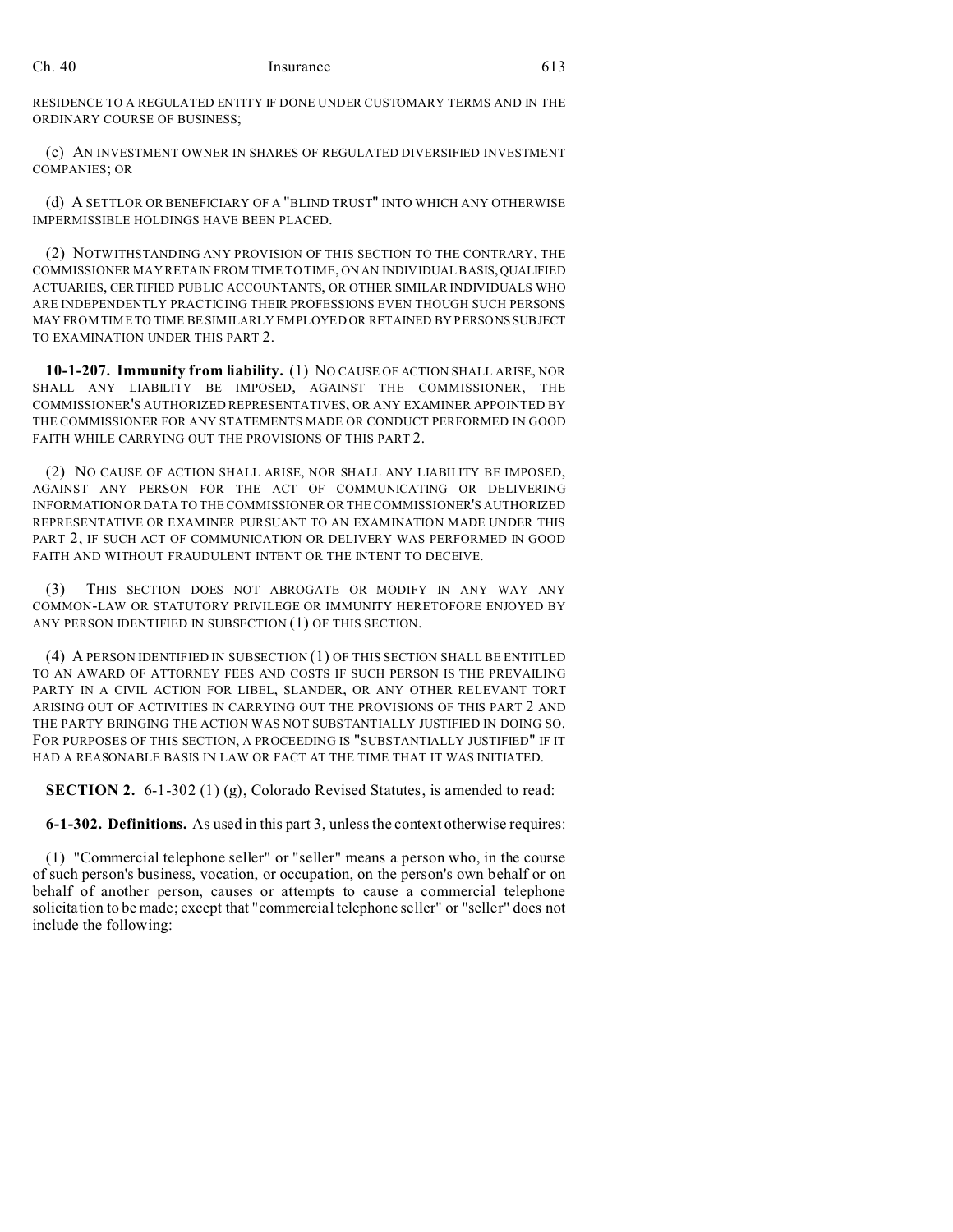(g) A person selling insurance, as defined in section 10-1-102  $(7)$  (12), C.R.S., in compliance with the requirements of title 10, C.R.S.;

**SECTION 3.** 6-18-302 (1) (b) (III), Colorado Revised Statutes, is amended to read:

**6-18-302. Creation of provider networks - requirements.** (1) (b) (III) The commissioner of insurance, in consultation with providers and other appropriate persons, shall evaluate the need for specific legislation or regulations RULES for the licensure of provider networks and individual providers and, if determined appropriate, shall make recommendations thereon to the general assembly and governor and shall adopt such regulations RULES that are specific to licensed provider networks and licensed individual providers as provided in section  $10-1-108$  ( $16$ ) (13), C.R.S. A licensed provider network or licensed individual provider shall be subject to applicable provisions of title 10, C.R.S., except as otherwise provided in statute or regulation RULE adopted pursuant to the said section  $10-1-108$  (16) (13), C.R.S.

**SECTION 4.** The introductory portion to 8-42-101 (3.6) and 8-42-101 (3.6) (h), Colorado Revised Statutes, is amended to read:

**8-42-101. Employer must furnish medical aid - approval of plan - fee schedule - contracting for treatment - no recovery from employee - medical treatment guidelines - accreditation of physicians - repeal.** (3.6) The two-tier accreditation system shall be comprised of COMPRISE the following programs:

(h) If a physician whose accreditation has been revoked submits a claim for payment for services rendered subsequent to such revocation, the physician shall be considered in violation of section  $10-1-127$  10-1-128, C.R.S., and neither an insurance carrier nor a self-insured employer shall be under any obligation to pay such claim.

**SECTION 5.** 8-45-101 (2) (a), Colorado Revised Statutes, is amended to read:

**8-45-101. Pinnacol Assurance - creation - powers and duties.** (2) (a) The powers of Pinnacol Assurance shall be vested in the board of directors of Pinnacol Assurance, which shall have nine members. The members of the board shall be appointed by the governor with the consent of the senate. Of the nine members, four shall be employers whose liability under articles 40 to 47 of this title is insured by Pinnacol Assurance with one of such employers to be a farmer or rancher. Three of the nine members shall be employees of employers whose liability under articles 40 to 47 of this title is insured by Pinnacol Assurance. One of the nine members shall be experienced in the management and operation of insurance companies as defined in section 10-1-102  $(4)$  (6), C.R.S. Such member shall not concurrently serve as an owner, a shareholder, an officer, an employee, an agent of, or in any other capacity with any business which competes with Pinnacol Assurance. One of the nine members shall be experienced in finance or investments, but shall not be an employer whose liability under articles 40 to 47 of this title is insured by Pinnacol Assurance. The term of office for each such member shall be five years. The appointees may serve on a temporary basis if the senate is not in session when they are appointed until the senate is in session and is able to confirm such appointments. Vacancies on the board shall be filled by appointment of the governor for the remainder of any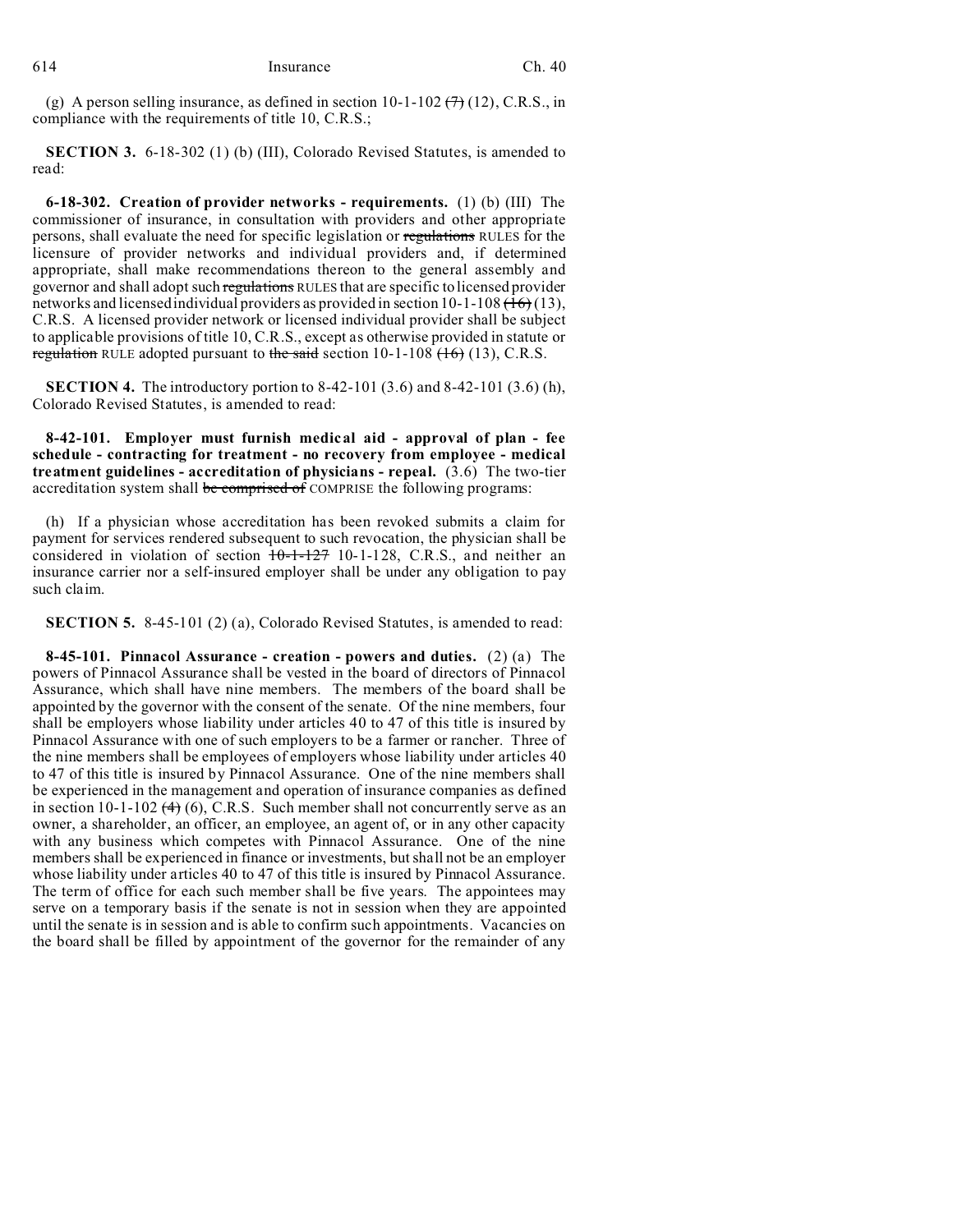unexpired terms. The board shall elect a chairman annually from its membership.

**SECTION 6.** 8-45-117 (1) (c), Colorado Revised Statutes, is amended to read:

**8-45-117. Regulation by commissioner of insurance.** (1) Pinnacol Assurance shall be subject to regulation by the commissioner of insurance as provided in:

(c) Sections 10-1-108  $(8)$  (7), 10-1-109, and 10-1-102, C.R.S., except  $(2)$ SUBSECTIONS (3) and (6); 10-1-205, C.R.S., (1) through (6) and (8); 10-3-109, C.R.S., except for the publication requirements; 10-3-118, C.R.S.; 10-3-128, C.R.S.; 10-3-202, C.R.S.; 10-3-207, C.R.S.; 10-3-208, C.R.S. (1) and (2); 10-3-231, C.R.S.; 10-3-239, C.R.S.; 10-3-701, C.R.S.; and part 8 of article 3 of title 10, C.R.S., except as these sections are inconsistent with the provisions of this article.

**SECTION 7.** 10-2-907 (1) (c), Colorado Revised Statutes, is amended to read:

**10-2-907. Required contract provisions - reinsurance intermediary - managers.** (1) Transactions between an RM and the reinsurer such RM represents shall only be entered into pursuant to a written contract, specifying the responsibilities of each party, which shall be approved by the reinsurer's board of directors. At least thirty days before such reinsurer assumes or cedes business through such producer, a true copy of the approved contract shall be filed with the commissioner for approval. The contract shall, at a minimum, contain provisions that incorporate all of the following:

(c) All funds collected for the reinsurer's account shall be held by the RM in a fiduciary capacity in a bank which THAT is a qualified United States financial institution as defined in section 10-1-102  $(9.5)$  (17). The RM may retain no more than three months' estimated claims payments and allocated loss adjustment expenses. The RM shall maintain a separate bank account for each reinsurer that such RM represents.

**SECTION 8.** 10-3-118 (5) (d) (I), the introductory portion to 10-3-118 (6), and 10-3-118 (6) (c), Colorado Revised Statutes, are amended to read:

**10-3-118. Reinsurance - conditions - credit for reinsurance.** (5) (d) (I) Credit shall be allowed when the reinsurance is ceded to a reinsurer that maintains a trust fund in a qualified United States financial institution, as defined in section 10-1-102  $(9.5)$  (17), for the payment of the valid claims of its United States policyholders and ceding insurers, and their assigns and successors in interest. The reinsurer shall report annually to the commissioner information substantially the same as that required to be reported on the national association of insurance commissioners annual statement form by licensed insurers to enable the commissioner to determine the sufficiency of the trust fund. In the case of a single reinsurer, the trust shall consist of a trusteed account representing the reinsurer's liabilities attributable to business written in the United States and, in addition, the reinsurer shall maintain a trusteed surplus of not less than twenty million dollars. In the case of a group including incorporated and individual unincorporated underwriters, the trust shall consist of a trusteed account representing the group's liabilities attributable to business written in the United States and, in addition, the group shall maintain a trusteed surplus of which one hundred million dollars shall be held jointly for the benefit of United States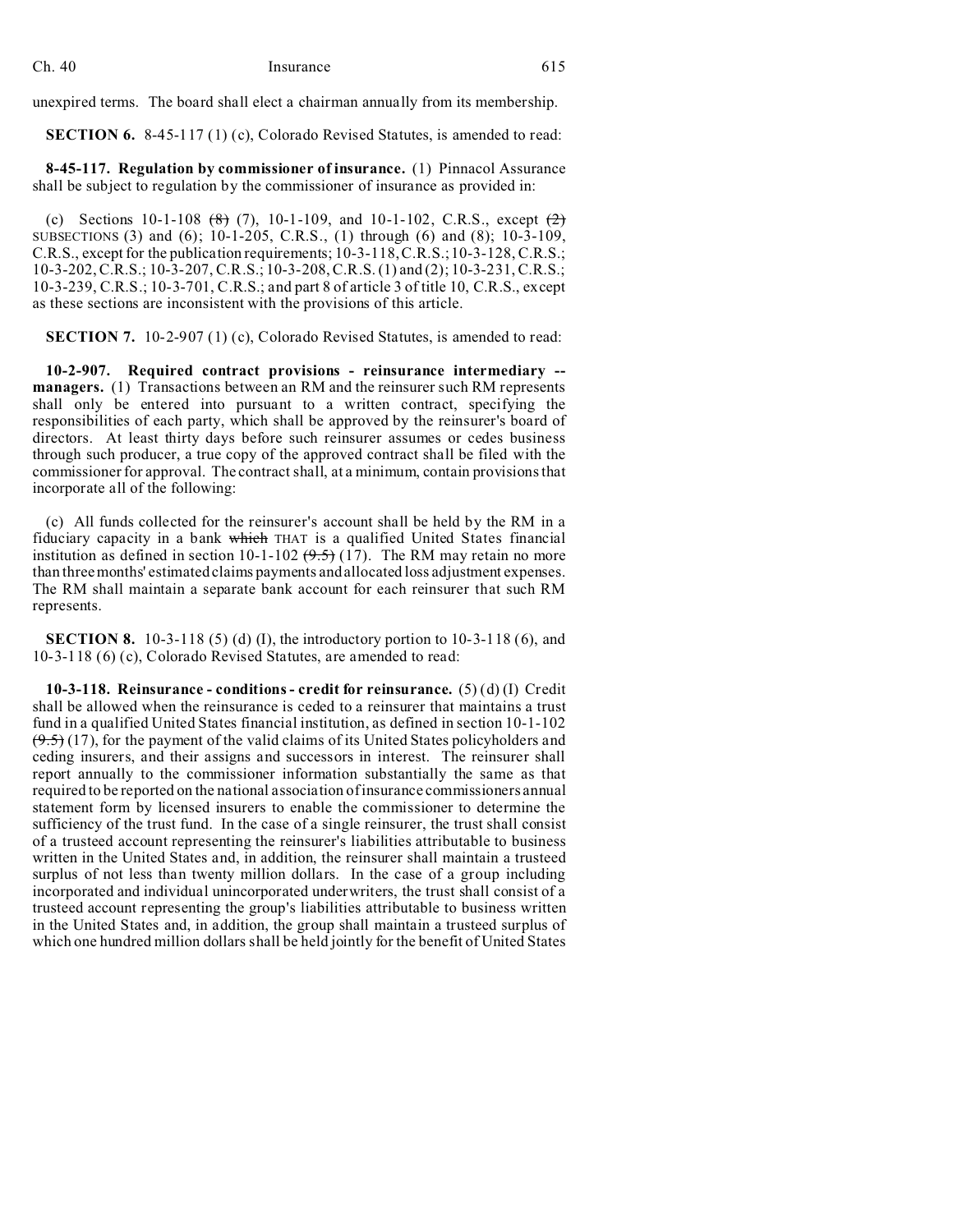ceding insurers of any member of the group; the incorporated members of the group shall not be engaged in any business other than underwriting as a member of the group and shall be subject to the same level of solvency regulation and control by the group's domiciliary regulator as are the unincorporated members; and the group shall make available to the commissioner an annual certification of the solvency of each underwriter by the group's domiciliary regulator and its independent public accountants.

(6) A reduction from liability for the reinsurance ceded by an insurer to a reinsurer not meeting the requirements of subsection (5) of this section shall be allowed in an amount not exceeding the liabilities carried by the ceding insurer and such reduction shall be in the amount of funds held by or on behalf of the ceding insurer, including funds held in trust for the ceding insurer, under a reinsurance contract with such reinsurer as security for the payment of such obligations, if such security is held in the United States subject to withdrawal solely by and under the exclusive control of the ceding insurer; or, in the case of a trust, held in a qualified United States financial institution as defined in section 10-1-102  $(9.5)$  (17). This security may be in the form of:

(c) Letters of credit issued or confirmed in accordance with section  $10-1-102$  (9.5) (17) (b) by a qualified United States financial institution, as defined by section 10-1-102  $(9.5)$  (17), no later than December 31 in respect of the year for which filing is being made, and in the possession of the ceding company on or before the filing date of its annual statement. Letters of credit meeting applicable standards of issuer acceptability as of the dates of their issuance or confirmation shall, notwithstanding the issuing or confirming institution's subsequent failure to meet applicable standards of issuer acceptability continue to be acceptable as security until their expiration, extension, renewal, modification, or amendment, whichever first occurs.

**SECTION 9.** 10-3-209 (1) (a), Colorado Revised Statutes, is amended to read:

**10-3-209. Tax on premiums collected - exemptions - penalties.** (1) (a) All insurance companies writing business in this state, including, without limitation, those defined in section 10-1-102  $(4)$  (6), shall pay to the division of insurance a tax on the gross amount of all premiums collected or contracted for on policies or contracts of insurance covering property or risks in this state during the previous calendar year, after deducting from such gross amount the amount received as reinsurance premiums on business in this state, and the amount refunded under credit life and credit accident and health insurance policies on account of termination of insurance prior to the maturity date of the indebtedness, and, in the case of companies other than life, the amounts paid to policyholders as return premiums, which shall include dividends or unabsorbed premiums or premium deposits returned or credited to policyholders.

**SECTION 10.** 10-3-237 (2), Colorado Revised Statutes, is amended to read:

**10-3-237. Assets acquired under prior law.** (2) Notwithstanding any other provision of this title (except part 7 of article 4 and article 15), article 7 of title 12, and article 14 of title 24, C.R.S., any asset held by a company on May 31, 1969, which is not an admitted asset under section  $10-1-102$   $(1.5)(2)$ , sections 10-3-215 to 10-3-229, or subsection (1) of this section, and which did not meet the requirements of the law in effect immediately prior to such date for an investment of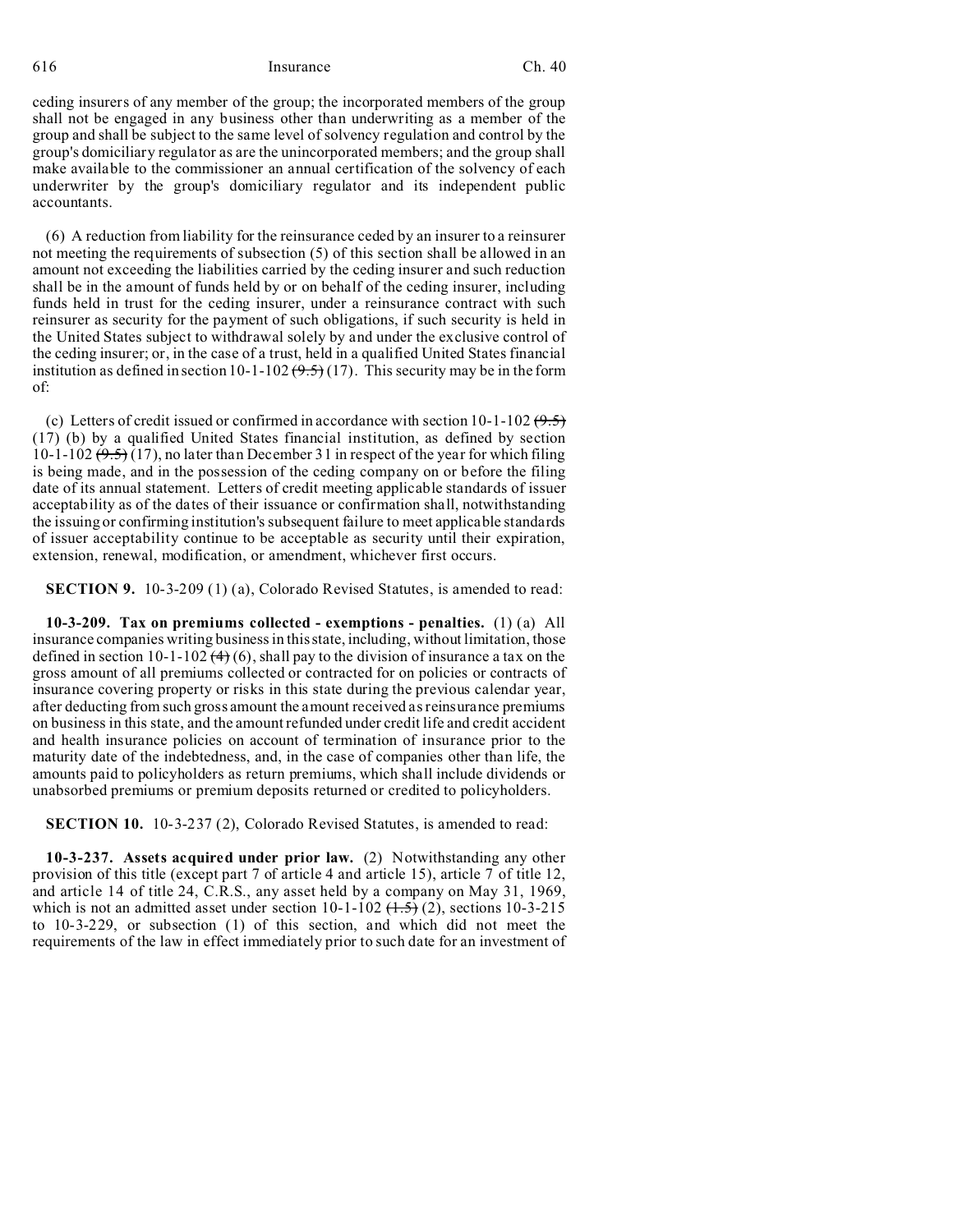the company's reserves, paid-up capital stock, and other liabilities, but which, under such law, would have been taken into account as an asset in determining the surplus of the company, shall be taken into account as an admitted asset at all times at which the company has aggregate admitted assets under section  $10-1-102$   $(\frac{1.5}{\sqrt{2}})$ , sections 10-3-215 to 10-3-229, and subsection (1) of this section in an amount at least equal to the total of its reserves, paid-up capital stock, and all other liabilities.

**SECTION 11.** 10-3-903 (2) (i), Colorado Revised Statutes, is amended to read:

**10-3-903. Definition of transacting insurance business.** (2) The provisions of this section do not apply to:

(i) Any transaction in this state involving the issuance of a charitable gift annuity, as defined in section 10-1-102  $(2.5)$  (4);

**SECTION 12.** 10-4-911, Colorado Revised Statutes, is amended to read:

**10-4-911. Examinations.** The commissioner shall make an examination into the affairs of the association at least annually. Such examination shall be conducted and the report thereon filed in the manner prescribed in section  $10-1-110$  PART 2 OF ARTICLE OF 1 OF THIS TITLE.

**SECTION 13.** 10-4-1002 (1.5), Colorado Revised Statutes, is amended to read:

**10-4-1002. Definitions.** As used in this part 10, unless the context otherwise requires:

(1.5) "Fraudulent insurance act" has the meaning set forth in section  $10-1-127$ 10-1-128.

**SECTION 14.** 10-4-1111, Colorado Revised Statutes, is amended to read:

**10-4-1111. Examinations.** The commissioner shall make an examination into the affairs of the association at least annually. Such examination shall be conducted and the report thereon filed in the manner prescribed in section 10-1-110 PART 2 OF ARTICLE 1 OF THIS TITLE.

**SECTION 15.** 10-6-116 (2), Colorado Revised Statutes, is amended to read:

**10-6-116. Capital and surplus requirements.** (2) Securities acceptable to the commissioner in the amount of three hundred thousand dollars, or such greater amount as determined by the commissioner, shall be held by the commissioner or under the joint control of the commissioner and the captive insurance company. The commissioner shall accept an irrevocable letter of credit, in a form acceptable to the commissioner, issued or confirmed by a qualified United States financial institution as defined in section 10-1-102  $(9.5)$  (17) on behalf of a captive insurance company in lieu of securities. All securities or letters of credit jointly held shall be the sole property of such captive insurance company and shall be free and clear of any claim or encumbrance.

**SECTION 16.** 10-6-121 (1), Colorado Revised Statutes, is amended to read: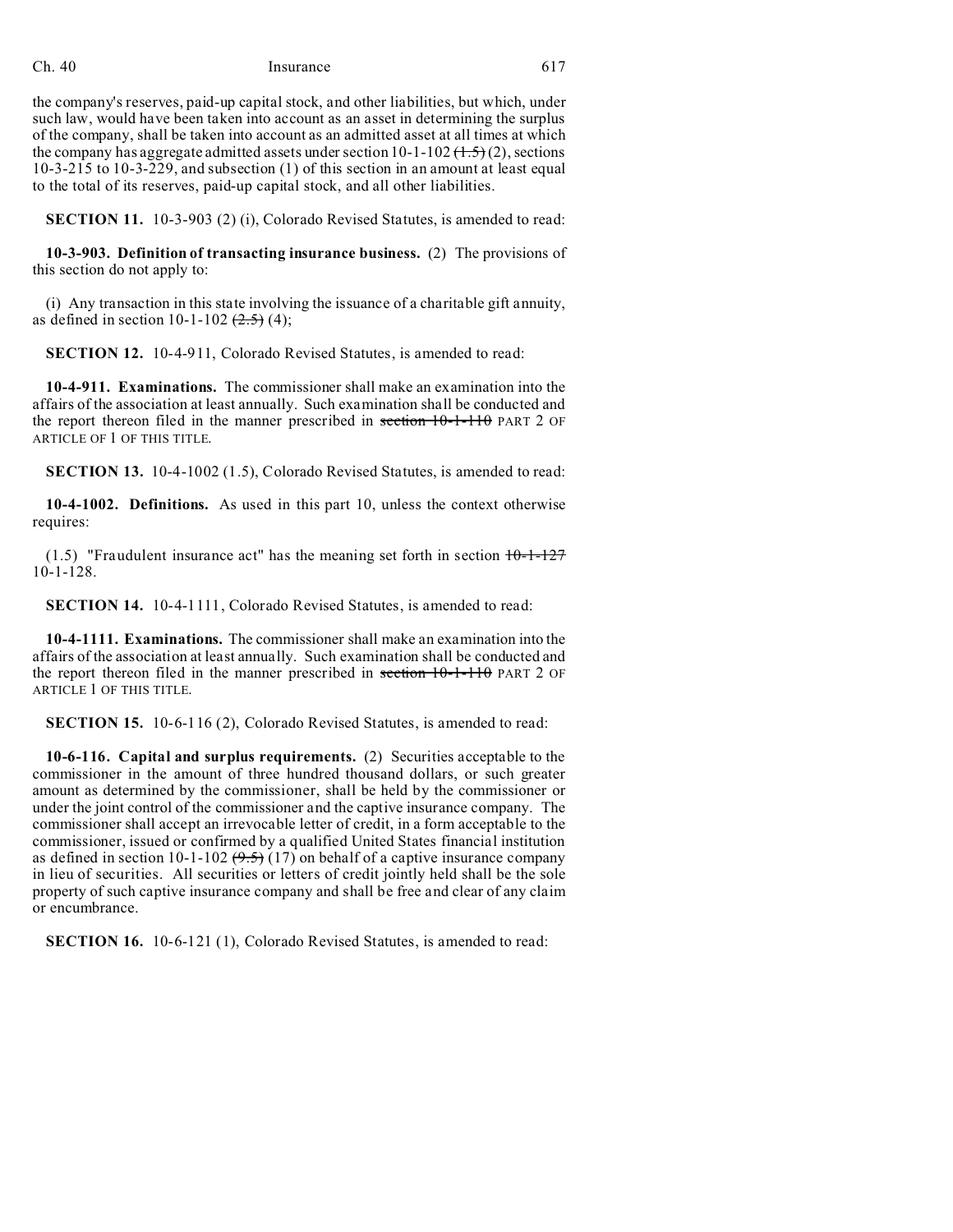**10-6-121. Legal investments.** (1) Group captive insurance companies shall comply with the investment requirements and limitations applicable to other insurance companies under the laws of this state as described in sections  $10-1-102$  (1.5) and (9) (2) AND (16), 10-3-213 to 10-3-242, and 10-3-802.

**SECTION 17.** 10-6-130 (3), Colorado Revised Statutes, is amended to read:

**10-6-130. Laws applicable.** (3) The malpractice reporting requirements of sections  $10-1-124$  to  $10-1-124.9$  10-1-120 TO 10-1-125 shall apply to captive insurance companies.

**SECTION 18.** 10-14-609 (4), Colorado Revised Statutes, is amended to read:

**10-14-609. Suspension, revocation, or denial of license of foreign or alien society.** (4) In addition to the provisions of subsections (1) to (3) of this section, the provisions of section  $10-1-111$ , except for the provisions of paragraphs (a) to (c) of subsection (1) of said section, shall apply to societies doing business in this state.

**SECTION 19.** 10-16-421 (1), Colorado Revised Statutes, is amended to read:

**10-16-421. Statutory construction and relationship to other laws.** (1) Except for sections 10-1-102,  $10-1-121$ ,  $10-1-122$ , 10-1-117, 10-1-118, 10-3-109 (2), 10-3-118, 10-3-128, 10-3-208, and 10-8-530 (1.5), and parts 4 to 8 of article 3 of this title, and as otherwise provided in this article, the provisions of the insurance law and provisions of nonprofit hospital, medical-surgical, and health service corporation laws shall not be applicable to any health maintenance organization granted a certificate of authority under this part 4.

**SECTION 20.** 10-16-704 (4.5) (m), Colorado Revised Statutes, is amended to read:

**10-16-704. Network adequacy.** (4.5) (m) Adjustments to claims made in cases where a carrier, pursuant to section  $10-1-127$  10-1-128 (5) (a) (IV), has reported fraud or abuse committed by the provider, shall not be subject to the requirements of this subsection (4.5).

**SECTION 21.** 10-16-705 (11.5) and (12) (b) (I), Colorado Revised Statutes, are amended to read:

**10-16-705. Requirements for carriers and participating providers.** (11.5) A carrier or entity that contracts with the carrier shall not penalize a primary care provider who makes a standing referral of a covered person to a specialist, nor shall the specialist treating the covered person be penalized, with actions that include but are not limited to disincentives or disaffiliation, except for violations of section  $10-1-127$  10-1-128.

(12) (b) (I) Each carrier, regardless of the mechanism used, shall issue a verification code that the participating provider may use as proof of verification as required by section 10-16-704 (4.5) (f).  $(4.5)$  (g), and  $(4.5)$  (h).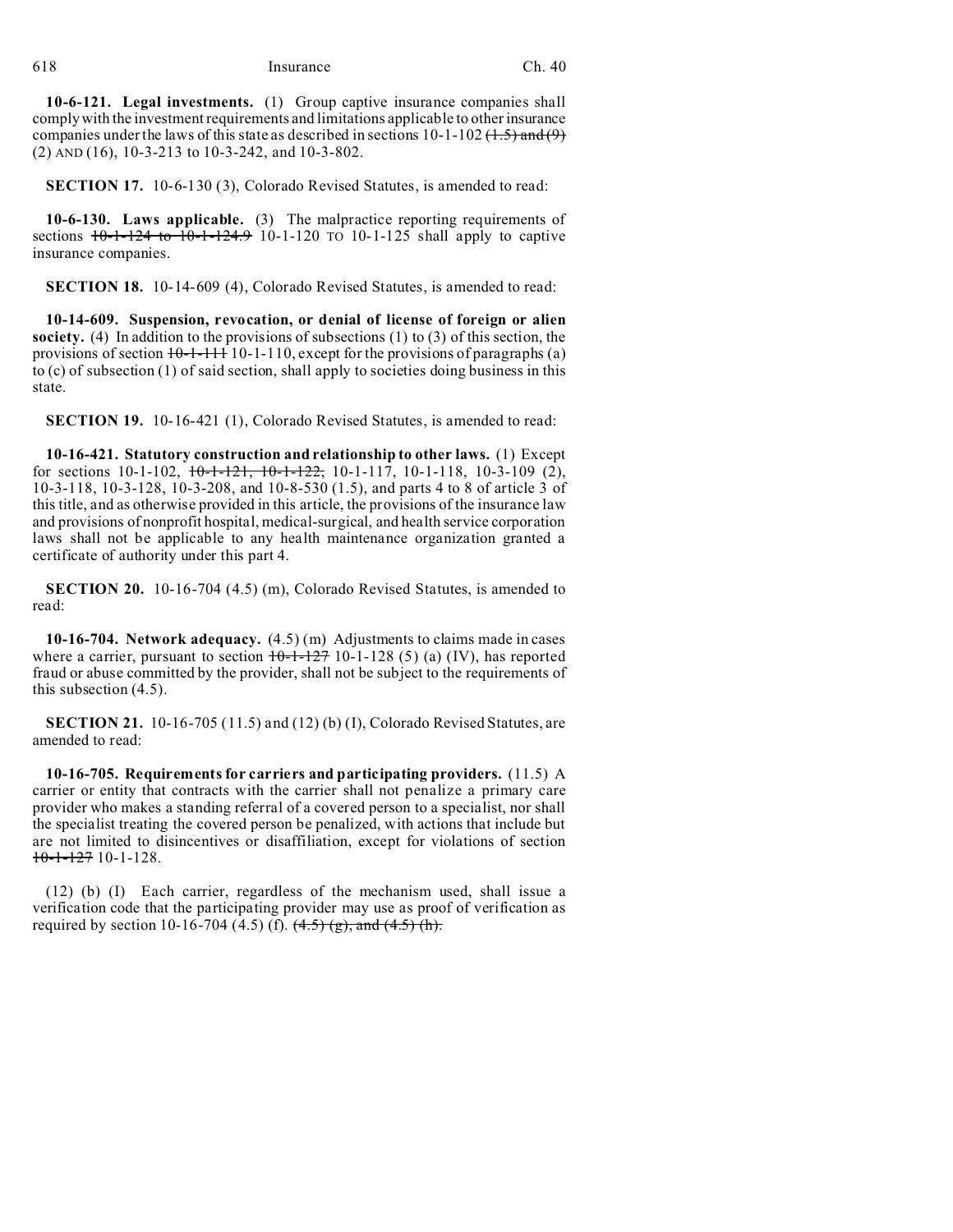**SECTION 22.** 12-2-117 (3) (c) (V), Colorado Revised Statutes, is amended to read:

**12-2-117. Partnerships, professional corporations, and limited liability companies composed of certified public accountants - registration thereof definitions.** (3) The corporation must be in compliance with the "Colorado Business Corporation Act", articles 101 to 117 of title 7, C.R.S., and, to the extent applicable under section 7-117-103, C.R.S., with the "Colorado Corporation Code", articles 1 to 10 of title 7, C.R.S., as said articles existed prior to their repeal on July 1, 1994. The limited liability company must be in compliance with the "Colorado Limited Liability Company Act", article 80 of title 7, C.R.S. The organizing documents of any partnership, the articles of incorporation of any such corporation, or the articles of organization of any such limited liability company shall contain provisions complying with the following requirements:

(c) All partners, shareholders of the corporation, or members of the limited liability company shall be jointly and severally liable for all acts, errors, and omissions of the employees of the partnership, corporation, or limited liability company except during periods of time when the partnership, corporation, or limited liability company maintains in good standing professional liability insurance, or designated or segregated moneys in lieu of such professional liability insurance, which meets the standards set forth in subparagraphs (I) to (V) of this paragraph (c):

(V) A partnership, corporation, or limited liability company may maintain, in lieu of the insurance specified in subparagraph (III) of this paragraph (c), moneys specifically designated and segregated as security for the payment of liabilities imposed by law against the partnership, corporation, or limited liability company, or its partners, shareholders, or members, arising out of claims of the type specified in subparagraphs (I) and (II) of this paragraph (c), in the amount of at least fifty thousand dollars multiplied by the number of certified public accountants employed by or members of the partnership, corporation, or limited liability company within this state; except that such amount is not required to exceed one million dollars and except that the board, in the public interest, may adopt regulations RULES increasing the minimum amount of designated and segregated moneys required by this subparagraph (V). The partnership, corporation, or limited liability company remains in compliance with this section notwithstanding amounts paid from the designated or segregated moneys in any one calendar year in settling or discharging such claims, so long as the amount of the designated and segregated moneys is increased to at least the minimum required amount as of the first business day of the next calendar year. A partnership, corporation, or limited liability company is in compliance with this subparagraph (V) if it maintains moneys in the required amount in trust or in bank escrow in the form of cash, bank certificates of deposit, or United States treasury obligations, or maintains in effect bank unconditional, irrevocable letters of credit in the required amount or insurance or surety company bonds in the required amount. Such moneys or equivalency shall be maintained in or issued by a qualified United States financial institution as defined by section  $10-1-102$   $(9.5)$  (17), C.R.S.

**SECTION 23.** 12-6-118 (3) (u), Colorado Revised Statutes, is amended to read:

**12-6-118. Licenses - grounds for denial, suspension, or revocation.** (3) A motor vehicle dealer's, wholesale motor vehicle auction dealer's, wholesaler's, buyer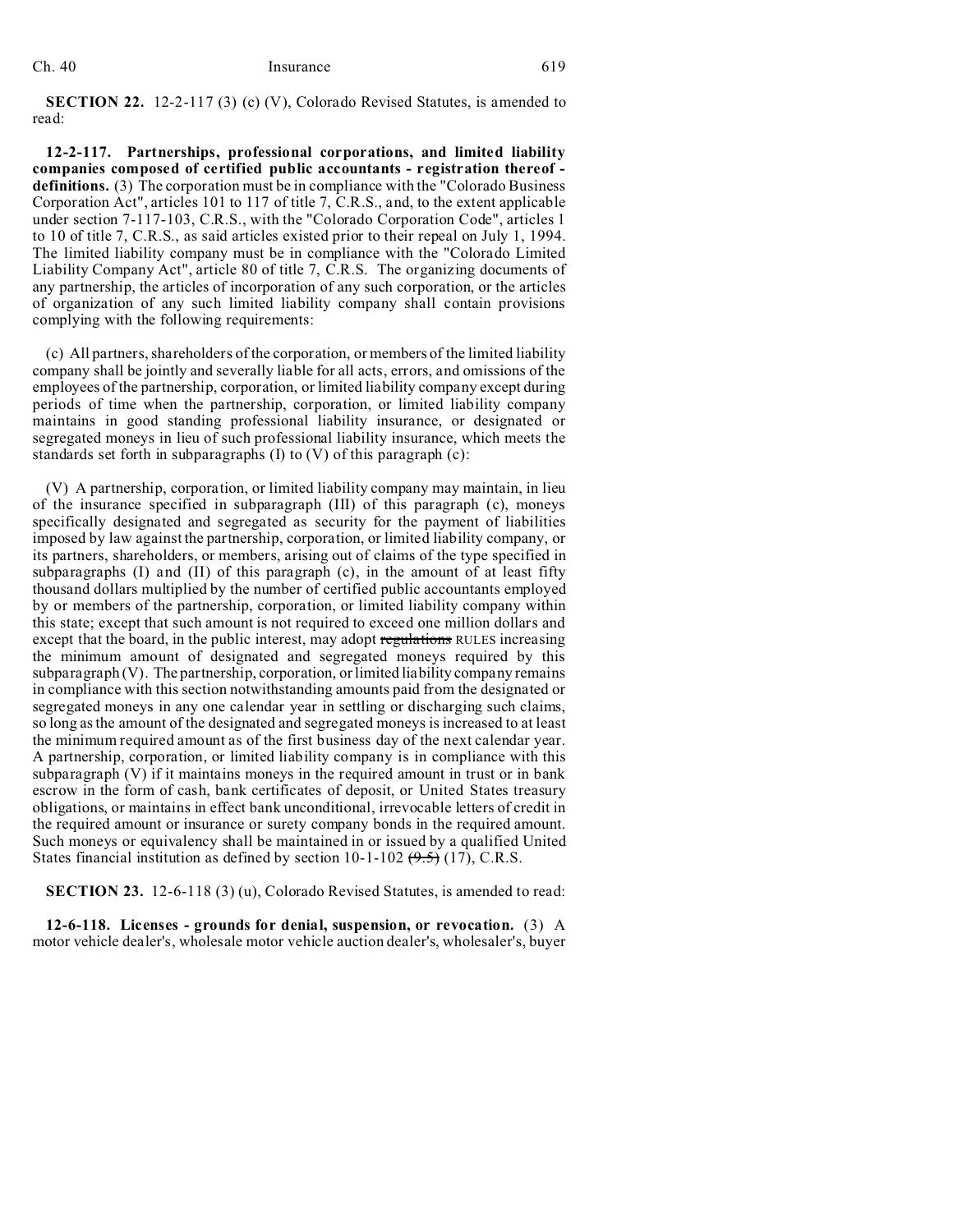agent's, or used motor vehicle dealer's license may be denied, suspended, or revoked on the following grounds:

(u) Committing a fraudulent insurance act pursuant to section  $10-1-127$  10-1-128, C.R.S.

**SECTION 24.** 12-7-101 (1.3), Colorado Revised Statutes, is amended to read:

**12-7-101. Definitions.** As used in this article, unless the context otherwise requires:

(1.3) "Bail insurance company" means an insurer as defined in section 10-1-102  $(8)$  (13), C.R.S., engaged in the business of writing bail appearance bonds through bonding agents, which company is subject to regulation by the division of insurance in the department of regulatory agencies.

**SECTION 25.** 12-29.5-106 (1) (d), Colorado Revised Statutes, is amended to read:

**12-29.5-106. Grounds for disciplinary action.** (1) The director may deny licensure to or take disciplinary action against an acupuncturist pursuant to section 24-4-105, C.R.S., if the director finds that the acupuncturist has committed any of the following acts:

(d) Committed, or advertised in any manner that he OR SHE will commit, any act constituting an abuse of health insurance as prohibited by section 18-13-119, C.R.S., or a fraudulent insurance act as defined in section  $10-1-127$  10-1-128, C.R.S.;

**SECTION 26.** 12-32-107 (3) (w), Colorado Revised Statutes, is amended to read:

**12-32-107. Issuance, revocation, or suspension of license - probation immunity in professional review.** (3) "Unprofessional conduct" as used in this article means:

(w) Committing a fraudulent insurance act, as defined in section  $10-1-127$ 10-1-128, C.R.S.;

**SECTION 27.** 12-32-108.3 (2) (b) (III), Colorado Revised Statutes, is amended to read:

**12-32-108.3. Disciplinary action by board.** (2) (b) The Colorado podiatry board shall cause an investigation to be made when the board is informed of:

(III) An instance of a malpractice settlement or judgment against a podiatrist reported to the board pursuant to section  $10-1-124.7$  10-1-124, C.R.S.; or

**SECTION 28.** 12-33-117 (1) (k), Colorado Revised Statutes, is amended to read:

**12-33-117. Discipline of licensees - letters of admonition, suspension, revocation, denial, and probation - grounds.** (1) Upon any of the following grounds, the board may issue a letter of admonition to a licensee or may revoke,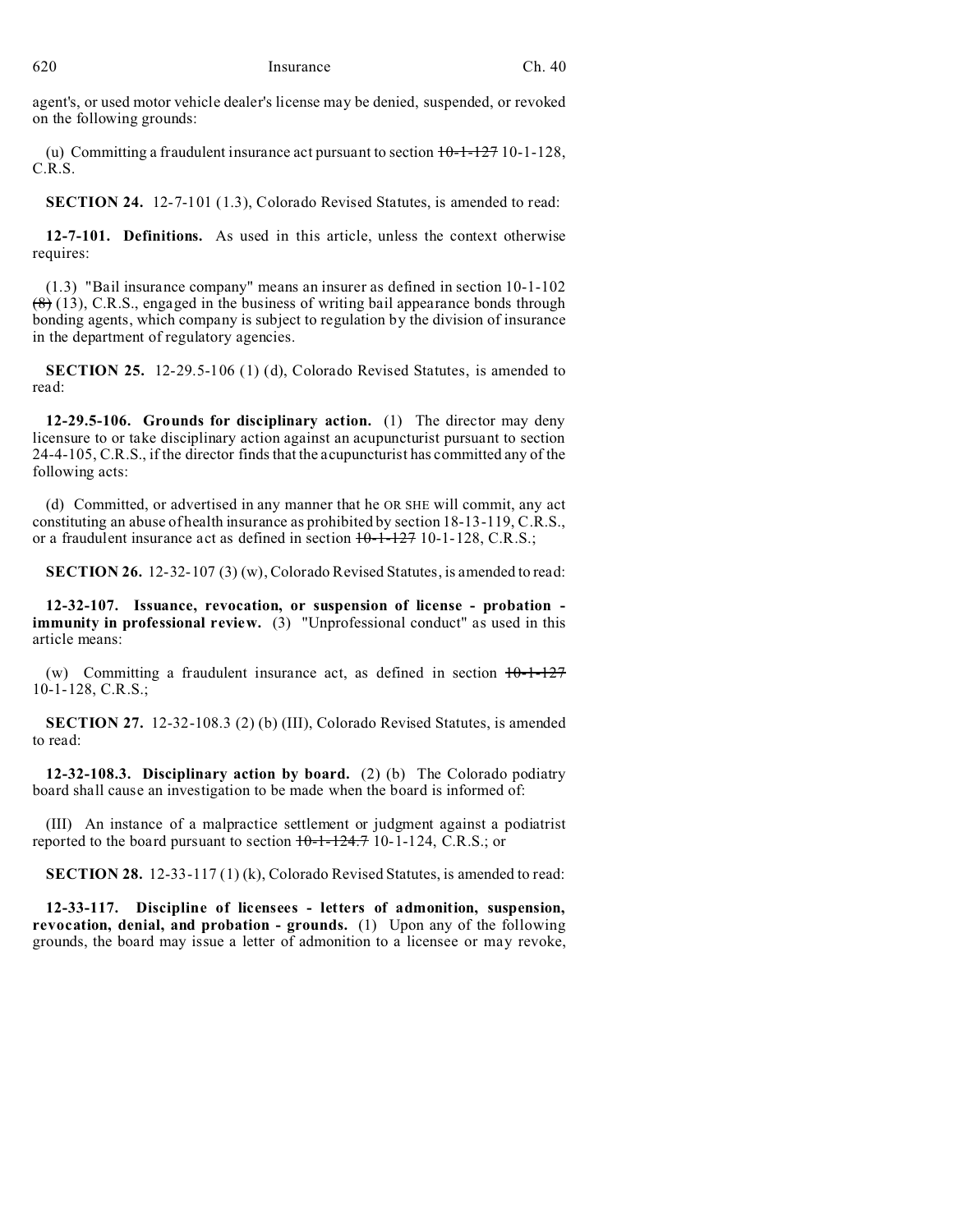suspend, deny, refuse to renew, or impose conditions on such licensee's license:

(k) Violation of abuse of health insurance pursuant to section 18-13-119, C.R.S., or commission of a fraudulent insurance act, as defined in section  $10-1-127$  10-1-128, C.R.S.;

**SECTION 29.** 12-35-118 (1) (n), Colorado Revised Statutes, is amended to read:

**12-35-118. Causes for denial of issuance or renewal - suspension or revocation of licenses - other disciplinary action - unprofessional conduct defined - immunity in professional review.** (1) The board may deny the issuance or renewal of, suspend for a specified time period, or revoke any license provided for by this article or may reprimand, censure, or place on probation any licensed dentist or dental hygienist after notice and hearing, which may be conducted by an administrative law judge, pursuant to the provisions of article 4 of title 24, C.R.S., or it may issue a letter of admonition without a hearing (except that any licensed dentist or dental hygienist to whom such a letter of admonition is sent may, within thirty days after the date of the mailing of such letter by the board, request in writing to the board a formal hearing thereon, and the letter of admonition shall be deemed vacated, and the board shall, upon such request, hold such a hearing) for any of the following causes:

(n) False billing in the delivery of dental or dental hygiene services, including, but not limited to, performing one service and billing for another and billing for any service not rendered and committing a fraudulent insurance act, as defined in section  $10-1-127$  10-1-128, C.R.S.;

**SECTION 30.** 12-36-117 (1) (dd), Colorado Revised Statutes, is amended to read:

**12-36-117. Unprofessional conduct.** (1) "Unprofessional conduct" as used in this article means:

(dd) Committing a fraudulent insurance act, as defined in section  $10-1-127$ 10-1-128, C.R.S.;

**SECTION 31.** 12-36-118 (4) (b) (III), Colorado Revised Statutes, is amended to read:

**12-36-118. Disciplinary action by board - immunity.** (4) (b) The board shall cause an investigation to be made when the board is informed of:

(III) An instance of a medical malpractice settlement or judgment against a licensee reported to the board pursuant to section  $10-1-124$  10-1-120, C.R.S.; or

**SECTION 32.** 12-38-117 (1) (o), Colorado Revised Statutes, is amended to read:

**12-38-117. Grounds for discipline.** (1) "Grounds for discipline", as used in this article, means any action by any person who:

(o) Has committed a fraudulent insurance act, as defined in section  $10-1-127$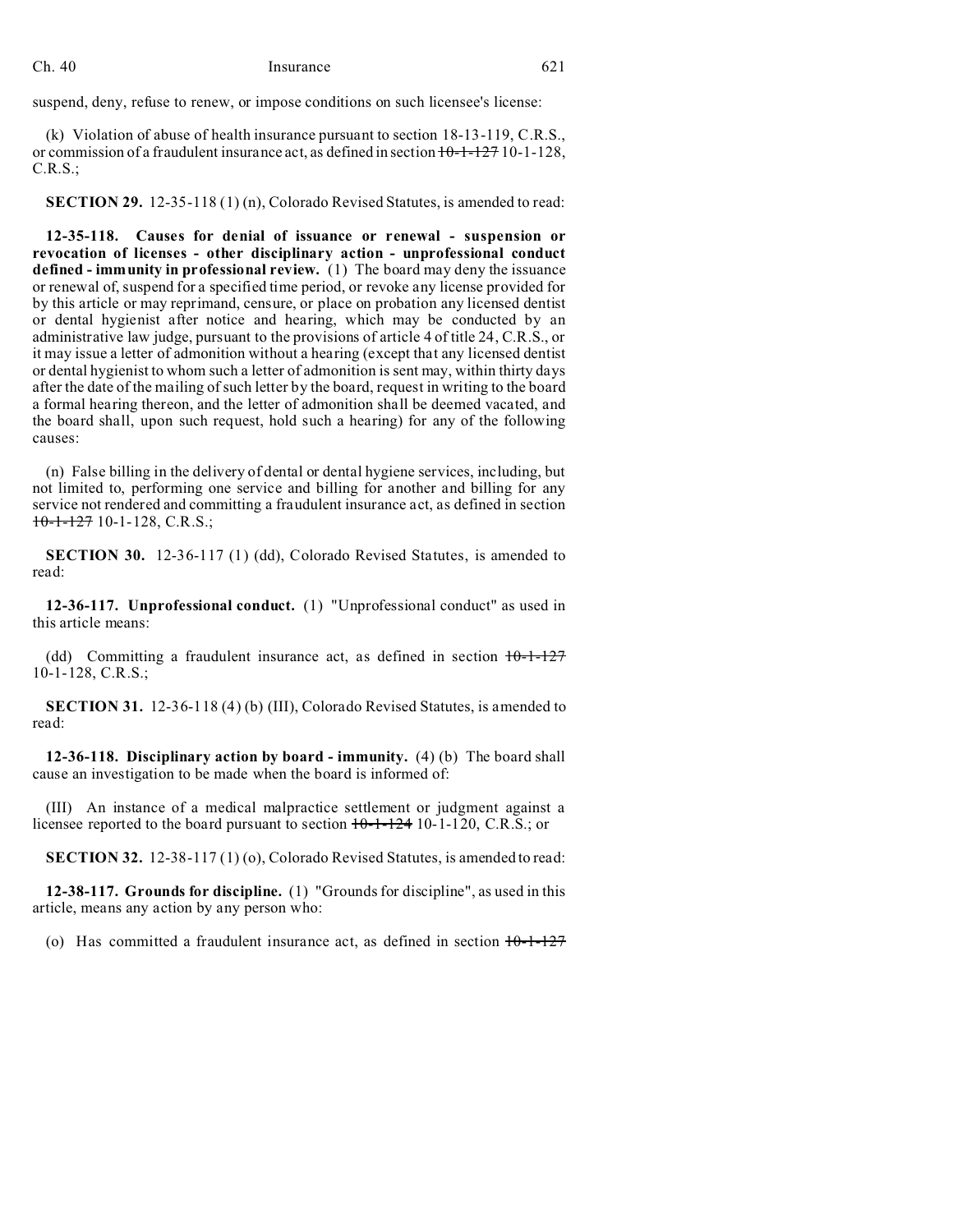10-1-128, C.R.S.;

**SECTION 33.** 12-40-118 (1) (ee), Colorado Revised Statutes, is amended to read:

**12-40-118. Unprofessional conduct defined.** (1) The term "unprofessional conduct", as used in this article, means:

(ee) Committing a fraudulent insurance act, as defined in section  $10-1-127$ 10-1-128, C.R.S.;

**SECTION 34.** 12-40-127, Colorado Revised Statutes, is amended to read:

**12-40-127. Judgments and settlements - reporting.** Any final judgment, settlement, or arbitration award against an optometrist for malpractice shall be reported within fourteen days by such optometrist's malpractice insurance carrier in accordance with section  $10-1-124.9 10-1-125$ , C.R.S., or by such optometrist himself if no commercial malpractice insurance coverage is involved to the board for review, investigation, and, where appropriate, disciplinary or other action. Any optometrist who knowingly fails to report as required by this section shall be subject to a civil penalty of not more than two thousand five hundred dollars. Such penalty shall be determined and collected in an action brought by the board in the district court in the city and county of Denver, which court shall have exclusive jurisdiction in such matters. All penalties collected pursuant to this section shall be transmitted to the state treasurer, who shall credit the same to the general fund.

**SECTION 35.** 12-41-115 (1) (i), Colorado Revised Statutes, is amended to read:

**12-41-115. Grounds for disciplinary action.** (1) The director is authorized to take disciplinary action in accordance with section 12-41-116 if the licensee has:

(i) Committed a fraudulent insurance act, as defined in section  $10-1-127$  10-1-128, C.R.S.;

**SECTION 36.** 12-41.5-109 (2) (j) (I), Colorado Revised Statutes, is amended to read:

**12-41.5-109. Grounds for action - disciplinary proceedings.** (2) The director has the power to revoke, suspend, deny, or refuse to renew a license, place on probation a licensee, or issue a cease and desist order or letter of admonition to a licensee in accordance with subsections (3), (4), (5), and (6) of this section upon proof that such person:

(j) Has committed:

(I) A fraudulent insurance act as defined in section  $10-1-127$  10-1-128, C.R.S.;

**SECTION 37.** 12-43-222 (1) (v), Colorado Revised Statutes, is amended to read:

**12-43-222. Prohibited activities - related provisions.** (1) A person licensed, registered, or regulated under part 3, 4, 5, 6, or 7 of this article is in violation of this article if such person: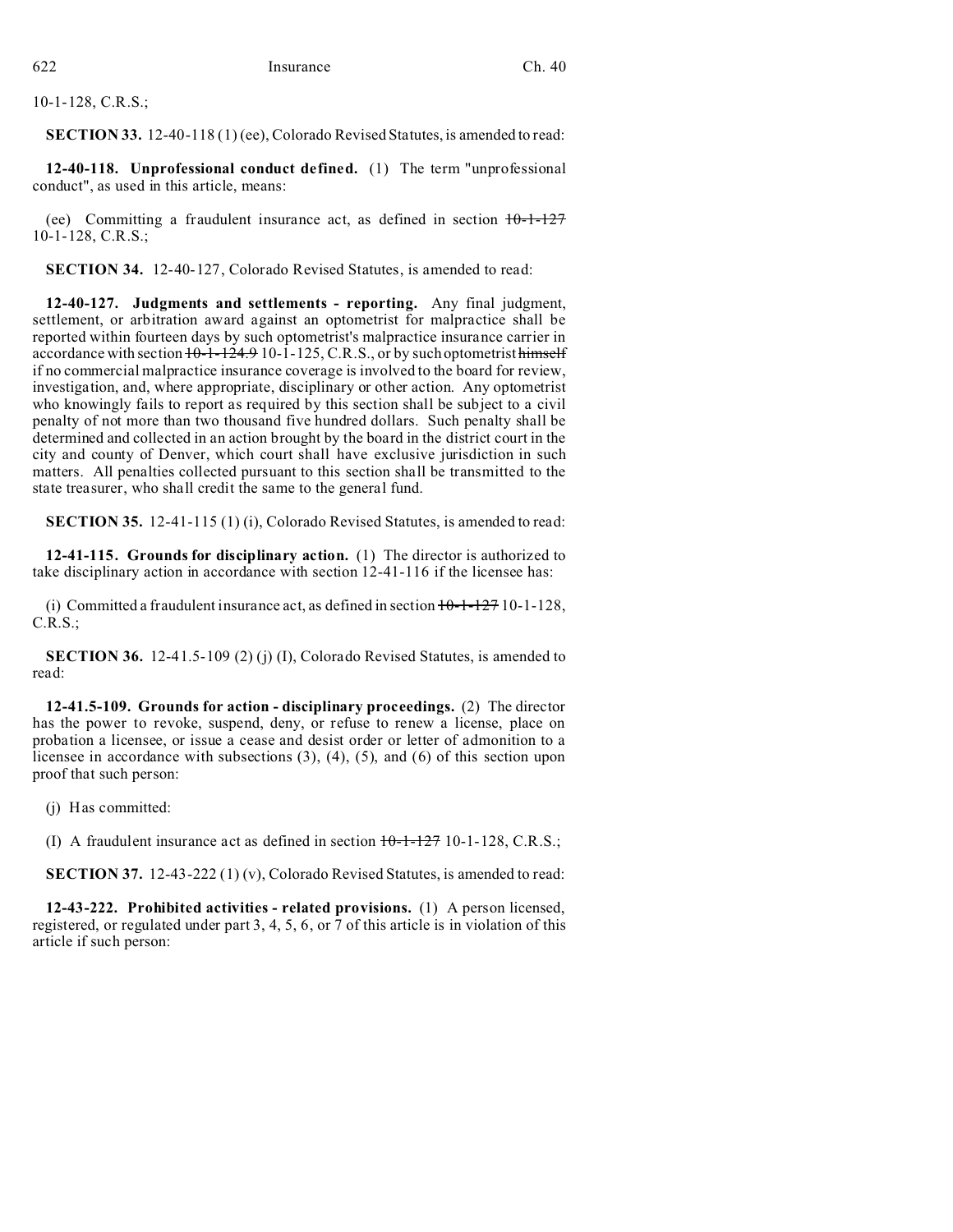| h. | 40 |
|----|----|
|    |    |

(v) Has committed a fraudulent insurance act, as set forth in section  $10-1-127$ 10-1-128, C.R.S.

**SECTION 38.** 13-64-303, Colorado Revised Statutes, is amended to read:

**13-64-303. Judgments and settlements - reported.** Any final judgment, settlement, or arbitration award against any health care professional or health care institution for medical malpractice shall be reported within fourteen days by such professional's or institution's medical malpractice insurance carrier in accordance with section 10-1-124 SECTIONS 10-1-120, 10-1-121, 10-1-124, OR 10-1-125, C.R.S., or by such professional or institution if there is no commercial medical malpractice insurance coverage to the licensing agency of the health care professional or health care institution for review, investigation, and, where appropriate, disciplinary or other action. Any health care professional, health care institution, or insurance carrier which THAT knowingly fails to report as required by this section shall be subject to a civil penalty of not more than two thousand five hundred dollars. Such penalty shall be determined and collected by the district court in the city and county of Denver. All penalties collected pursuant to this section shall be transmitted to the state treasurer, who shall credit the same to the general fund.

**SECTION 39.** 16-4-112 (2) (a), Colorado Revised Statutes, is amended to read:

**16-4-112. Enforcement procedures for compensated sureties.** (2) As used in this section, unless the context otherwise requires:

(a) "Bail insurance company" means an insurer as defined in section  $10-1-102(8)$ (13), C.R.S., engaged in the business of writing bail appearance bonds through bonding agents, which company is subject to regulation by the division of insurance in the department of regulatory agencies.

**SECTION 40.** 24-75-601.1 (1) (1) (I), Colorado Revised Statutes, is amended to read:

**24-75-601.1. Legal investments of public funds.** (1) It is lawful to invest public funds in any of the following securities if the period from the date of purchase of such security to its maturity date is five years or less or if the governing body of the public entity authorizes investment for such period in excess of five years:

(l) (I) Any guaranteed investment contract, guaranteed interest contract, annuity contract, or funding agreement issued by an insurance company, either domestic or foreign, as defined in section 10-1-102  $(5)$  (8) AND (9), C.R.S., which THAT holds a certificate of authority issued pursuant to section 10-3-105, C.R.S.

**SECTION 41.** 42-11-101 (1), Colorado Revised Statutes, is amended to read:

**42-11-101. Definitions.** As used in this article, unless the context otherwise requires:

(1) "Mechanical breakdown insurance" means a AN INSURANCE policy, contract, or agreement, as defined in section 10-1-102  $(7)$  (12), C.R.S., that undertakes to perform or provide repair or replacement service, or indemnification for that service,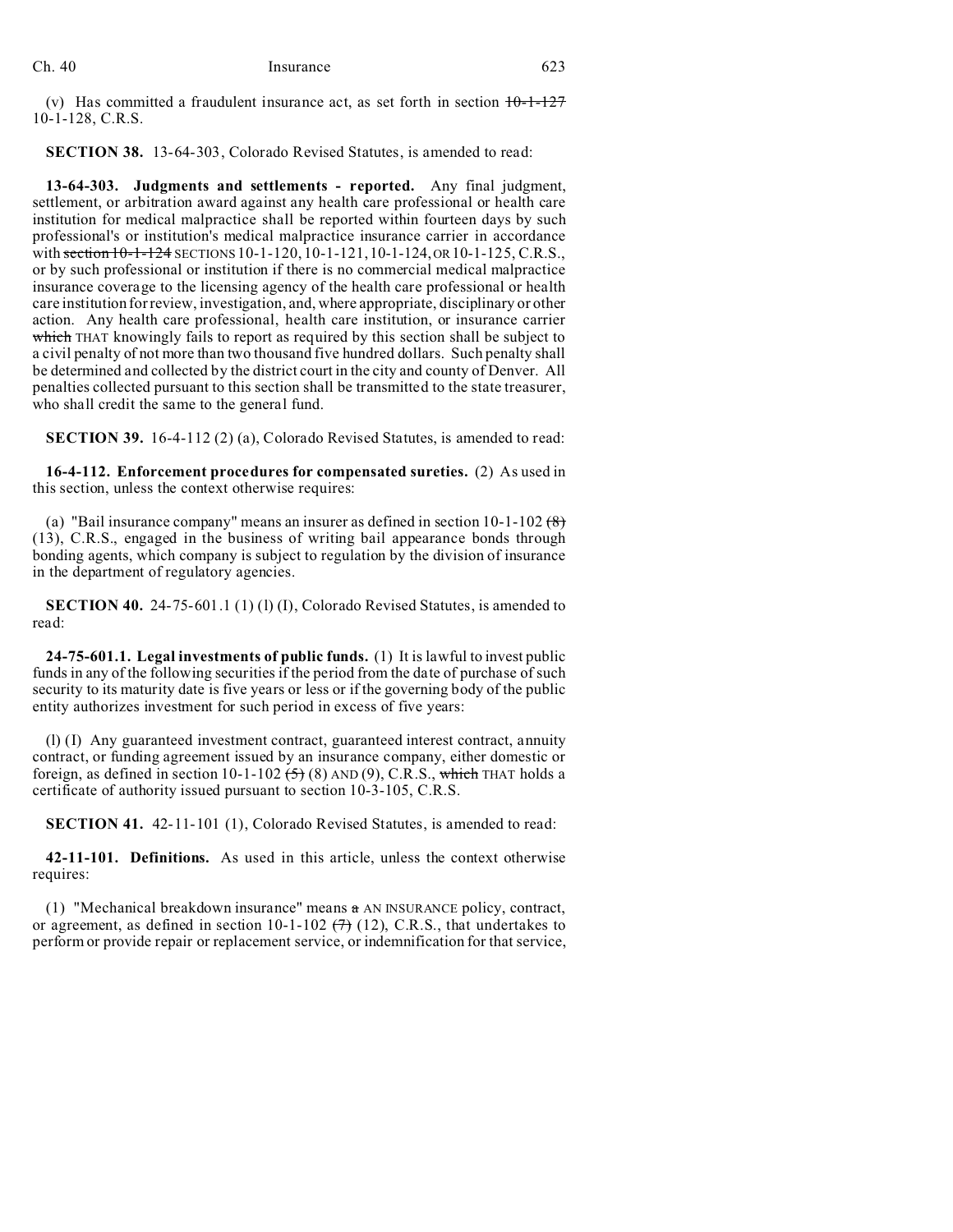for the operational or structural failure of a motor vehicle due to a defect in materials or skill of work or normal wear and tear, and that is issued by an insurance company authorized to do business in this state.

**SECTION 42.** 12-7-112, Colorado Revised Statutes, is amended to read:

**12-7-112. Repeal - review of functions.** This article is repealed, effective July 1, 2006 2004. Prior to such repeal, the licensing functions of the commissioner and the division shall be reviewed as provided for in section 24-34-104, C.R.S.

**SECTION 43.** 24-34-104 (34), Colorado Revised Statutes, is amended BY THE ADDITION OF A NEW PARAGRAPH to read:

**24-34-104. General assembly review of regulatory agencies and functions for termination, continuation, or reestablishment.** (34) The following agencies, functions, or both, shall terminate on July 1, 2004:

(h) THE LICENSING OF BONDING AGENTS THROUGH THE DIVISION OF INSURANCE IN ACCORDANCE WITH ARTICLE 7 OF TITLE 12, C.R.S.

**SECTION 44.** 24-34-104 (37) (c), Colorado Revised Statutes, is amended, and the said 24-34-104 (37) is further amended BY THE ADDITION OF A NEW PARAGRAPH to read:

**24-34-104. General assembly review of regulatory agencies and functions for termination, continuation, or reestablishment.** (37) The following agencies, functions, or both, shall terminate on July 1, 2006:

(c) The licensing of bonding agents through the division of insurance in accordance with article 7 of title 12, C.R.S.;

(e) THE FUNCTIONS OF THE DIVISION OF INSURANCE RELATED TO THE ISSUANCE OF CERTIFICATES OF AUTHORITY FOR HEALTH AND LIFE INSURERS PURSUANT TO ARTICLE 1 OF TITLE 10, C.R.S.

**SECTION 45.** 24-34-104 (39) (b), Colorado Revised Statutes, is amended BY THE ADDITION OF A NEW SUBPARAGRAPH to read:

**24-34-104. General assembly review of regulatory agencies and functions for termination, continuation, or reestablishment.** (39) (b) The following agencies, functions, or both, shall terminate on July 1, 2008:

(XVI) THE FUNCTIONS OF THE DIVISION OF INSURANCE RELATED TO THE LICENSING OF INSURANCE PRODUCERS, PURSUANT TO ARTICLE 1 OF TITLE 10, C.R.S.

**SECTION 46.** 24-34-104 (41), Colorado Revised Statutes, is amended BY THE ADDITION OF A NEW PARAGRAPH to read:

**24-34-104. General assembly review of regulatory agencies and functions for termination, continuation, or reestablishment.** (41) The following agencies, functions, or both, shall terminate on July 1, 2010: